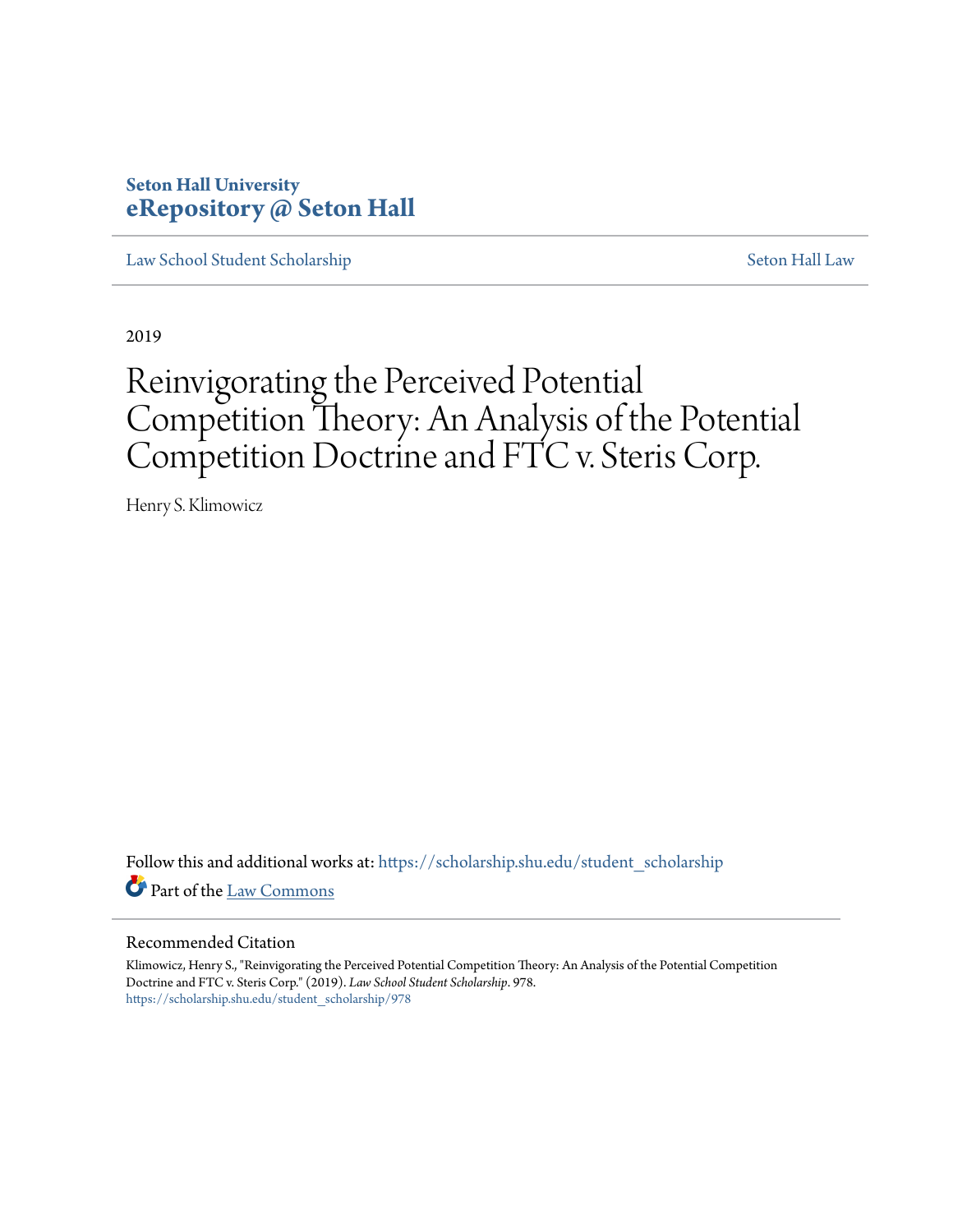### **REINVIGORATING THE PERCEIVED POTENTIAL COMPETITION THEORY: AN ANALYSIS OF THE POTENTIAL COMPETITION DOCTRINE AND** *FTC V. STERIS CORP.* Henry S. Klimowicz\*

### ABSTRACT

<span id="page-1-0"></span>*Basic economic theory states that markets and consumers are usually best served when there is vigorous competition in a free market, with competitors battling over price and quality. For this reason, antitrust law recognizes the preservation of competition as its primary goal.<sup>1</sup> During the*  1960s and 1970s,<sup>2</sup> antitrust enforcement agencies responded to an increase in merger activity by *challenging many transactions under Section 7 of the Clayton Act.<sup>3</sup> The newly recognized potential competition doctrine was an effective legal tool upon which the agencies relied in non-horizontal merger cases before the Supreme Court. It has been 43 years since the Supreme Court last ruled on a potential competition case, however, and their less-than-clear-precedent on the subject has led to lower courts crafting difficult and inconsistent standards. In FTC v. Steris, a district court in Ohio recently rejected the government's potential competition argument, finding that a merger between two of the largest firms in the already concentrated contract sterilization industry<sup>4</sup> did not violate Section 7. Despite being the only sub-theory under the potential competition doctrine endorsed by the Supreme Court, the FTC did not argue its case under the perceived potential competition theory. Instead, the decision hinged on a single element under the actual competition theory*—*a sub-theory with higher evidentiary burdens and no explicit Supreme Court approval. Unsurprisingly, the court concluded that the FTC did not carry their evidentiary burden under the actual potential competition theory. It is unclear why the FTC chose not to raise the perceived potential competition doctrine. If* 

<sup>\*</sup> J.D. Candidate, Seton Hall University School of Law; B.A. Gettysburg College. I would like to thank Professor Marina Lao for the inspiration to write this Comment, and for her guidance throughout my research and writing of such. I would also like to thank my parents, Doris and Bob Klimowicz, as well as my ciocia and uncle, Quiche and Richard Stone, for all of their unwavering love and support.

<sup>&</sup>lt;sup>1</sup> Mission, DEP'T OF JUSTICE, https://www.justice.gov/atr/mission (last visited Apr. 10, 2018) ("The goal of the antitrust laws is to protect economic freedom and opportunity by promoting free and fair competition in the marketplace. Competition in a free market benefits American consumers through lower prices, better quality and greater choice. Competition provides businesses the opportunity to compete on price and quality, in an open market and on a level playing field, unhampered by anticompetitive restraints. Competition also tests and hardens American companies at home, the better to succeed abroad.").

<sup>2</sup> *See generally*, Thomas M. Hurley, *The Urge to Merge: Contemporary Theories on the Rise of Conglomerate Mergers in the 1960s*, 1 J. BUS. & TECH. L. 185 (2006).

<sup>3</sup> 15 U.S.C. § 18 (2012). Section 7 of the Clayton Act deems a merger or acquisition unlawful if it may "substantially lessen competition." *Id.* The Federal Trade Commission and Department of Justice are the two main federal agencies who file antitrust challenges.

<sup>4</sup> The contract sterilization industry consists of companies that contract with manufacturers to rid their products of unwanted microorganisms. *See* FTC v. Steris Corp., 133 F. Supp. 3d 963-64 (N.D. Ohio 2015).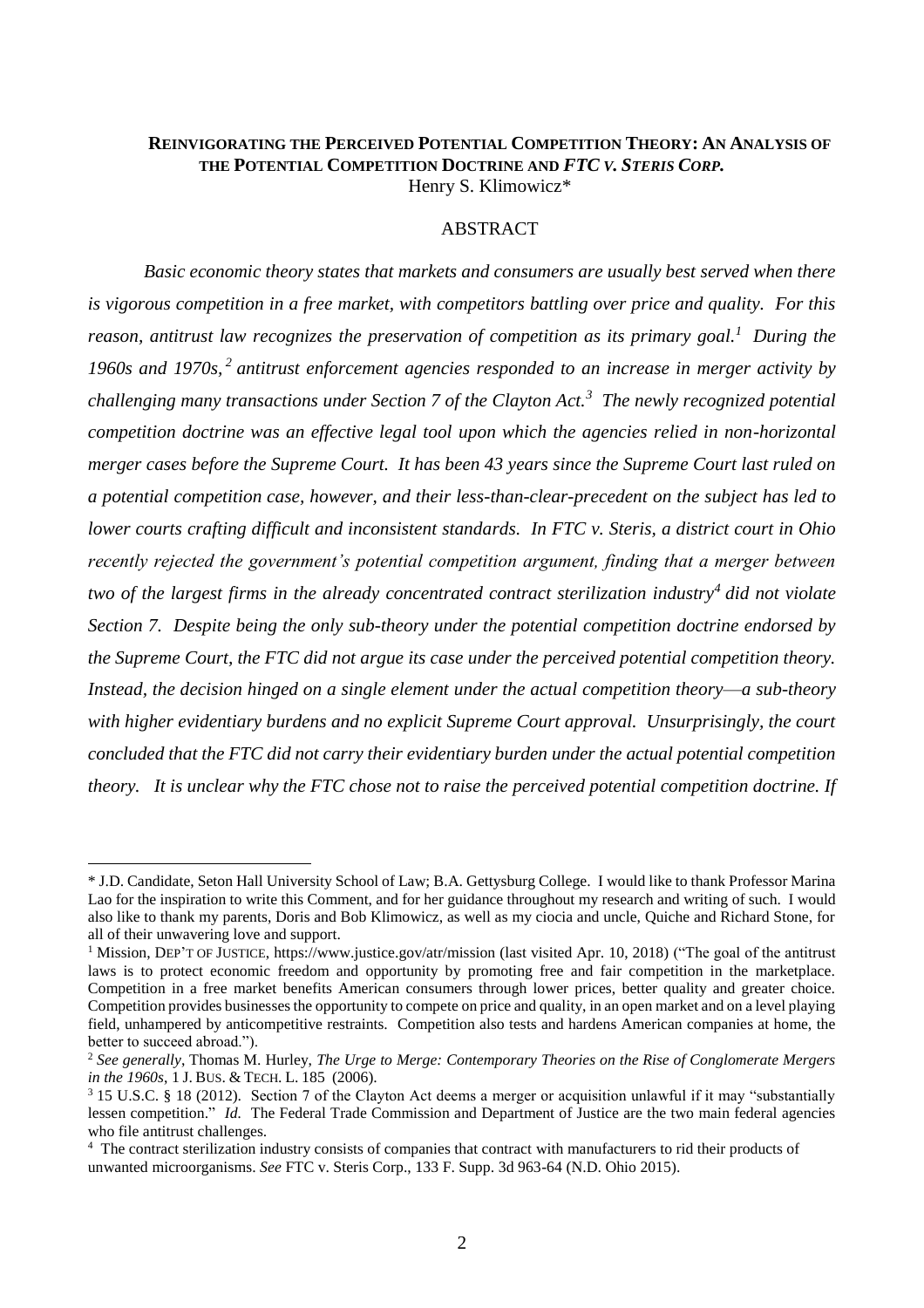*agencies continue to forgo this theory, however, the sustained allowance of non-horizontal mergers will pose new threats to US markets.*

### <span id="page-2-0"></span>I. INTRODUCTION

 $\overline{a}$ 

As industries become more concentrated, consumers are increasingly threatened by the prospect of monopolistic behavior due to the reduction of competition.<sup>5</sup> Antitrust enforcement agencies seek to prevent this occurrence by prohibiting certain merger or acquisition transactions that may have this effect; however, these transactions can provide significant procompetitive benefits.<sup>6</sup> A merger, for instance, may benefit consumers and markets by augmenting innovation and efficiencies among the participating firms.<sup>7</sup> But when these transactions occur in concentrated markets, they pose enhanced risks to competition.<sup>8</sup> Congress addressed this concern long ago by passing the Clayton Act in 1914, as amended by the Celler-Kefauver Act in 1950.<sup>9</sup>

Section 7 of the Clayton Act (Section 7) deems mergers and acquisitions unlawful where the effect "may be substantially to lessen competition, or to tend to create a monopoly."<sup>10</sup> Congress conferred enforcement authority of Section 7 to the Federal Trade Commission (FTC) and Department of Justice (DOJ).<sup>11</sup> Section 7 not only covers mergers between competitors in the same

<sup>5</sup> *See generally*, Gustavo Grullon, Yelena Larkin, & Roni Michaely, *Are US Industries Becoming More Concentrated?,* (August 31, 2017) https://papers.ssrn.com/sol3/Papers.cfm?abstract\_id=2612047 ("More than 75% of US industries have experienced an increase in concentration levels over the last two decade. . . . In real terms, the average publicly-traded firm is three times larger today than it was twenty years ago. Lax enforcement of antitrust regulations and increasing technological barriers to entry appear to be important factors behind this trend. Overall, our findings suggest that the nature of US product markets has undergone a structural shift that has weakened competition.").

<sup>6</sup> *Competition Guidance for Antitrust Law*, FEDERAL TRADE COMM'N, https://www.ftc.gov/tips-advice/competitionguidance/guide-antitrust-laws/mergers (last visited Apr. 9, 2018).

U.S. DEP'T OF JUSTICE & FED. TRADE COMM'N, HORIZONTAL MERGER GUIDELINES §10, https://www.ftc.gov/sites/default/files/attachments/merger-review/100819hmg.pdf (explaining the benefits that merger transactions can provide) ("Nevertheless, a primary benefit of mergers to the economy is their potential to generate significant economic efficiencies and thus enhance the merged firm's ability and incentive to compete, which may result in lower prices, improved quality, enhanced service, or new products.") [hereinafter 2010 MERGER GUIDELINES].

<sup>8</sup> Concentrated markets are harmful for competition and the DOJ recognizes this. *See* 2010 MERGER GUIDELINES, *supra* note [7,](#page-2-0) at 18–19.

<sup>9</sup> The original Clayton Act only prohibited the acquisition of "stock." 15 U.S.C. §18. The Celler-Kefauver Act amended the Clayton Act so it included horizontal mergers. Celler-Kefauver Antimerger Act of 1950, 64 Stat. 1225. <sup>10</sup> 15 U.S.C. §18

<sup>&</sup>lt;sup>11</sup> Todd N. Hutchison, *Understanding the Differences Between the DOJ and FTC*, A.B.A.: YOUNG LAW. DIVISION, https://www.americanbar.org/groups/young\_lawyers/publications/the\_101\_201\_practice\_series/understanding\_differen ces.html ("The DOJ and FTC share authority to enforce the Clayton Act and the Robinson-Patman Act.). *See* 15 U.S.C. §§ 21, 25. Each agency typically takes the lead in reviewing mergers within certain industries to enforce Section 7 of the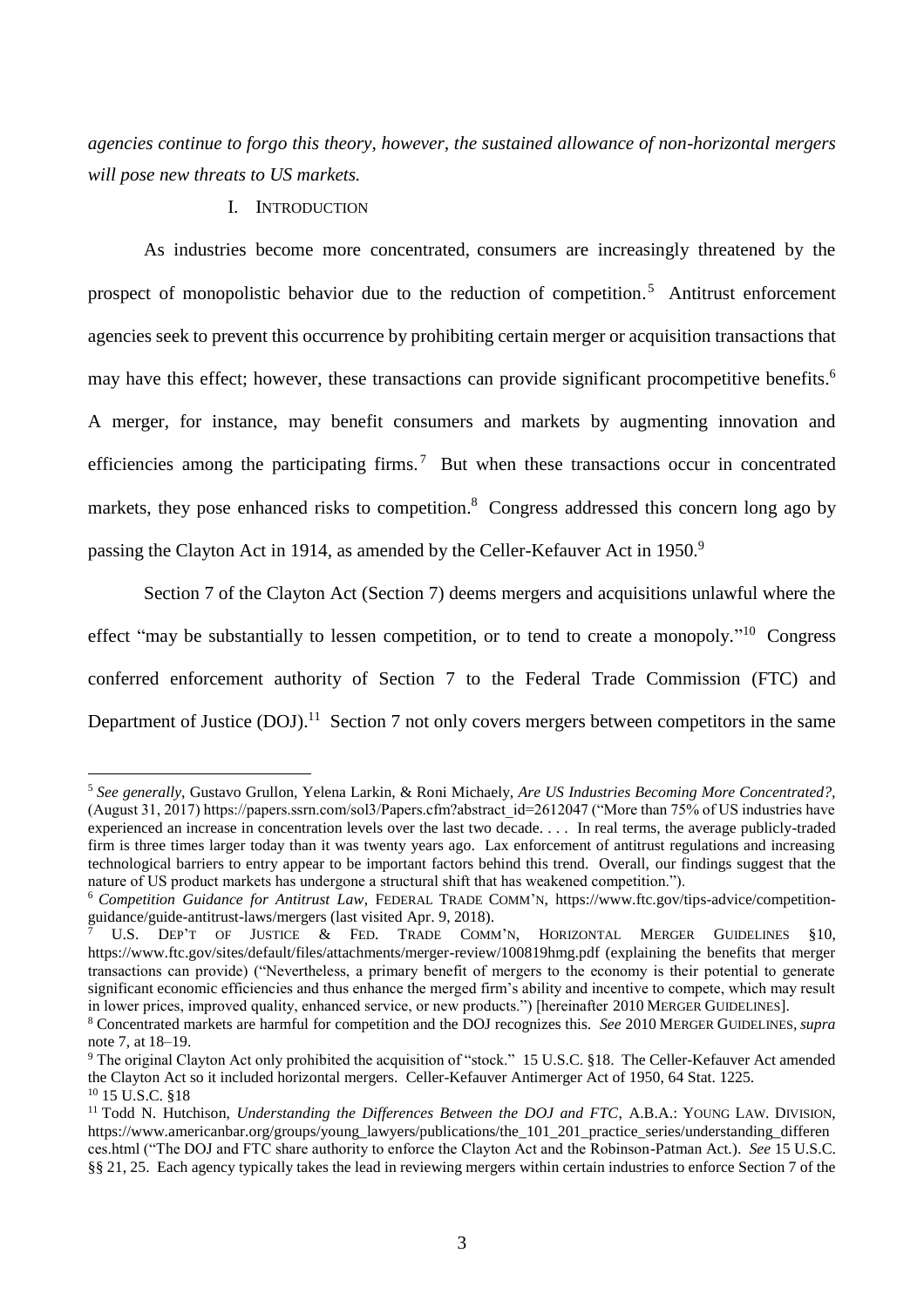market ("horizontal" mergers), but also those effectuated by non-competitors in different markets ("non-horizontal" mergers).<sup>12</sup> Historically, "potential competition" was a doctrine raised in cases involving non-horizontal mergers. <sup>13</sup> Today, it is also a concept that can be pertinent in horizontal mergers.<sup>14</sup>

<span id="page-3-0"></span>Antitrust enforcement agencies, the Supreme Court, and a handful of circuit courts have recognized the role that the potential competition doctrine plays in preserving competition.<sup>15</sup> Agencies often seek to protect competition under the potential competition doctrine, in both the future and present, by respectively employing the actual potential competition theory and the perceived potential competition theory when arguing a non-horizontal merger case.<sup>16</sup>

The Supreme Court, however, has only adopted the perceived potential competition theory. Still, the country's highest judicial body has not made it easy for the FTC to succeed. It has been over forty years since the Court has last ruled on such a case,<sup>17</sup> and antitrust law has since shifted towards a more defendant-friendly agenda. <sup>18</sup> Consequently, lower courts have taken it upon themselves to craft different and often heightened standards under the doctrine. <sup>19</sup> This has

<span id="page-3-1"></span>Clayton Act. *Id.* § 18. Although there may be some overlap, the DOJ and FTC tend to allocate merger reviews according to their respective expertise. For example, the DOJ typically investigates mergers in the Financial Services, Telecommunications, and Agricultural Industries; the FTC typically investigates mergers in the Defense, Pharmaceutical, and Retail Industries.

<sup>&</sup>lt;sup>12</sup> Note that Non-Horizontal Mergers are now included within the same umbrella as "Horizontal Mergers" under the newest DOJ guidelines. 2010 MERGER GUIDELINES, *supra* note [7.](#page-2-0)

<sup>13</sup> *See* U.S. DEP'T OF JUSTICE & FEDERAL TRADE COMM'N HORIZONTAL MERGER GUIDELINES (1985) (separate designations between "non-horizontal" mergers and "horizontal mergers) [hereinafter 1985 GUIDELINES]; *but see*

<sup>2010</sup> MERGER GUIDELINES, *supra* note [7](#page-2-0) (where all mergers are viewed under the category of "horizontal mergers."). <sup>14</sup> *See* 2010 MERGER GUIDELINES, *supra* not[e 7.](#page-2-0)

<sup>&</sup>lt;sup>15</sup> See generally, Ernest H. Schopler, "Doctrine of Potential Competition as Basis for Finding Violation of § 7 of Clayton Act," (15 U.S.C.A. § 18), 44 A.L.R. Fed. 412.

<sup>&</sup>lt;sup>16</sup> *Id.* at 2. The actual potential competition doctrine seeks to prevent the removal future economic benefit, whereas the perceived potential competition doctrine seeks to preserve present economic benefits. *See also*, 1985 GUIDELINES, *supra* note [13.](#page-3-0) 

<sup>&</sup>lt;sup>17</sup> The last Supreme Court ruling on a potential competition case was in *United States v. Marine Bancorporation, Inc.*, 418 U.S. 602 (1974).

<sup>&</sup>lt;sup>18</sup> *See generally*, GELLOHRN, ET AL., ANTITRUST LAW AND ECONOMICS, 453 (stating that antitrust enforcement agencies shifted to loose enforcement after the institution of the merger guidelines in the 1980's).

<sup>19</sup> *See* Darren Bush & Salvatore Massa, *Rethinking the Potential Competition Doctrine*, 2004 WIS. L. REV. 1035, 1058 (2007) ("It is unsurprising then to find that lower courts have only contributed to the confusion in this area by creating a number of different and conflicting factors to evaluate claims that the acquisition of a potential competitor will violate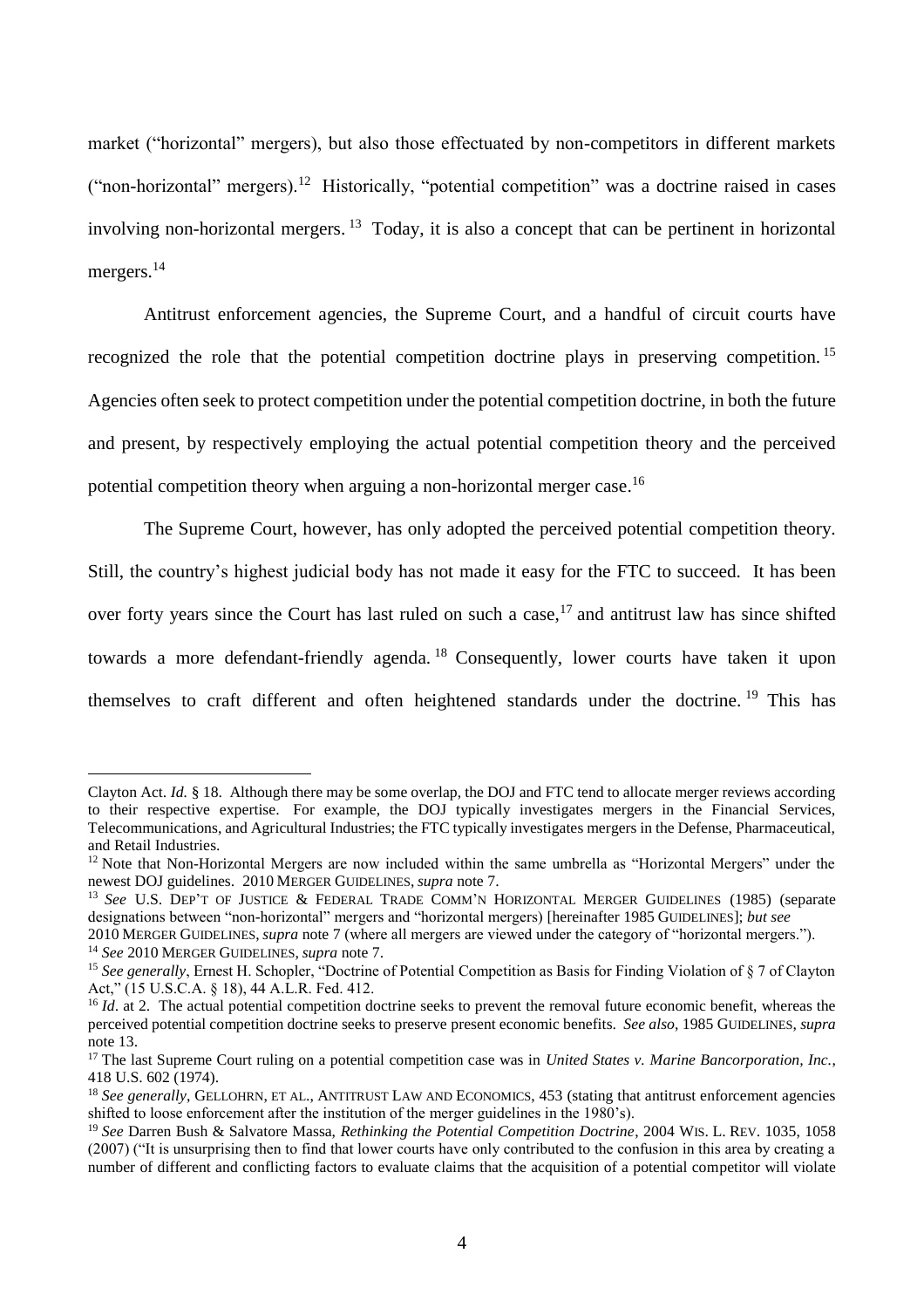substantially detracted from the FTC's ability to prioritize which types of firms deserve the title of "potential competitor."

This comment will first lay out the rationale and history underlying the potential competition doctrine. It will conclude by focusing on a recent lower court ruling in *FTC. v. Steris Corporation* in order to highlight the doctrine's high evidentiary burdens. Thus, Part II will first attempt set forth a comprehensible explanation of the potential competition doctrine. Part III will then address the Supreme Court cases on the doctrine and analyze the Court's shift in standards under the perceived potential competition theory. The latter portion of this argument will focus on the *Steris* decision, and argue that the FTC may have increased its chances of success had it relied on the perceived potential competition theory rather than the actual potential competition theory.

> II. THE POTENTIAL COMPETITION DOCTRINE: THE PERCEIVED POTENTIAL COMPETITION THEORY AND THE ACTUAL POTENTIAL COMPETITION THEORY

### A. *The Potential Competition Doctrine, Generally.*

 $\overline{a}$ 

The Potential Competition Doctrine addresses mergers between non-competitors, which are commonly referred to as "non-horizontal mergers."<sup>20</sup> Although less susceptible to antitrust scrutiny than "horizontal mergers" (those between competitors), $^{21}$  agencies still recognize the negative effects that non-horizontal mergers can pose on competition.<sup>22</sup> Specifically, agencies address the *future*

section 7. Worse still, in some cases, the courts appear to have disregarded what little guidance the Supreme Court has provided them. And, many courts have become very skeptical of such claims entirely.").

<sup>&</sup>lt;sup>20</sup> *Id.* at 1081, n.355 ("In affirmative cases asserting the potential competitor doctrine, the 1984 Guidelines remain in force. As the DOJ and FTC explained upon the release of the 1992 Guidelines: 'guidance on non-horizontal mergers is provided in Section 4 of the Department's 1984 Merger Guidelines, read in the context of today's revisions to the treatment of horizontal mergers.'") (quoting U.S. Dep't of Justice & FTC, Statement Accompanying Release of Revised Merger Guidelines (Apr. 2, 1992), reprinted in ABA Antitrust Section, The 1992 Horizontal Merger Guidelines: Commentary and Text 21, 22 (1992)).

<sup>21</sup> *See* Non-Horizontal Merger Guidelines Sec. 4, Department of Justice ("Although non-horizontal mergers are less likely than horizontal mergers to create competitive problems, they are not invariably innocuous.").

<sup>&</sup>lt;sup>22</sup> 1985 GUIDELINES, *supra* note [13](#page-3-0) ("Non-horizontal mergers involve firms that do not operate in the same market. It necessarily follows that such mergers produce no immediate change in the level of concentration in any relevant market . . . . [N]on-horizontal mergers are less likely than horizontal mergers to create competitive problems . . . . In some circumstances, the non-horizontal merger of a firm already in a market with a potential entrant to that market may adversely affect competition.").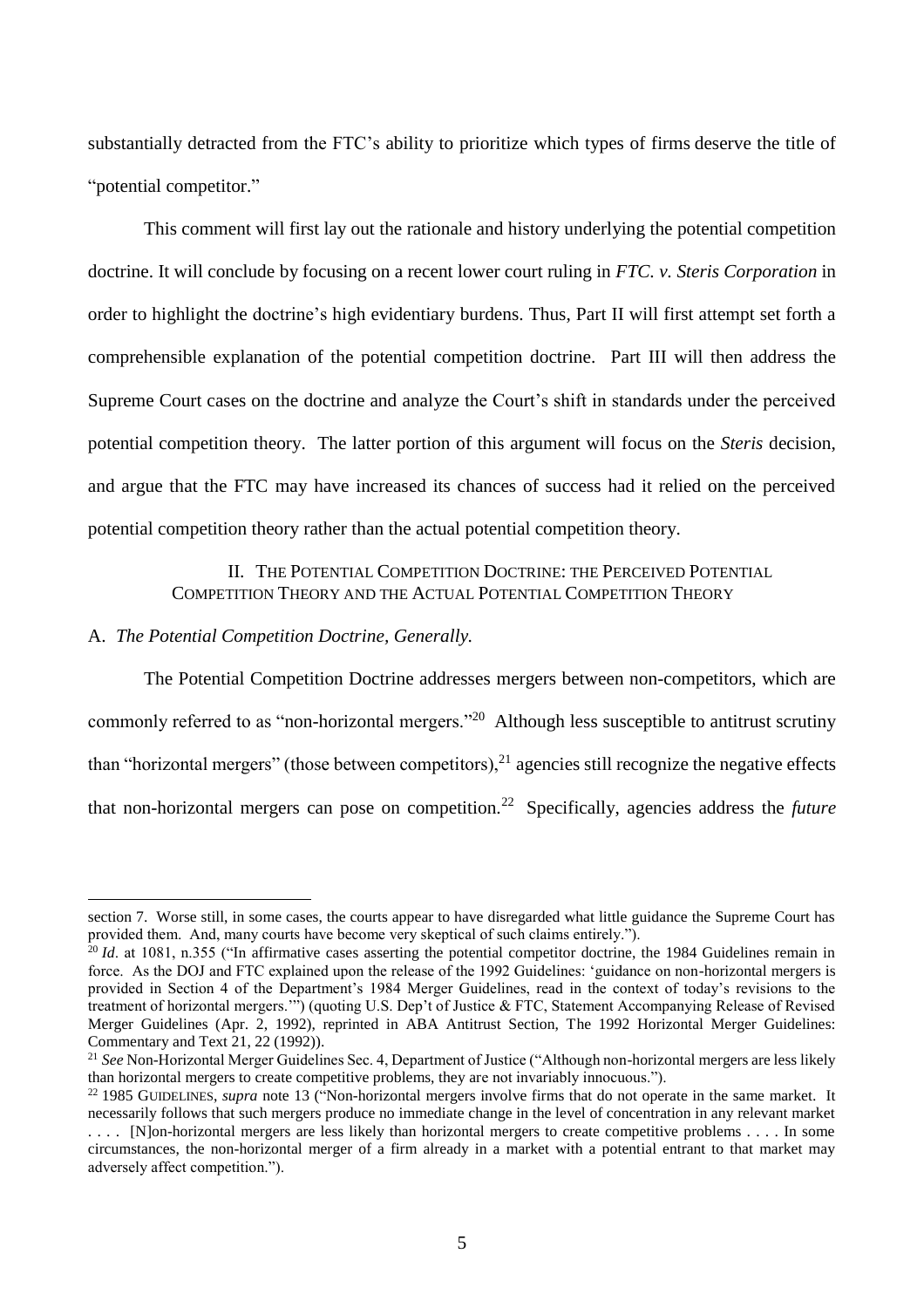effects a merger may have on competition by employing the actual potential competition theory.<sup>23</sup> Generally, this theory states that the transaction removes the possibility that the two firms would have competed within the same market in the future.<sup>24</sup> When arguing a potential competition case, agencies often also seek to protect the *present* procompetitive effects a non-horizontal merger may threaten by employing the perceived potential competition theory.<sup>25</sup> This theory states that a given transaction may remove present-procompetitive influences that the acquired firm has on the target market, which stems from the target market's *perceptions* of the acquired firm's ability to enter the target market.<sup>26</sup> Thus, the sub-theories' anticompetitive effects respectively stem from whether the acquired firm had an *actual* or *perceived* ability to enter the acquiring firm's market.

At first glance, these two theories may seem complex and intimidating—especially for those not familiar with antitrust law.<sup>27</sup> In order to alleviate some of this confusion, this Comment will now further explain the basic rationale and frameworks underlying these two theories—and specifically, why their convoluted legal substance has broad implications for agencies when bringing a potential competition case.

### <span id="page-5-0"></span>1. The Actual Potential Competition Theory: An Objective Standard

Consider Outback Steakhouse (Outback), a business that largely competes with other sitdown restaurants within the casual dining market.<sup>28</sup> Outback thus resides on the edge of the drive-

<sup>&</sup>lt;sup>23</sup> Bush & Mass, *supra* not[e 19,](#page-3-1) at 1046 ("The competitive effect from actual potential competition occurs in the future."). <sup>24</sup> *Id*.

<sup>&</sup>lt;sup>25</sup> *Id*. (stating, "When the transaction or conduct is aimed at a potential competitor that is constraining market prices or having some other current, ongoing procompetitive effect, courts apply the perceived potential competition doctrine. For example, courts find that perceived potential competition is present when competitors in a highly concentrated market are aware of the potential competitor and have adjusted their pricing in a more competitive manner to perhaps deter that firm's entry.").

<sup>26</sup> *Id*. *See generally*, William E. Dorigan: *The Potential Competition Doctrine: The Justice Department's Antitrust Weapon under Section 7 of the Clayton Act*, JOHN MARSHALL L. REV. (1975).

<sup>27</sup> Even for those who are familiar with antitrust law, the theory still tends to garner confusion. *See* Bush & Massa, *supra* note [19,](#page-3-1) at 1089 (stating, "The language of the tests set out in the 1984 Guidelines and the 1992 Guidelines also creates some confusion . . . .").

<sup>28</sup> *See* The Boulder Group, *The Net Lease Casual Dining Market Report (Q1 2017)*,

http://bouldergroup.com/media/pdf/2017-Q1-Net-Lease-Casual-Dining-Research-Report.pdf.pdf (listing financial statistics about Outback Steakhouse and other restaurants within the "casual dining market," such as Hooters, Chili's, and Red Lobster).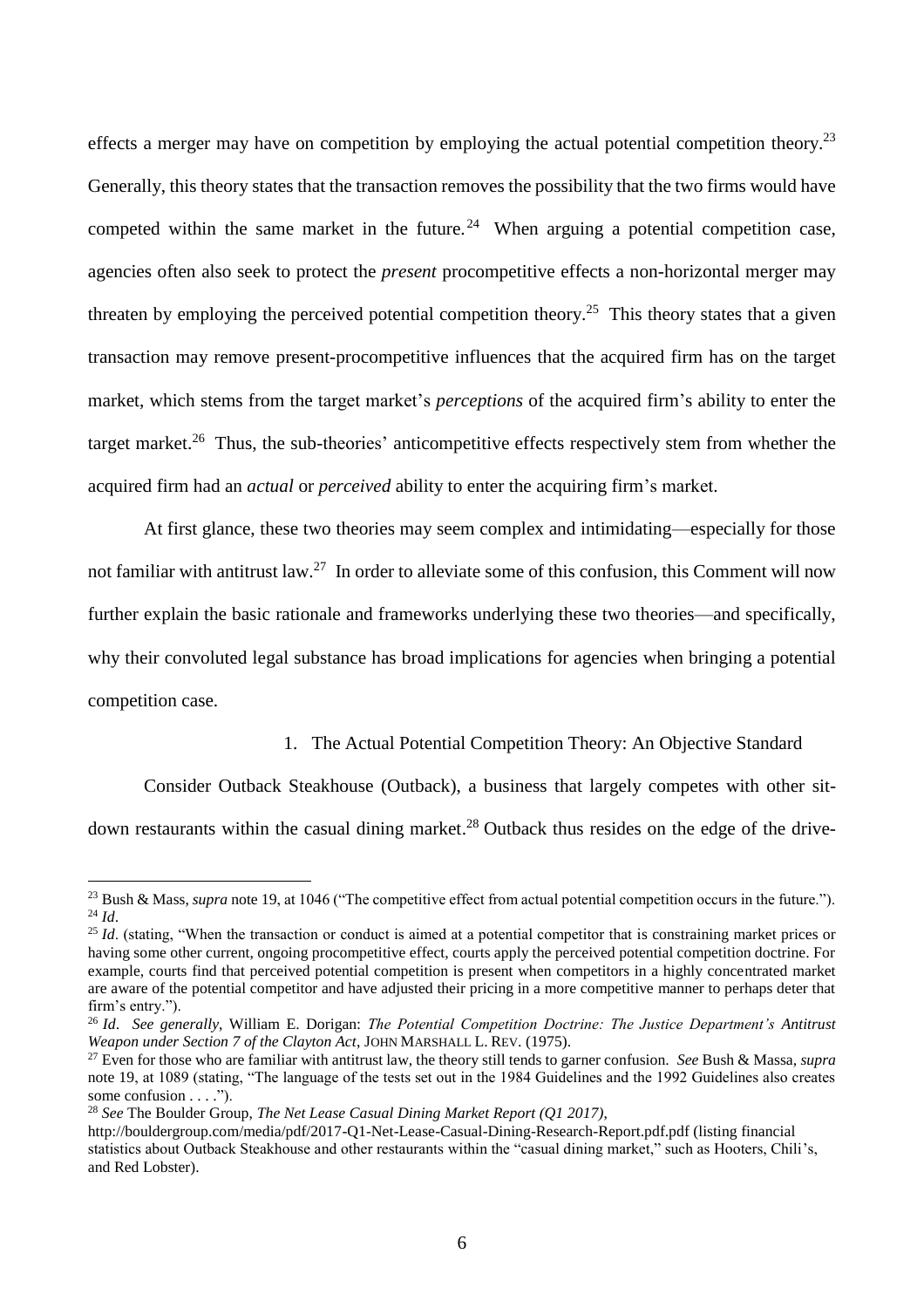through fast-food market since their business models are in close proximity.<sup>29</sup> Now, imagine that Outback is financially capable of expanding into the fast-food market, and is intent on doing so because of the high prices that fast-food restaurants charge. Executives at McDonald's recognize this probable expansion by Outback, and begin to fear that the move will detract from McDonald's own sales by making its market more competitive. In effort to avoid any future competition with Outback, McDonald's takes the low-road initiative and successfully initiates a merger agreement with Outback.<sup>30</sup> As a result, instead of having a new competitor in the fast-food market (which would likely pressure the fast-food giants to lower prices), the fast-food market ends up with a larger, more powerful McDonald's—a firm that can continue to charge high prices. This example attempts to neatly portray why antitrust law and federal agencies have used the actual potential competition theory to challenge certain non-horizontal mergers that seem to remove the possibility of lower prices in the future.

<span id="page-6-0"></span>Now apply the previous hypothetical to a more formalized definition: the actual potential competition theory is premised on the notion that the acquired firm (Outback) may produce future procompetitive benefits in the acquiring firm's market (drive through fast-food market) if it were not for the merger.<sup>31</sup> In other words, the actual potential competition theory seeks to prevent nonhorizontal mergers, where transactions involve an acquired firm that is "likely" to soon enter the acquiring firm's market.<sup>32</sup> Thus, agencies use the actual potential competition theory to target

<sup>&</sup>lt;sup>29</sup> For purposes of this Comment, "close proximity" means that the two markets are somewhat similar. "Market proximity," however, is a legal term that attempts to portray the similarity of markets in objective terms. Joseph F. Brodley, *The Potential Competition Doctrine Under the Merger Guidelines*, 71 CAL. L. REV. 376, 389–401 (1983) ("Proximity is determined by: (1) the similarity between the two markets in terms of critical entry characteristics, such as production, marketing, technology, and transactional relations; and (2) actual observed entry between the two markets, or from the outside market into a market closely similar to the inside market. If according to these criteria the proximity between markets is close, it can be presumed that the acquiring firm has an entry advantage.").

<sup>&</sup>lt;sup>30</sup> Scienter on the part of McDonald's is not required under the actual potential competition theory; however for the sake of this example, consider that such is present.

<sup>31</sup> *See* Donald F. Turner, *Conglomerate Mergers and Section 7 of the Clayton Act*, 78 HARV. L. REV. 1313, 1362–86 (1965). This author actually endorses the actual competition theory, however, also discusses how many critique the theory as well.

<sup>32</sup> *Id.* This may be done by either *"de novo* entry," where a firm independently enters a market, or by "toe hold acquisition," where a firm acquires a small firm in the market in order to gain entry.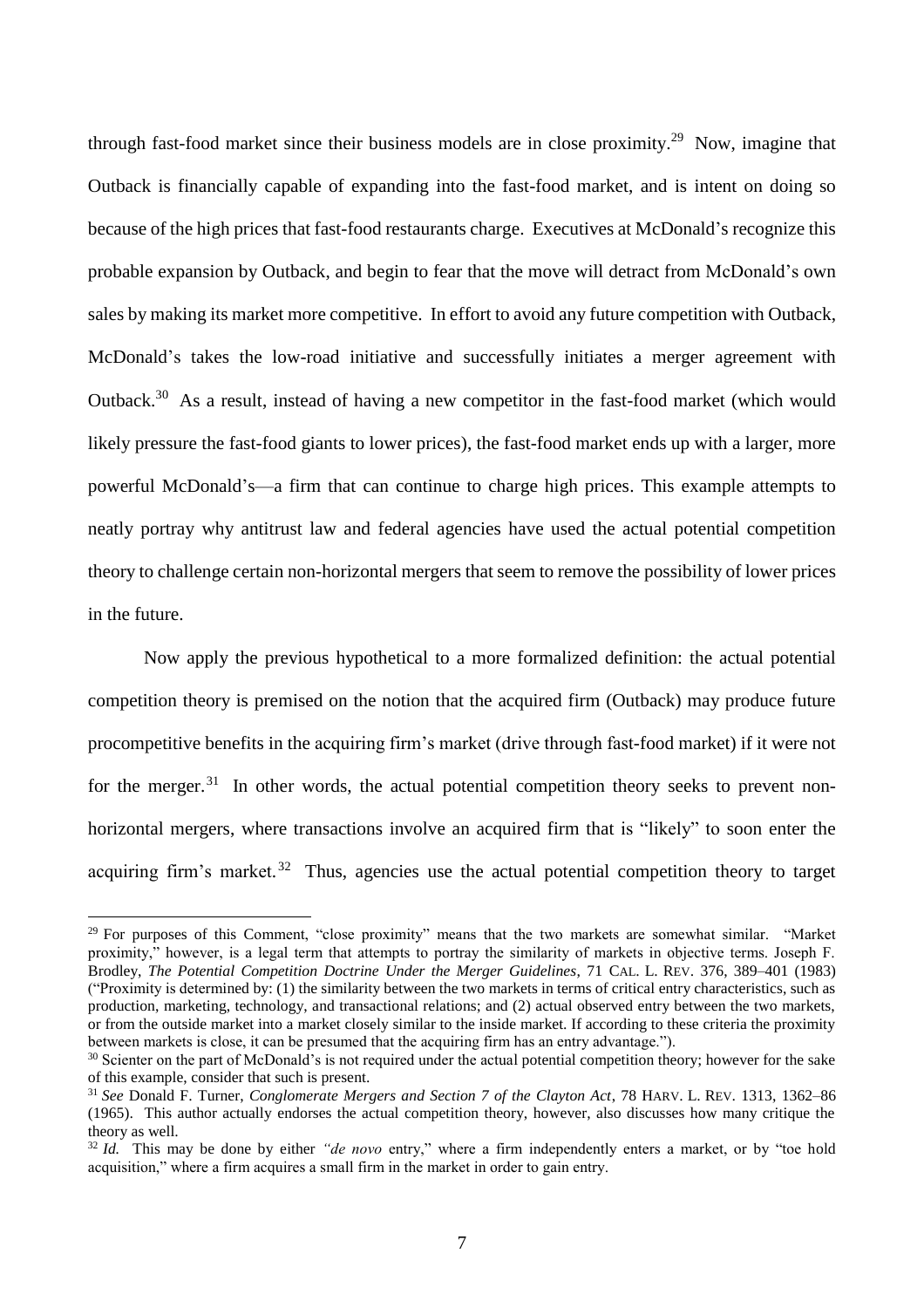transactions that involve acquired firms, which have the *actual* ability and intent to enter the market of the acquiring firm, prior to the merger.<sup>33</sup>

These types of transactions raise red flags for antitrust agencies. In their joint guidelines, the FTC and DOJ state: "By eliminating the possibility of entry by the acquiring firm in a more procompetitive manner, the merger could result in a lost opportunity for improvement in market performance resulting from the addition of a significant competitor."<sup>34</sup>

Make sense? Well, in the context of Section 7, the Supreme Court is unsure. The country's highest judicial body has not adopted the theory<sup>35</sup> and as a result, neither have all federal courts.<sup>36</sup> This widespread absence of approval is largely due to the commonly-held view that the theory is inconsistent with plain-reading interpretations of Section  $7<sup>37</sup>$  Namely, critics claim that since the language of Section 7 prohibits only mergers that threaten to reduce *present* competition, the law should not bar mergers that take away the potential for increased competition in the *future*. 38 Still, the theory has garnered lower court approval on account that enforcement agencies consistently raise it in the cases they bring.<sup>39</sup> Therefore, many courts adjudicate actual potential competition issues, <sup>40</sup>

<sup>33</sup> *Id*.

<sup>&</sup>lt;sup>34</sup> 1985 GUIDELINES.

<sup>35</sup> *See* United States v. Marine Bancorporation, Inc., 418 U.S. 602 (1974).

<sup>&</sup>lt;sup>36</sup> The Eighth Circuit has approved of the doctrine, as have the Seventh and Tenth Circuits. Other circuits, including the First, Second, Fourth, Fifth, and District of Columbia have not decided the issue. A number of lower courts have utilized the doctrine in hearing Section 7 challenges to mergers (2-10 Corporate Acquisitions and Mergers Sec. 10.02).

 $37$  On its face, Section 7 does not require a company to take the action most likely to make a market more competitive; Section 7 simply proscribes certain acts that may substantially decrease competition. Another objection to the actual potential competition theory is that if market forces are to be relied on to create consumer satisfaction, the presumption should be that the decision of a firm to enter a market by merger is the best and most efficient choice. *See* Corporate Acquisitions & Mergers. *See also* Turner, *supra* not[e 31,](#page-6-0) at 1362–86.

<sup>38</sup> See*, e.g.*, DOMINICK T. ARMENTANO, THE MYTHS OF ANTITRUST 235 (1972); Stanley D. Robinson, *Recent Developments: 1974*, 75 COLUM. L. REV. 243 (1975); Richard A. Posner, *Antitrust Policy and the Supreme Court: An Analysis of the Restricted Distribution Horizontal Merger and Potential Competition Decisions,* 75 COLUM. L. REV. 282, 323–24 (1975); *but see,* Donald F. Turner, *Conglomerate Mergers and Section 7 of the Clayton Act*, 78 HARV. L. REV. 1313, 1383 (1965) ("[T]here is a rather modest case for prohibiting a merger between a firm that would clearly enter the market by internal expansion and a leading or growing established firm in a tight oligopoly.")

<sup>39</sup> *See* FTC v. Steris Corp., 133 F. Supp. 3d 962 (N.D. Ohio 2015) (acknowledging that although the Supreme Court has not endorsed the actual potential competition doctrine, it will be accepted by the Court because the FTC recognizes its validity).

<sup>40</sup> *E.g.*, *id.*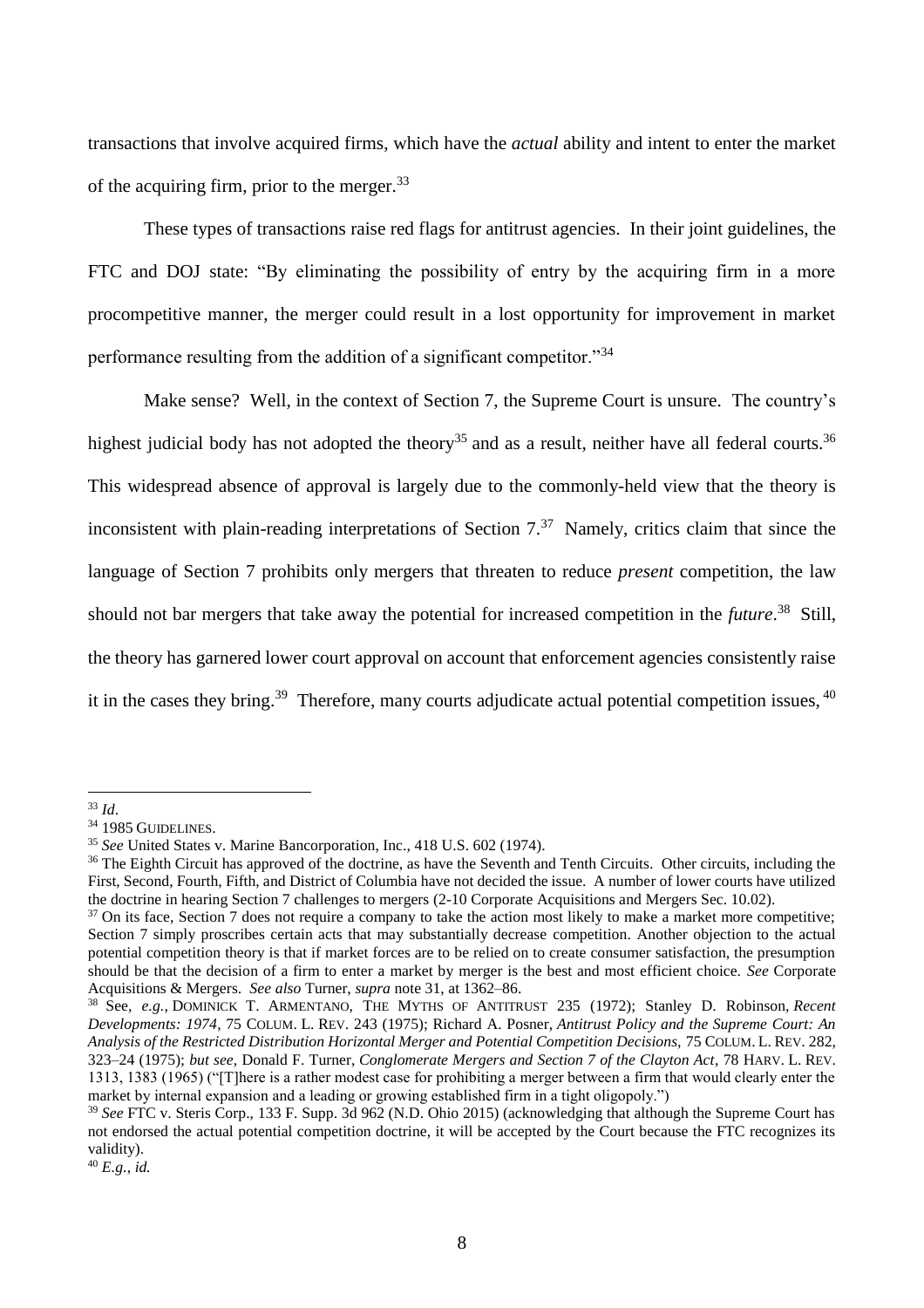albeit in the absence of clear Supreme Court precedent.<sup>41</sup> This is problematic for lower courts that adjudicate actual potential competition issues since these courts are seemingly free to develop their own standards without pushback. 42

The only potential guidance influencing lower court standards stems from statements the Supreme Court gave in dicta.<sup>43</sup> In *United States v. Marine Bancorporation*, the Supreme Court stated that three essential preconditions must be met if an argument concerning the actual potential competition theory were to prevail:

<span id="page-8-0"></span>(i) The target market must be concentrated;

(ii) The acquiring firm must have *feasible means for entering the market* other than by making the challenged acquisition, that is, by *de novo* entry or entry by foothold or toe hold acquisition;<sup>44</sup> and

(iii) those means must offer a substantial likelihood of ultimately producing deconcentration of that market or other significant precompetitive effects.<sup>45</sup>

Following the Court's holding in *Marine Bancorporation*, many lower courts have still remained skeptical of the actual potential competition doctrine, since the Court ultimately failed to endorse the theory outright.<sup>46</sup> Some of these lower courts, however, have heightened element two the theory's hallmark element—specifically, by requiring the FTC to show by "certain proof" that the acquired firm was likely to enter the acquiring firm's market.<sup>47</sup>

<sup>41</sup> The Supreme Court has addressed the actual potential competition doctrine, but just has not endorsed it. *See Marine Bancorporation*, 418 U.S. 602. Therefore, the Supreme Court has not explicitly approved a framework or analysis for the actual potential competition doctrine.

<sup>42</sup> Bush & Mass, *supra* note [19](#page-3-1)*.* 

<sup>43</sup> *See* United States v. Marine Bancorporation, Inc., 418 U.S. 602 (1974).

<sup>&</sup>lt;sup>44</sup> This is the element of issue in FTC v. Steris which will be discussed in Part V & VI.

<sup>45</sup> *Marine Bancorporation*, 418 U.S. at 633.

<sup>46</sup> *See supra* note [43](#page-8-0) and accompanying text.

<sup>47</sup> See Federal Trade Com. v. Atlantic Richfield Co. 549 F.2d 289, 293–95 (4th Cir. 1977).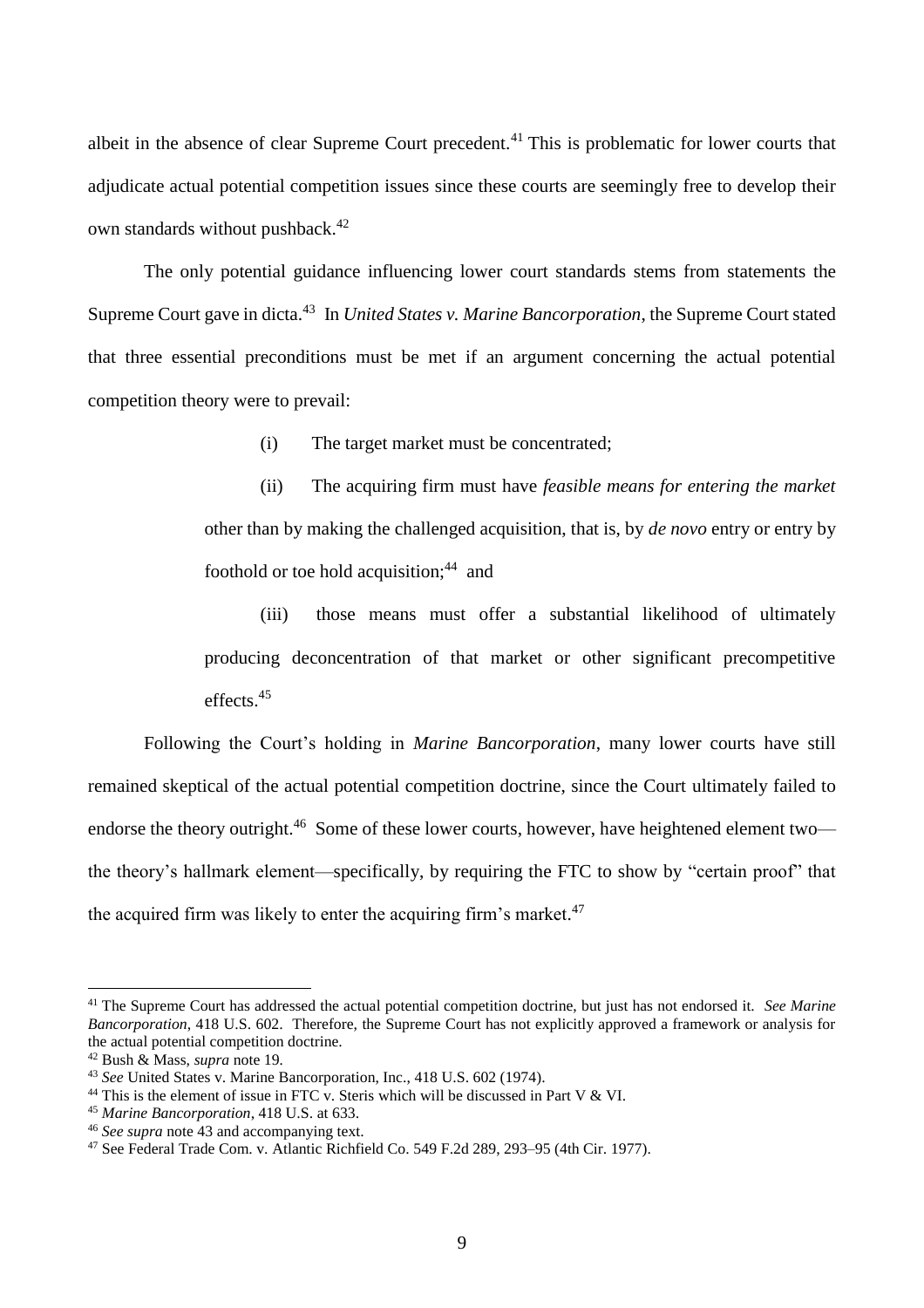### 2. The Perceived Potential Competition Theory

In the context of the Outback example, companies within the fast-food market are vigilant of other companies, like Outback, that reside on the edge of the drive-through fast-food industry. It logically follows that McDonald's, Wendy's, and Burger King want to avoid potential competition with new fast-food chains. In an effort to dissuade Outback from believing that its transition will be profitable, the fast-food chains will subsequently constrain the prices of their food. Preserving this pre-emptive, procompetitive behavior of target market firms is the goal of agencies under the perceived potential competition theory.<sup>48</sup>

The perceived potential competition theory recognizes that by simply residing "in the wings" of the fast-food industry, Outback can exert a present-procompetitive influence on the fast-food market without ever entering.<sup>49</sup> Compared to the actual potential competition theory, the benefits on competition the perceived potential competition theory seeks to preserve may exist notwithstanding the possibility that (1) Outback may not actually intend on ever entering the fast-food market, or (2) Outback may not even be financially capable of entering the target market to begin with.<sup>50</sup> Rather, the beneficial effect the theory seeks to preserve is dependent on (1) whether firms in the target market (McDonald's, Wendy's, and Burger King) subjectively *perceive* Outback as a company that may enter, and (2) if that perception has a present-procompetitive effect on their behavior in the form of lower prices.<sup>51</sup>

<sup>48</sup> *See supra* note [25](#page-5-0) and accompanying text.

<sup>49</sup> *See Marine Bancorporation*, Inc., 418 U.S. at 625.

<sup>50</sup> *See* Bush & Massa, *supra* note [19,](#page-3-1) at 1046 ("[C]ourts find that perceived potential competition is present when competitors in a highly concentrated market are aware of the potential competitor and have adjusted their pricing in a more competitive manner to perhaps deter that firm's entry."). <sup>51</sup> *Id*.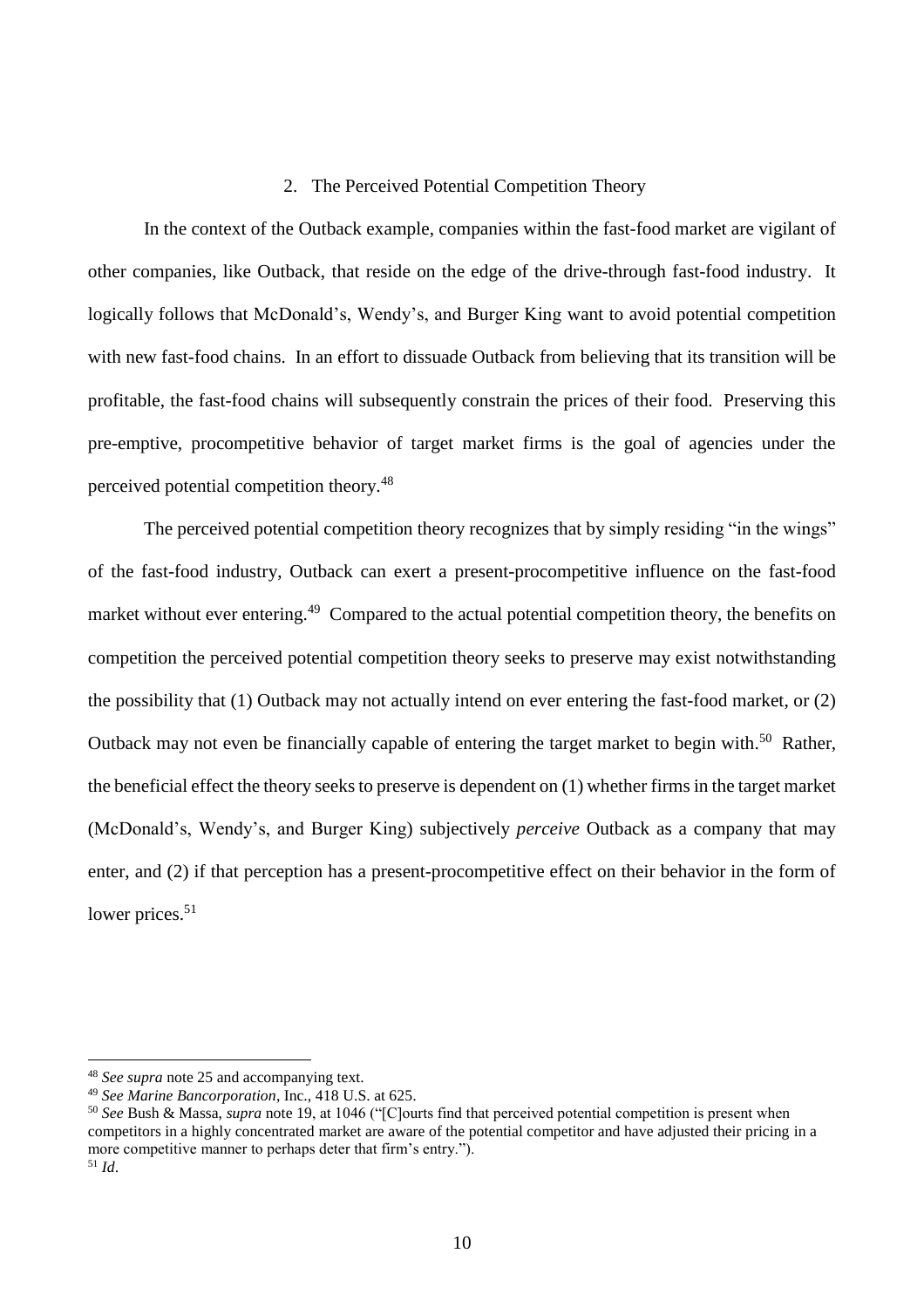Courts refer to this effect as "the wings effect,"<sup>52</sup> "the fringe effect," and "the edge effect."<sup>53</sup> But unlike the actual potential competition doctrine, the Supreme Court *has* endorsed the perceived potential competition doctrine as a valid legal principle.<sup>54</sup> Still, however, few courts have barred mergers on perceived potential competition grounds.<sup>55</sup>

The 1985 Merger Guidelines include a more formalized explanation of the theory's underlying rationale, in addition to the potential anticompetitive effects of such a merger:

By eliminating a significant present competitive threat that constrains the behavior of the firms already in the market, the merger could result in an immediate deterioration in market performance. The Economic theory of limit pricing suggests that monopolists and groups of colluding firms may find it profitable to restrain their pricing in order to deter new entry.<sup>56</sup>

Under the *Marine Bancorporation* framework, to successfully invoke the perceived potential

competition doctrine, the FTC must show that: (i) the acquired firm has the *"characteristics,* 

*capabilities, and economic incentives to render it a perceived potential entrant de novo*; (ii) the target

market is substantially concentrated; and (iii) *the acquired firm's premerger presence on the fringe* 

*of the target market in fact tempted oligopolistic behavior of firms operating in that market*. <sup>57</sup> A

fourth prerequisite, given in a later Supreme Court case, requires that there are few other potential entrants.<sup>58</sup>

 $\overline{a}$ <sup>52</sup> *Id*.

<sup>53</sup> *See* United States v. Black & Decker Mfg. Co., 430 F. Supp. 729 (D. Md. 1976).

<sup>54</sup> *See* United States v. El Paso 376 U.S. 651 (1964).

<sup>55</sup> *See* Ford Motor Co. v. United States, 405 U.S. 562 (1972); Kennecott Copper Corp. v. FTC, 467 F.2d 67 (10th Cir. 1972), United States v. First Nat'l State Bancorporation, 499 F. Supp. 793 (D.N.J. 1980); United States v. Phillips Petroleum Corp., 367 F. Supp. 1226, 1234; 1254–56 (C.D. Cal. 1973), *aff'd mem. sub nom.* Tidewater Oil Co. v. United States, 418 U.S. 906 (1974), *reh'g denied*, 419 U.S. 886 (1974); *In re* Brunswick Corp., 94 F.T.C. 1174, 1273 (1979), *aff'd sub nom.* Yamaha Motor Co. v. FTC, 657 F.2d 971 (8th Cir. 1981); *In re* Polypore Int'l, Inc., 2010 FTC LEXIS 97, at \*72 n.41 (2010), *concurring opinion at* 2010 FTC LEXIS 96 (2010), *aff'd*, 686 F.3d 1208 (11th Cir. 2012), *cert. denied*, 133 S. Ct. 2853 (U.S. 2013).

<sup>56</sup> *See* 1985 GUIDELINES, *supra* note [13,](#page-3-0) at [page]. The theory of perceived potential competition relies on the general notion that firms in existing markets wish to avoid competition, and are pressured to keep their prices low by firms they perceive as potential entrants. The preservation of this present competitive benefit is the underlying goal of the perceived potential competition doctrine.

<sup>57</sup> *See Marine Bancorporation*, Inc., 418 U.S. at 624-25.

<sup>&</sup>lt;sup>58</sup> See United States v. Falstaff Brewing Corp., 410 U.S. 526, 534 n.13 (1973). This requirement is usually bundled with element three, because if there are many potential entrants, the perceptions of the acquired firm, specifically, will likely not have much of an effect on the target market.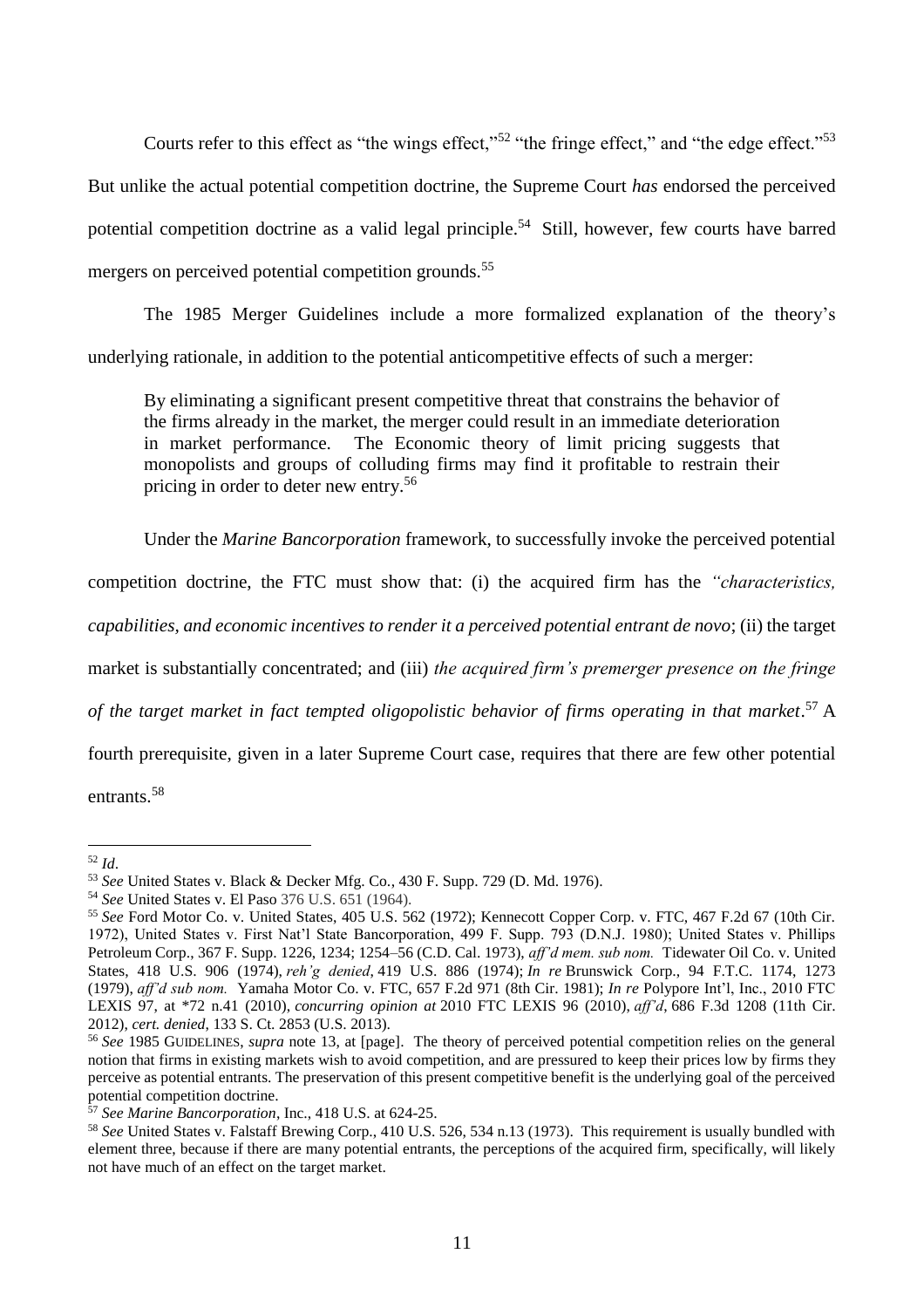### III. SUPREME COURT PRECEDENT AND THE ENDORSEMENT OF THE PERCEIVED POTENTIAL COMPETITION DOCTRINE

The potential competition doctrine was first recognized as a legitimate legal tool for antitrust enforcement in 1964 with the Supreme Court's rulings in *United States v. El Paso Natural Gas Co*. and *United States v. Penn-Olin Chem. Co*. 59 The historical milieu surrounding antitrust law during this period is significant in that mostly all of the following cases were adjudicated during the 1960s and 1970s—a period marked by enhanced merger activity.<sup>60</sup> Recognizing a spike in merger transactions, antitrust enforcement agencies adopted aggressive anti-merger policies.<sup>61</sup> The rationale applied by the Court in the following two cases therefore portrays an economic perspective that presumed harm to competition when faced with transactions occurring in concentrated markets.<sup>62</sup> Today, however, enforcement policies are reluctant to make such an assumption as the legal landscape surrounding mergers is more defendant-friendly.<sup>63</sup>

*United States v. El Paso* was the first Supreme Court case to address the perceived potential competition theory.<sup>64</sup> In *El Paso*, the merging firms were both large players who sold gas in different Northwest states.<sup>65</sup> The acquiring firm, El Paso Natural Gas Co. (El Paso), was the only out-of-state supplier in California.<sup>66</sup> El Paso agreed to acquire Pacific Northwest Pipeline (Pacific) after Pacific's

<sup>59</sup> United States v. El Paso 376 U.S. 651 (1964); United States v. Penn-Olin Chem. Co., 378 U.S. 158 (1964).

<sup>60</sup> *See supra* note [2.](#page-1-0)

<sup>61</sup> CONSTITUTIONAL RIGHTS FOUNDATION, *The Development of Antitrust Enforcement*, http://www.crf-usa.org/bill-ofrights-in-action/bria-23-1-c-the-development-of-antitrust-enforcement.html.

<sup>62</sup> *See* "Detecting and Reversing The Decline in Horizontal Merger Enforcement," Baker & Shapiro (2008) (arguing that merger enforcement during this time was overly stringent due to inflexible standards which relied on the "structural presumption" of harm to competition from increasing market concentration)

<sup>&</sup>lt;sup>63</sup> See generally, GELLOHRN, ANTITRUST LAW AND ECONOMICS, 453 (discussing the shift to loose enforcement after the institution of the merger guidelines in the 1980s).

*<sup>64</sup> El Paso*, 376 U.S. at 655.

<sup>65</sup> *Id.* at 653.

<sup>66</sup> *Id.* at 652 & n.2. (stating that El Paso also supplied fifty percent of the state's natural gas).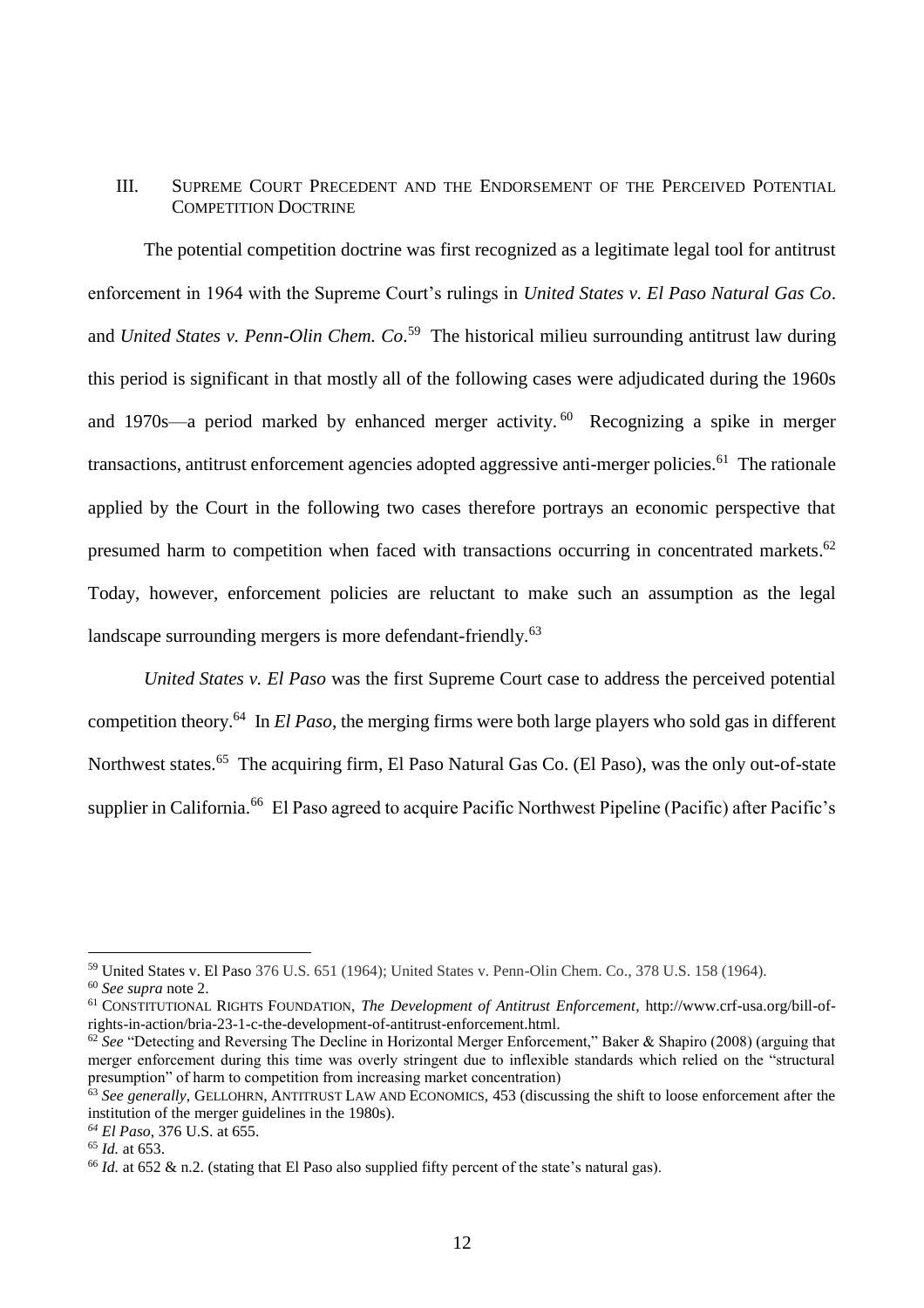tentative plan to deliver oil in this state was terminated.<sup>67</sup> Prior to the merger, Pacific Northwest was eager to enter the California market but had not yet proven successful.<sup>68</sup>

The Supreme Court barred the acquisition on potential competition grounds, but the opinion did not explicitly mention the potential competition doctrine by name.<sup>69</sup> Still, the Court accepted the DOJ's argument that the merger was capable of substantially lessening competition since Pacific was a "potential supplier" to the California market.<sup>70</sup> The Court established a vague test for determining whether the transaction harmed competition, stating that that "[t]he effect on competition in a particular market through [the] acquisition of another company is determined by the nature or extent of that market and by the nearness of the absorbed company to it, that company's eagerness to enter that market, its resourcefulness, and so on."<sup>71</sup>

<span id="page-12-0"></span>Applying this test, the Court determined that Pacific Northwest was a potential competitor that had a present-procompetitive effect on the California market.<sup>72</sup> Although not yet within the California market, the Court determined that Pacific was a potential entrant since El Paso was the only out-of-state supplier to California, and because Pacific Northwest was "the only other important interstate pipeline west of the Rocky Mountains."<sup>73</sup>

In its reasoning, the Court foreshadowed the driving principles behind the perceived potential competition theory. The Court emphasized that the purpose of Section 7 was "to arrest the trend toward concentration, the tendency to monopoly, before the consumer's alternatives disappeared through merger . . . . "<sup>74</sup> The Court also noted that the natural gas industry was extremely regulated

<sup>67</sup> *Id.* at 655.

<sup>68</sup> *Id.*

<sup>&</sup>lt;sup>69</sup> *Id.* at 659. The Court did refer to Northwest as a "potential competitor" once, but did not generally speak of the potential competition doctrine as an established rule of law.

<sup>70</sup> *El Paso*, 367 U.S. at 661.

<sup>&</sup>lt;sup>71</sup> *Id.* at 660. Because of the Court's "and so on" inclusion, its list of factors is not exhaustive. This allowed the possibility of more factors to be considered in later cases.

 $72$  *Id.* 

<sup>73</sup> *Id.* 658–59. The Court noted that this was evident after Pacific Northwest lost a bid to enter the California market after El Paso subsequently made significant financial concessions to prevail.

<sup>&</sup>lt;sup>74</sup> *Id.* (quoting United States v. Philadelphia National Bank, 374 U.S. at 367 (1963)).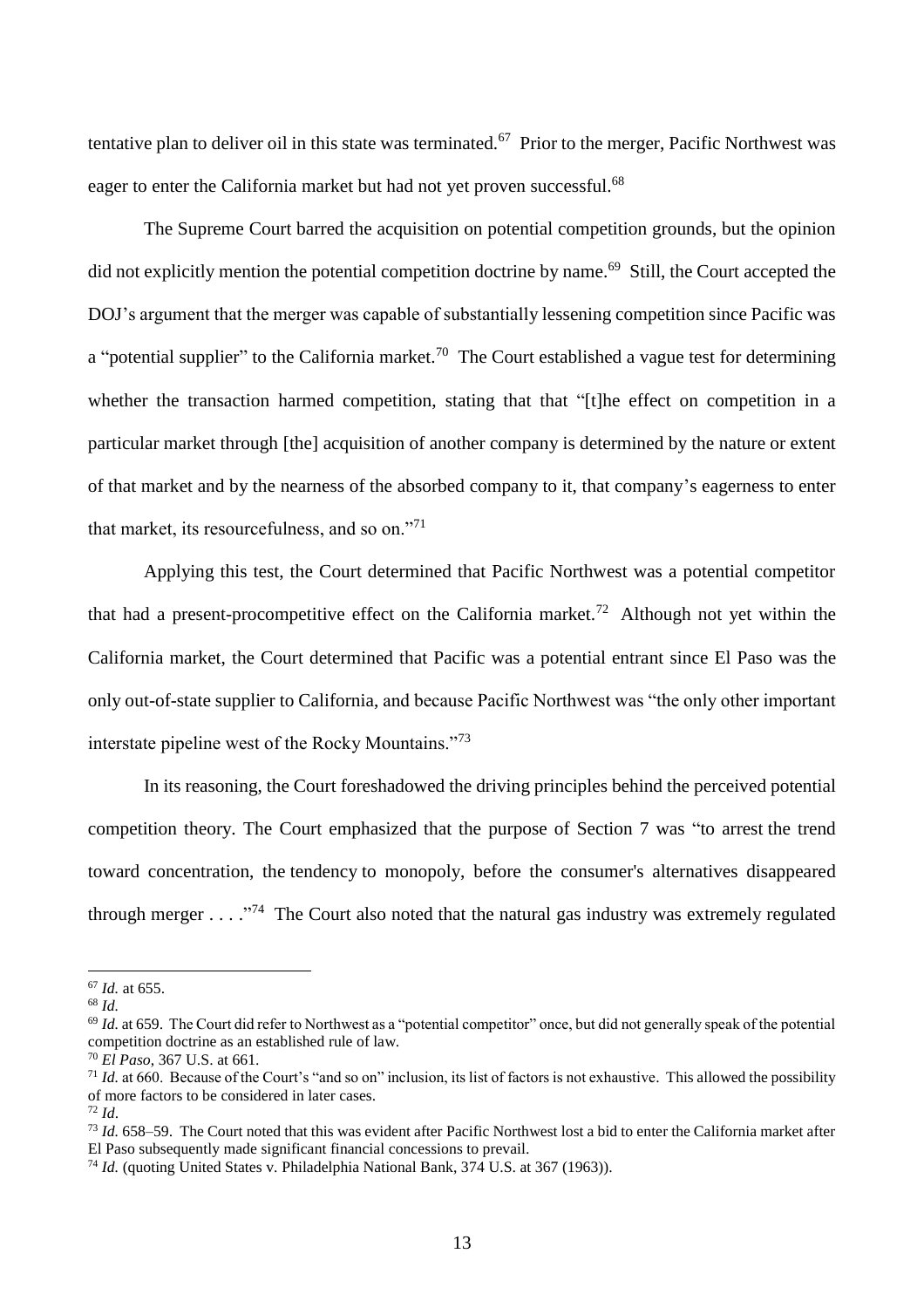at the time, meaning that there were high barriers of entry for new entrants.<sup>75</sup> The Court concluded its opinion by stating: "We would have to wear blinders not to see that the mere efforts of Pacific Northwest to get into the California market, though unsuccessful, had a powerful influence on El Paso's business attitudes within the State."<sup>76</sup> Thus, the most influential aspect was the fact that Pacific Northwest had regularly attempted to enter the California market through the submission of bids, which had a consequential effect on El Paso's business decisions—notwithstanding the fact that none of Pacific Northwest's bids were successful.<sup>77</sup>

<span id="page-13-0"></span>In *United States v. Penn-Olin*, the Court expanded the applicability of the potential competition doctrine.<sup>78</sup> Prior to the joint venture, Pennsalt Chemicals Corporation, (Pennsalt) had not yet distributed its sodium-chlorate product in a growing south eastern market.<sup>79</sup> Olin Mathieson Chemicals Corporation (Olin), a producer of similar chemicals, agreed to serve as a distributor for Pennsalt's product in the south eastern market after the companies formed a joint venture.<sup>80</sup> There had been no entry into this heavily concentrated market in over a decade, but each company had independently considered entering prior to their agreement.<sup>81</sup>

The Supreme Court held that the lower court erred in applying the potential competition doctrine by only considering, "as a matter of probability [whether] both companies would have

<sup>75</sup> *Id.* 659–60. High entry barriers are conditions that make it difficult for companies to enter a given market, making their existence a concern for antitrust enforcement agencies. *See* John B. Kirkwood & Richard O. Zerbe, Jr., *The Path to Profitability: Reinvigorating the Neglected Phase of Merger Analysis*, 17 GEO. MASON L. REV. 39 (2009) (discussing agencies' use of "entry barriers" and varying definitions.)

<sup>76</sup> *El Paso*, 367 U.S. at 651.

<sup>77</sup> This case is viewed by scholars to concern perceived potential competition. *See* Bush & Massa, *supra* note [19,](#page-3-1) at 104– 49. The Court, however, alludes to the notion to that Pacific Northwest was an "actual competitor" through its attempts to enter by bidding, stating that "unsuccessful bidders are no less competitors than successful ones. *Id.* at 1049.

<sup>78</sup> 78 U.S. 158 (1964). *See* Bush & Massa, *supra* note [19,](#page-3-1) at 1050 ("The Penn-Olin case also represented a distinct expansion of the doctrine. In *El Paso*, the potential entrant's effect on the market was through an unsuccessful bid. In contrast, *Penn-Olin* involved a joint venture to produce and sell sodium chlorate between two firms: one firm never served the geographic market that the joint venture would serve; the other never produced the chemical that was the relevant product.**"**).

<sup>79</sup> *Penn-Olin*, 78 U.S. at 161–62.

<sup>80</sup> Including the joint venture, the market consisted of only three firms. *Id.* at 163.

<sup>81</sup> *Id*. at 164–66.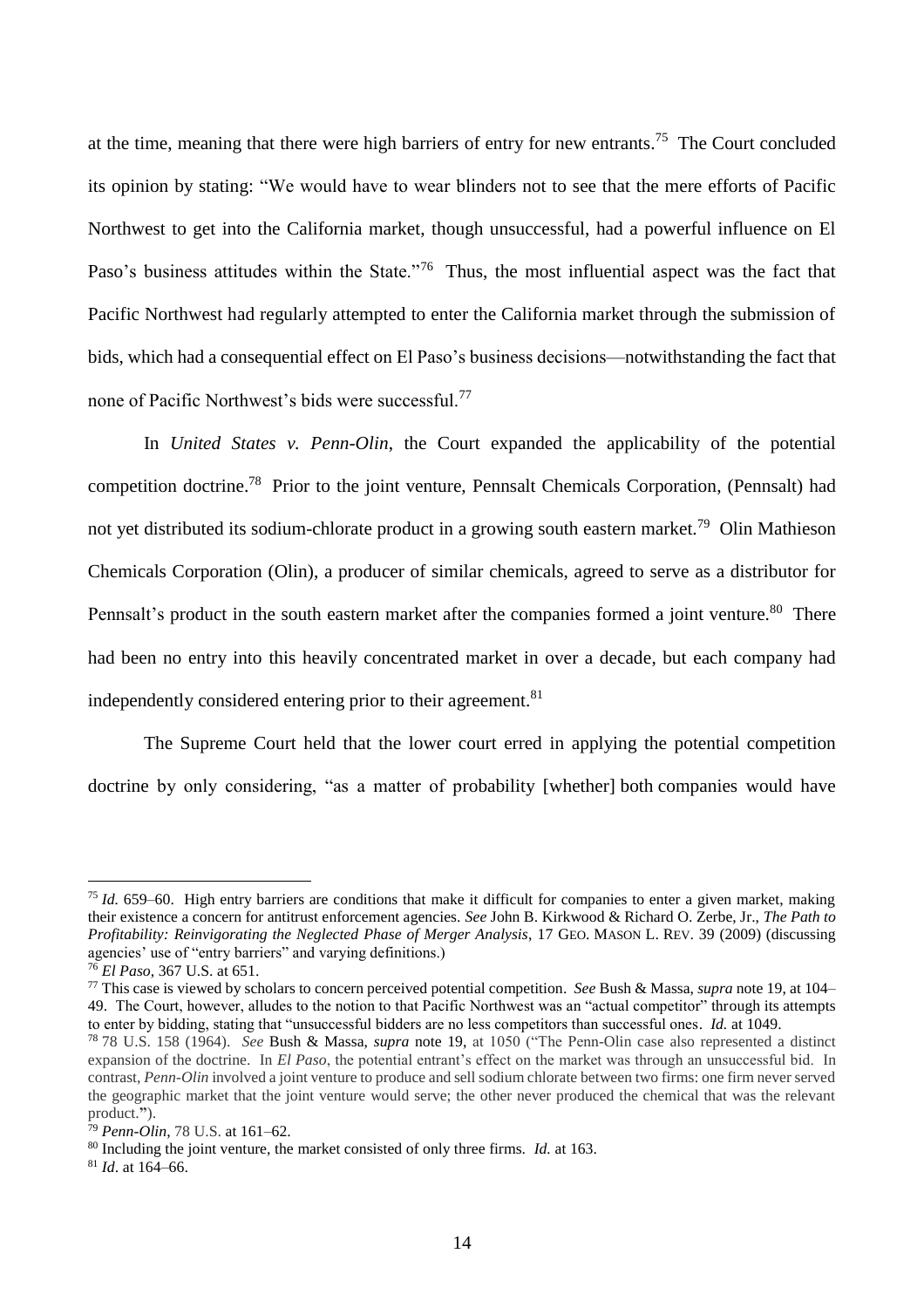entered the market as individual competitors if Penn-Olin had not been formed."<sup>82</sup> The Supreme Court held that the district court should have analyzed *the precise effect that the other firm would have had on the market if only one of them had entered*. 83 In other words, the Court noted that the district court should have gauged whether there would have been a wings effect if only one of the companies had decided to enter the south eastern market. Realizing that this effect was too difficult to gauge, the Court concluded that the agreement did not violate Section  $7<sup>84</sup>$ . The Court, however, still determined that both companies could be considered potential competitors.<sup>85</sup> This conclusion was based on the companies' resources, their diverse product lines, their compelling reasons to enter the market, their respectable reputations, and their "know-how" as established companies of how to effectively enter a new market.<sup>86</sup>

The Court's decision in *Penn-Olin* is important when considering the type of firm that might pose the most anticompetitive risks when analyzing the perceived potential competition theory.<sup>87</sup> Specifically, the Court stated: "the existence of an aggressive, well-equipped and well financed corporation engaged in the same or related lines of commerce waiting anxiously to enter an oligopolistic market would be substantial incentive to competition which cannot be underestimated."<sup>88</sup>

The previous cases both recognize an important proposition under the perceived potential competition theory. Namely, that (1) courts should endeavor to gauge the effects a potential competitor has by residing on the wings of a given market, and (2) a showing of the acquiring firm's intent to enter the market of the acquired firm is extremely relevant when gauging if the perceived

<sup>82</sup> *Id*. at 172–73.

<sup>83</sup> *Id*. 181–82.

<sup>&</sup>lt;sup>84</sup> This was because the Court found that gauging the precise competitive effects in this instance was "impossible to demonstrate." *Id*. at 176. *But see* United States v. El Paso 376 U.S. 651, 659 (1964) (where the court was able to directly show such through El Paso having lowered its prices in response to Pacific Northwest's bid attempts). <sup>85</sup> *Penn-Olin*, 78 U.S. at 175

<sup>86</sup> *Id*.

<sup>87</sup> *Id*. at 174.

<sup>88</sup> *Id*.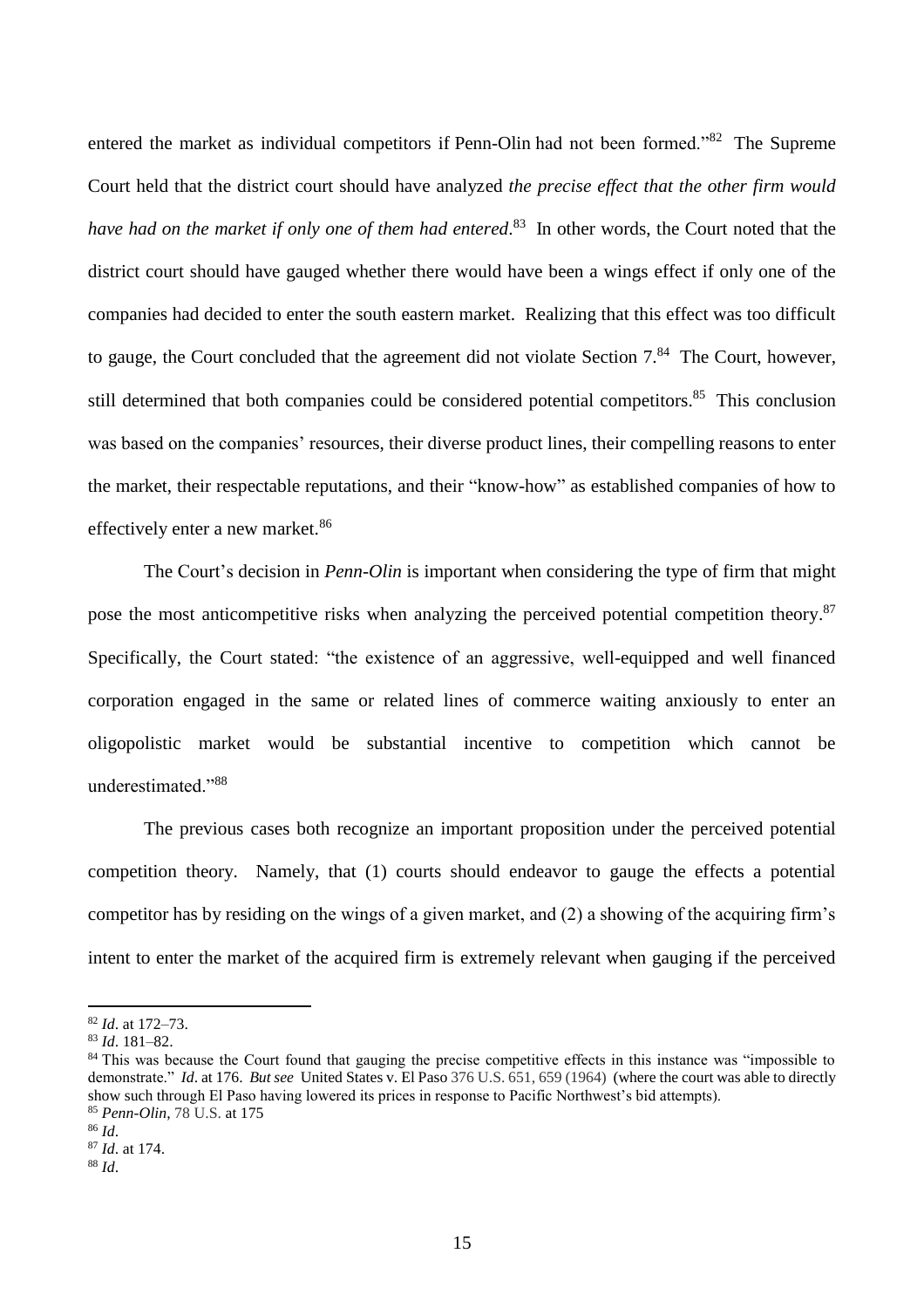potential competition theory should apply.<sup>89</sup> The Court's holding a few years later demonstrates why actual intent of acquired firms is not dispositive when determining whether present procompetitive benefits exist.

In *FTC v. Procter & Gamble Co.*, the Supreme Court ultimately barred Procter & Gamble's (Procter) acquisition of Clorox on perceived potential competition grounds.<sup>90</sup> Procter was a producer and distributor of a wide variety of household cleaning items, which did not include bleach, prior to the proposed acquisition.<sup>91</sup> Clorox, the acquired firm, was an exclusive manufacturer of bleach and controlled fifty percent of an extremely concentrated industry.<sup>92</sup>

The lower court found that Procter was not a potential competitor since it had no intent, nor had made any past attempt to enter the bleach market.<sup>93</sup> The Supreme Court reversed, finding that Procter *was* a potential competitor in the liquid bleach market despite its finding that Procter had not evidenced any intent to enter.<sup>94</sup> The Court made this conclusion based largely on Procter's advantageous positioning in the adjacent, household cleaning-product market.<sup>95</sup> Probative to the Court's finding that Procter was the "most likely entrant" to the liquid bleach market were the facts that Procter sold similar goods, was engaged in a program to diversify its product lines, had substantial advantages in advertisement and merchandising, retained experienced managers who marketed similar goods, and could feasibly build an efficient plant at a reasonable cost.<sup>96</sup> The Court

<sup>89</sup> This inquiry is even more relevant when showing actual potential competition, or the future anticompetitive effects that a transaction may have. This is because under the actual potential competition theory, the main inquiry is whether the acquired firm is going to enter the market. To reiterate, an "anticompetitive effect" in this context is the removal of a firm that would likely enter the target market as an "actual competitor."

<sup>90</sup> 386 U.S. 568 (1967).

<sup>91</sup> *Id*. at 572.

<sup>92</sup> *Id.* at 570–71. <sup>93</sup> *Id*. at 580.

<sup>94</sup> *See id.*

<sup>95</sup> *Id.*

<sup>96</sup> *Id.*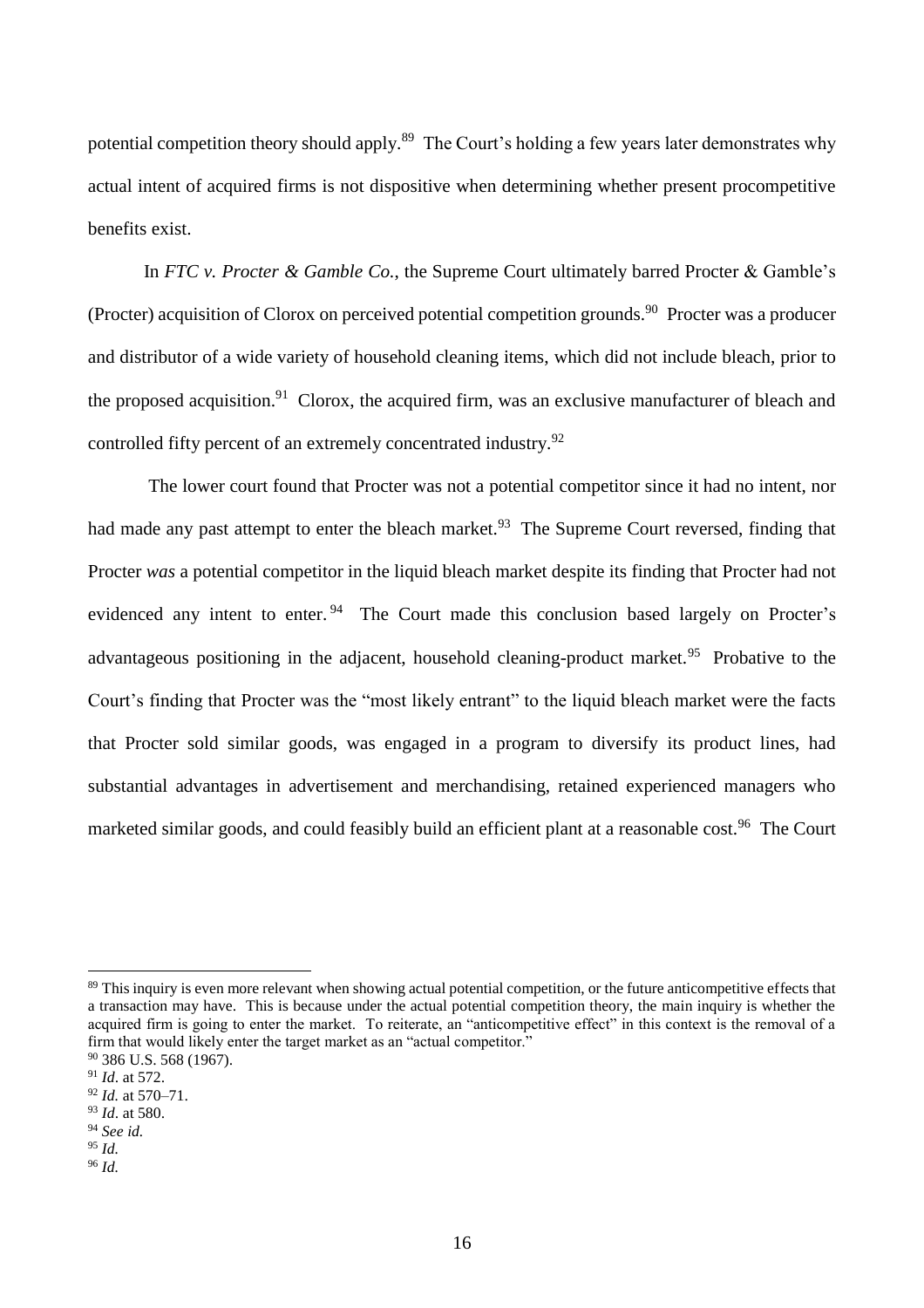also found that Procter had acquired Clorox for the purpose of gaining a greater share of the market than it could have attained had it entered independently.<sup>97</sup>

The Court also placed heightened importance on the plethora of potential anticompetitive effects the merger could have had if effectuated. It stated that (1) removing Procter from the market would eradicate the present procompetitive effects that Procter had on the liquid bleach market by waiting in the wings,  $98$  and (2) that the acquisition would deter new entry among smaller firms considering entering the liquid bleach market since they would not want to compete with the larger, newly merged Procter. 99

Six years later, the Supreme Court gave a more complete analysis of the perceived potential competition doctrine, in *United States v. Falstaff Brewing Corp. 100* In *Falstaff*, the United States challenged a merger between Falstaff Brewing Company and Narragansett Brewing Company.<sup>101</sup> Prior to the merger, Falstaff was one of the ten largest brewing companies in the United States.<sup>102</sup> Falstaff had not sold its products in the New England market prior to the merger, but publicly expressed interest in doing so on multiple occasions.<sup>103</sup> Instead of eventually entering *de novo*, however, Falstaff decided to purchase Narragansett—a company that held a twenty percent share of the New England market.<sup>104</sup>

<sup>97</sup> 386 U.S. at 581.

<sup>&</sup>lt;sup>98</sup> *Id.* at 581. The Court determined that Procter, in fact, had an effect on the market behavior of participants in the liquid bleach industry since it viewed Procter as one that might begin producing bleach. The Court, however, did not gauge the price effect that would arise from the elimination of Procter as a perceived potential entrant. *Id*.; *see also* United States v. Penn-Olin Chemical Co.78 U.S. 158 (1964) (finding that doing so was impossible).

<sup>99</sup> 386 U.S. at 581*; see* Bush & Massa, *supra* note [19,](#page-3-1) at 1053 (stating the acquisition might discourage smaller firms considering entering the market, or already on the fringe). In stating that "few firms would have the temerity to challenge a firm as solidly entrenched as Clorox," the Court suggested that smaller firms will have even fewer incentives to enter a market dominated by an established incumbent (Clorox) that is owned by a large conglomerate with significant resources (Procter). Thus, the Court reasoned that the transaction would create, or increase, barriers to entry in the bleach market for smaller firms, perhaps significantly limiting the number of perceived potential entrants to only larger firms. *See* 386 U.S. at 578.

<sup>100</sup> United States v. Falstaff Brewing Co., 410 U.S. 526 (1973).

 $101$  *Id.* 

<sup>102</sup> *Id*. at 551.

<sup>103</sup> *Id*.

<sup>&</sup>lt;sup>104</sup> *Id.* at 528 (stating that this twenty percent market share was expected to increase).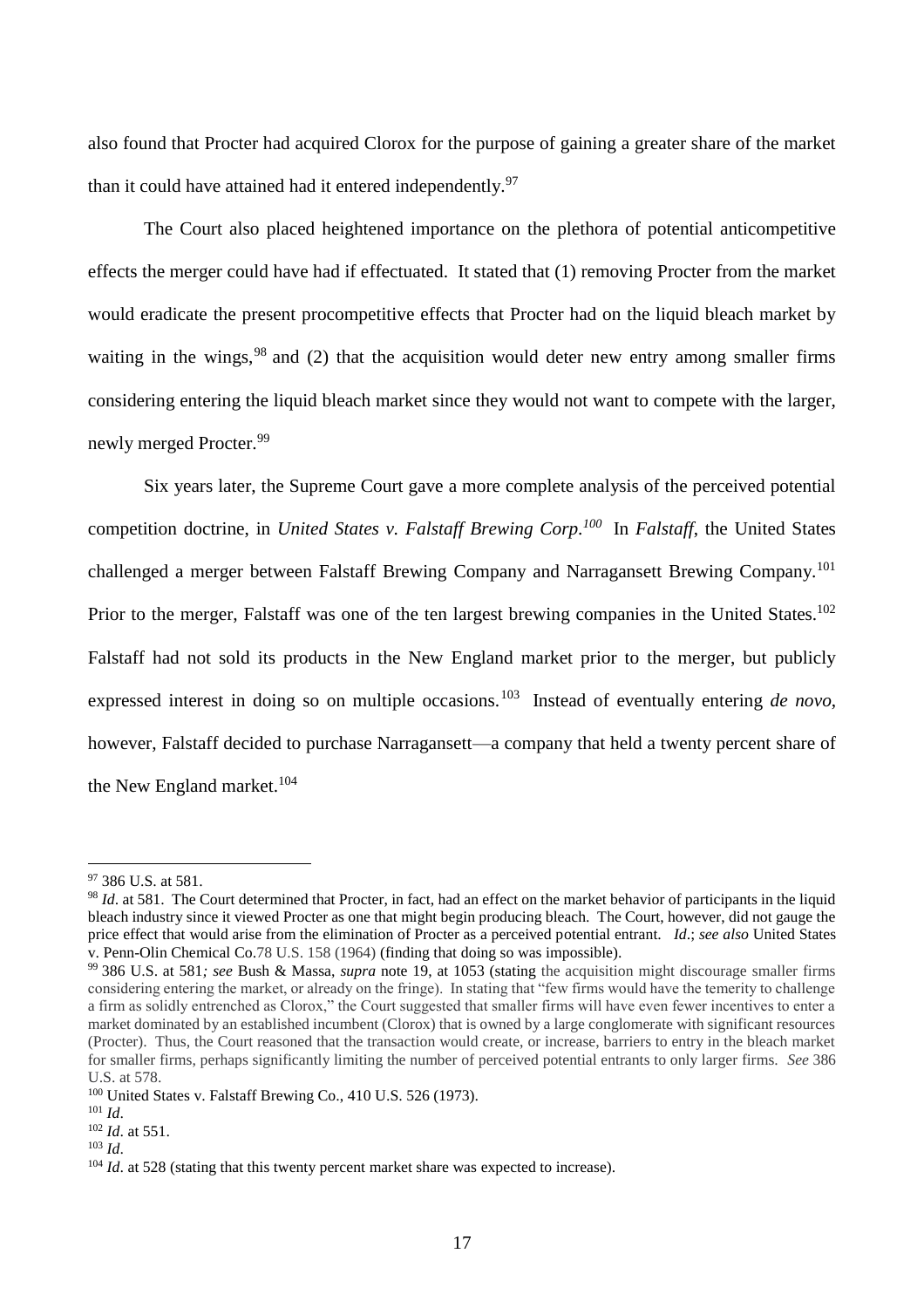The government employed the potential competition doctrine and argued that the transaction may substantially lessen competition in the New England market because: (1) Falstaff was a "potential entrant" and (2) the acquisition eliminated competition that would have existed had Falstaff entered the market *de novo*.<sup>105</sup> The district court rejected this contention and permitted the transaction, reasoning that Falstaff could not successfully enter the New England market *de novo* or through a toe-hold acquisition; it had to be by the acquisition of a larger brewery already in the region, such as Narragansett.<sup>106</sup>

In reversing the lower court, the Supreme Court did not rely on the finding that Falstaff lacked the actual capability of successfully entering the market on its own. Rather, the Court reinforced its holding in *FTC v. Procter & Gamble Co.*, and stated that the district court had, "failed to give separate consideration to whether Falstaff was a potential competitor in the sense that it was so positioned on the edge of the market that it exerted beneficial influence on competitive conditions in that market."<sup>107</sup> Specifically, the Supreme Court insisted that such an inquiry should be centered not on the internal decisions of Falstaff executives, but on whether, "given its financial capabilities and conditions in the New England market, it would be reasonable to consider [Falstaff] a potential entrant into that market."<sup>108</sup> The Court ultimately remanded the decision to the lower court to determine whether Falstaff could be said to influence existing competition as a potential competitor on the fringe of a market.<sup>109</sup>

Considering that the lower court already found that Falstaff was incapable of entering independently,  $110$  this case shows the importance the Supreme Court gives to showings of a wings

<sup>&</sup>lt;sup>105</sup> *Id.* at 529. Note that not all acquisitions raise Section 7 concerns. For instance, if Falstaff decided to purchase a company that held a smaller percentage of the New England market than Narragansett, it is probable that such a transaction would not raise the same level of antitrust concerns.

<sup>106</sup> *Falstaff,* 410 U.S. at 530.

<sup>107</sup> *Id.* at 533.

<sup>108</sup> *Id*.

<sup>109</sup> *Id.* at 534.

<sup>110</sup> *Id.* at 533.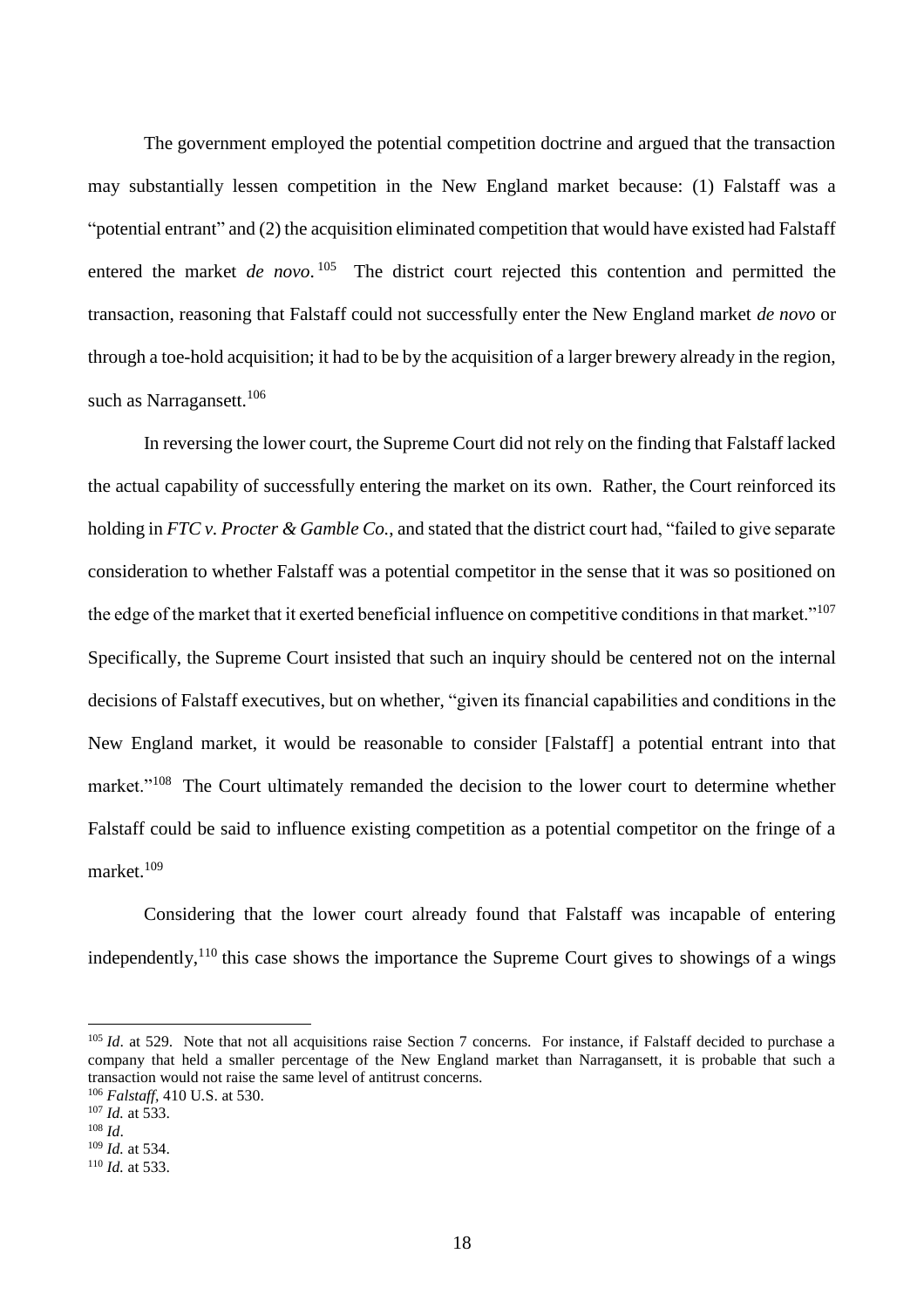effect when posed with arguments under perceived potential competition theory. Thus, in both *Falstaff* and *Procter*, the Court did not narrowly focus on whether a firm is likely to enter a market but for the merger. Instead, in both cases, the Court corrects the lower courts for their failure to consider whether the firm in question had a present procompetitive influence on the target market.<sup>111</sup> In the following case, however, the Court shifts its position under the perceived potential competition theory, and proffers heightened standards under both of the potential competition doctrine's subtheories.<sup>112</sup>

In *Marine Bancorporation*, the United States challenged a proposed merger between two commercial banks.<sup>113</sup> The Court ultimately prohibited the acquiring firm from engaging in a market it decided not to enter *de novo*. 114 The acquiring bank, National Bank of Commerce (NBC), was a large bank based in Seattle and owned a subsidiary of the appellee, Marine Bancorporation.<sup>115</sup> This firm was the second largest bank in the state, but had not yet been able to compete directly in the Spokane metropolitan area.<sup>116</sup> The acquired firm, Washington Trust Bank (WTB), was a smaller bank in Spokane.<sup>117</sup>

The government argued that the proposed merger violated Section 7, and argued its case under both sub-theories.<sup>118</sup> Under the actual potential competition theory, the government first argued that the merger would eliminate the possibility of market deconcentration in the future since NBC could enter the Spokane market without a merger.<sup>119</sup> Under the perceived potential competition doctrine,

<sup>111</sup> *Falstaff,* 410 U.S. 526; *Procter*, 386 U.S. 568.

<sup>112</sup> United States v. Marine Bancorporation, Inc., 418 U.S. 602 (1974).

<sup>113</sup> *Id.*

<sup>114</sup> *Id.*

<sup>115</sup> *Id.* at 606. <sup>116</sup> *Id.* at 606–07.

<sup>&</sup>lt;sup>117</sup> *Id.* at 607 (explaining that WTB controlled the third largest percentage of total deposits in the Spokane region).

<sup>118</sup> *Marine Bancorporation, Inc.*, 418 U.S. at 614–15.

<sup>119</sup> *Id.*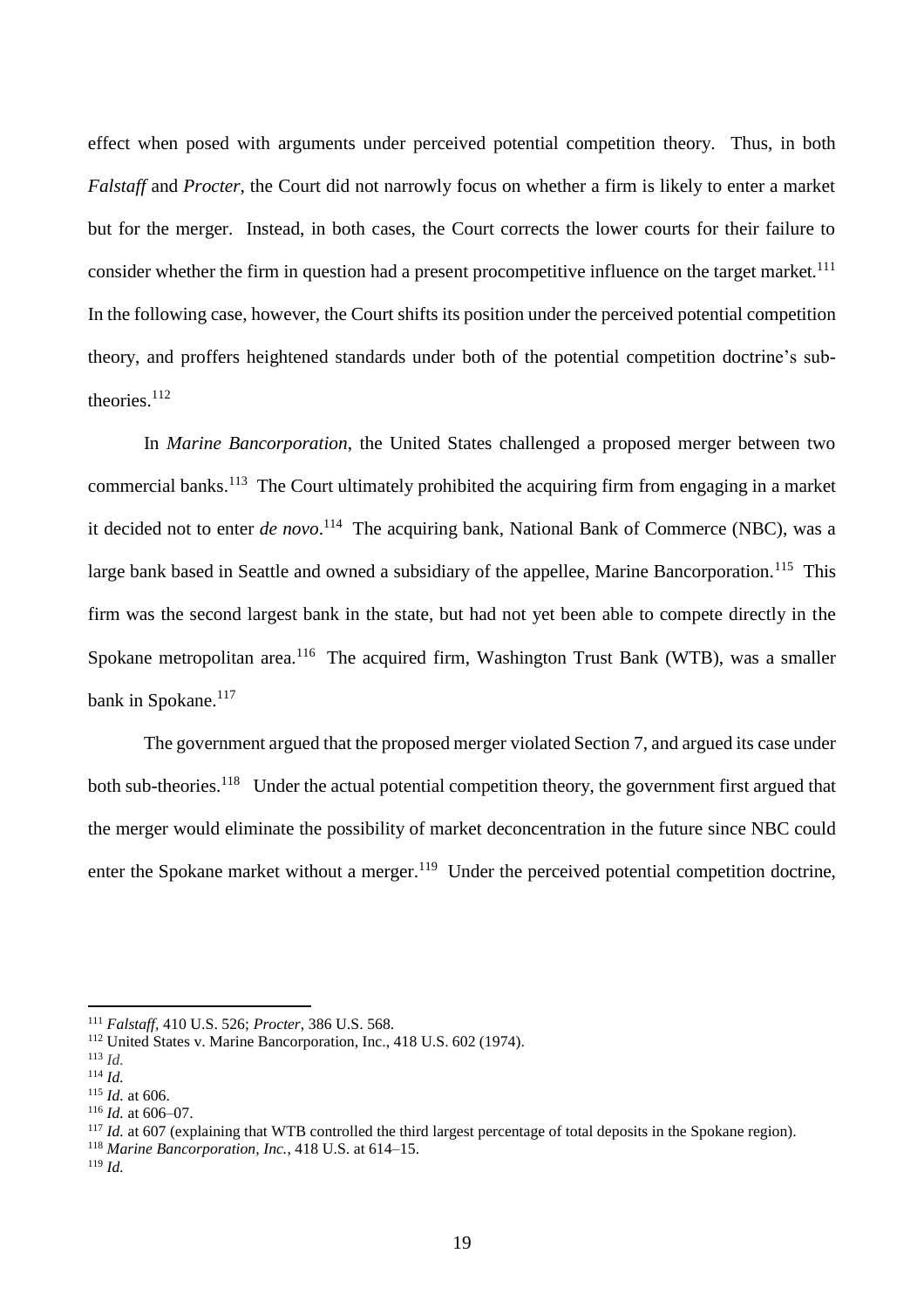the government argued that NBC's perceived presence on the fringe of the Spokane market had present procompetitive effects.<sup>120</sup>

Without endorsing the actual potential competition theory, <sup>121</sup> the Court stated in *dicta* that if the government were to succeed under this theory, "two essential preconditions must be met[: $|\dots(i)|$ that in fact NBC has available feasible means for entering the Spokane market other than by acquiring WTB; and (ii) that those means offer a substantial likelihood of ultimately producing deconcentration of that market or other significant procompetitive effects."<sup>122</sup> Under the first prong, the Court found that state law barriers precluded NBC from establishing a branch bank in Spokane *de novo*, <sup>123</sup> and concluded that that the only means that NBC could enter the target market was through merger.<sup>124</sup> Under the second prong, the Court acknowledged that it is conceivable under state law that NBC may have been able to acquire smaller banks within Spokane but determined that state law limitations on NBC's ability to grow those entities rendered any likely procompetitive effects *de minimis*. 125

Since the Court also rejected the government's perceived potential competition argument,<sup>126</sup> the *Marine Bancorporation* case further highlights the high evidentiary burdens that the FTC faces when arguing potential competition cases. The government attempted to show that NBC was a perceived potential entrant that exerted present-procompetitive effects on the Spokane market by offering subjective evidence in the form of a memorandum written by an NBC officer.<sup>127</sup> The Court, however, dismissed this evidence by stating that the opinions of officers of the acquiring bank, and

 $120$  *Id.* The government also proffered a third argument, stating that WTB as an independent entity would develop by internal expansion or mergers with other medium-size banks into a regional or ultimately state-wide actual competitor of NBC and other large banks. Cite.

<sup>121</sup> *Id.* at 639 (stating that the Court "express[es] no view on the appropriate resolution of the question reserved in *Falstaff*  regarding the viability and means to resolve the actual potential competition theory.").

<sup>122</sup> *Id.* at 633. <sup>123</sup> *Id.* at 629.

<sup>124</sup> *Id*. at 630.

<sup>125</sup> *Marine Bancorporation*, Inc. 418 U.S. at 638.

<sup>126</sup> *Id*. at 639-40.

<sup>&</sup>lt;sup>127</sup> *Id.* at 640. The note stated, "Spokane banks were likely to engage in price competition as NBC approached their market." *Id.*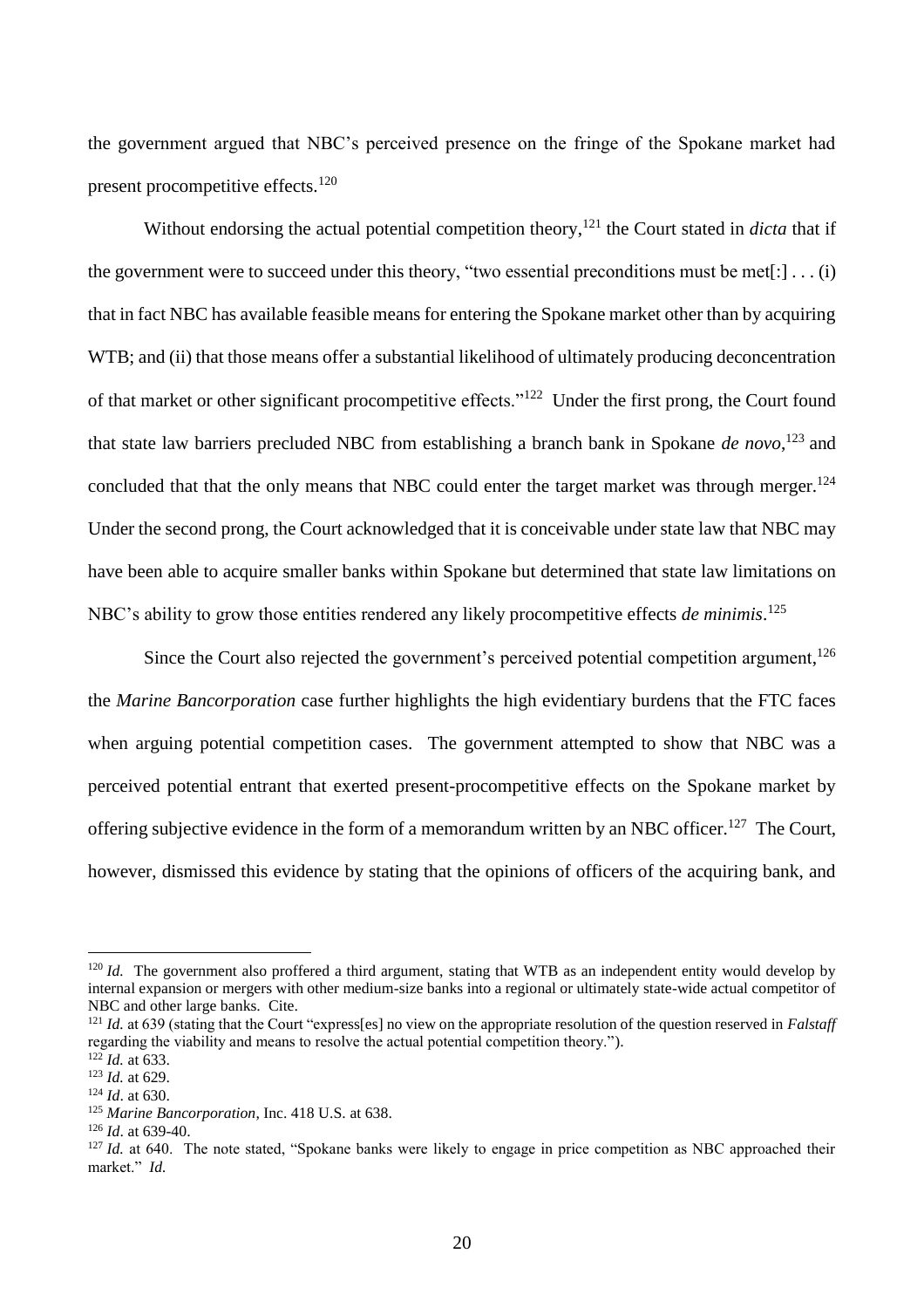not the target bank, did not establish a violation of Section 7.<sup>128</sup> The Court instead applied an objective standard when gauging fringe effect, and stated that since "rational bankers" in Spokane were aware of the regulatory barriers that rendered NBC an unlikely or insignificant entrant except by merger, "[i]t is improbable that NBC exerts any meaningful procompetitive influence over Spokane banks by 'standing in the wings."<sup>129</sup> After an economic review of the market and concluding that no fringe effect was evident, the Court used objective evidence pertaining to entry barriers in order to make a subjective determination concerning firm perception.<sup>130</sup>

## IV. THE PERCEIVED POTENTIAL COMPETITION THEORY POST*-MARINE BANCORPORATION*: A SUBJECTIVE STANDARD?

Admittedly, the FTC's case in *Marine Bancorporation* was not strong. The agency was not able to proffer any legitimate subjective evidence which neatly showed target firm perception, nor was it able to objectively show, through economic data, that NBC had a fringe effect on banks in Spokane.<sup>131</sup> Still, however, the *Marine Bancorporation* case is important in the Court's focus away from the future anticompetitive effects of a merger, like in *Procter* and *Falstaff*. <sup>132</sup> Ultimately, however, the Court's use of an objective standard when gauging fringe effect undermines any incentive to use the perceived potential competition doctrine.

Thus, *Marine Bancorporation* essentially requires that acquired firms, such as Outback in the prior hypothetical, be *actually* capable of entering the acquiring firm's market, regardless of whether the company is already exerting procompetitive influences, or whether the target market is overly concentrated. This standard is puzzling, in that the present-procompetitive effects—the focus of the

<sup>128</sup> *Id.*

<sup>129</sup> *Id*. at 639–40.

<sup>130</sup> *Id*.

<sup>131</sup> *Marine Bancorporation*, Inc. 418 U.S. at 640–41.

<sup>132</sup> *See* FTC v. Procter & Gamble Co., 386 U.S. 568 (1967); *see also* United States v. Falstaff Brewing Co., 410 U.S. 526 (1973).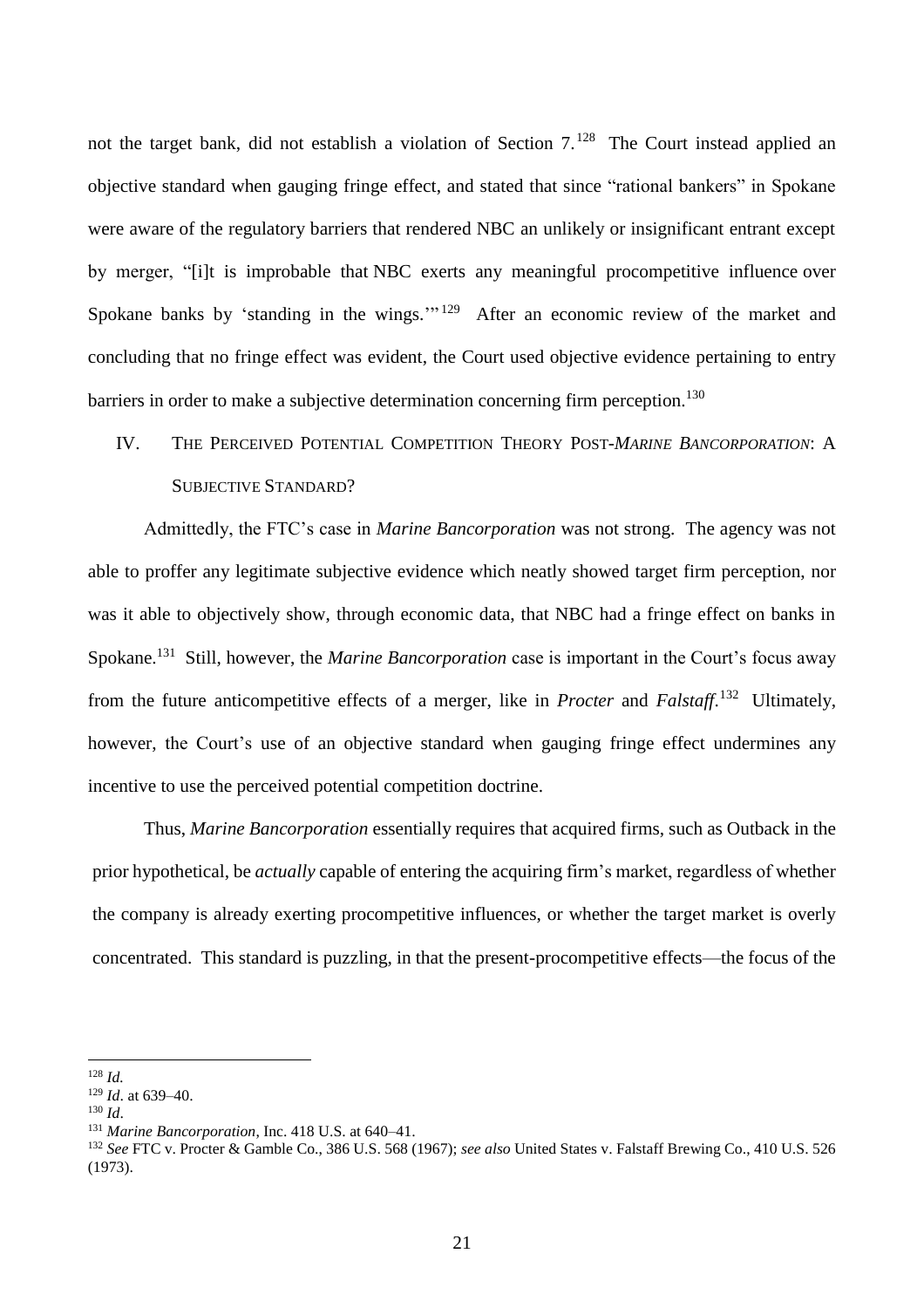*perceived* potential competition doctrine—stem from *subjective* perceptions rather than actual capabilities.

The objective standard the Court gives in *Marine Bancorporation* essentially equates the perceived potential competition theory to the actual potential competition theory by requiring that the acquired firm *actually* be able to enter. <sup>133</sup> This issue is ultimately most noticeable when considering the following case: where evidence shows that the target market perceives the acquired firm as a perceived potential entrant, but where objective evidence of such perception (i.e., through economic data concerning fringe effect) cannot be tied to those perceptions. This risks the possibility that any present-procompetitive effects an acquired firm has on a target market will not be fleshed out and confirmed through objective evidence, despite overwhelming subjective evidence that evinces the contrary.

Naturally, lower courts have struggled in creating consistent standards for determining whether a "wings effect" exists.<sup>134</sup> The Supreme Court in *Marine Bancorporation* appeared to require direct evidence of such.<sup>135</sup> Lower courts, however, most namely those in the Second Circuit, are more lenient.<sup>136</sup> The Second Circuit requires only "at least circumstantial evidence" that the fringe presence "probably directly affected competitive activity in the market," and does not compel plaintiffs to proffer any direct evidence of procompetitive effects in the form of direct economic data.<sup>137</sup> Other lower courts have even assumed that a fringe effect exists based on a showing of certain objective factors.<sup>138</sup> Again, the Second Circuit's more lenient standard under this analysis is

<sup>133</sup> *See supra*, note [31.](#page-6-0)

<sup>134</sup> *Id.* at 640.

<sup>&</sup>lt;sup>135</sup> United States v. Marine Bancorporation, Inc., 418 U.S. 602, 625 (1974) ("[T]he acquiring firms premerger presence on the fringe of the target market must have in fact tempered oligopolistic behavior.").

<sup>136</sup> *Tenneco*, 689 F.2d at 358.

<sup>137</sup> *Id.* 

<sup>&</sup>lt;sup>138</sup> United States v. Phillips Petroleum, 367 F. Supp. 1226, 1230 (C.D. Cal. 1973) ("The objective evidence of record concerning Phillips' capacity and motivation to enter the market unilaterally, Phillips' status as the most likely potential entrant, the small number of other potential entrants, the feasibility of unilateral entry by Phillips, and the concentrated nature of the market are legally sufficient to establish that Phillips' entry into the market through the Tidewater acquisition had substantial anticompetitive effects. It must necessarily be assumed that the entry of an aggressive major company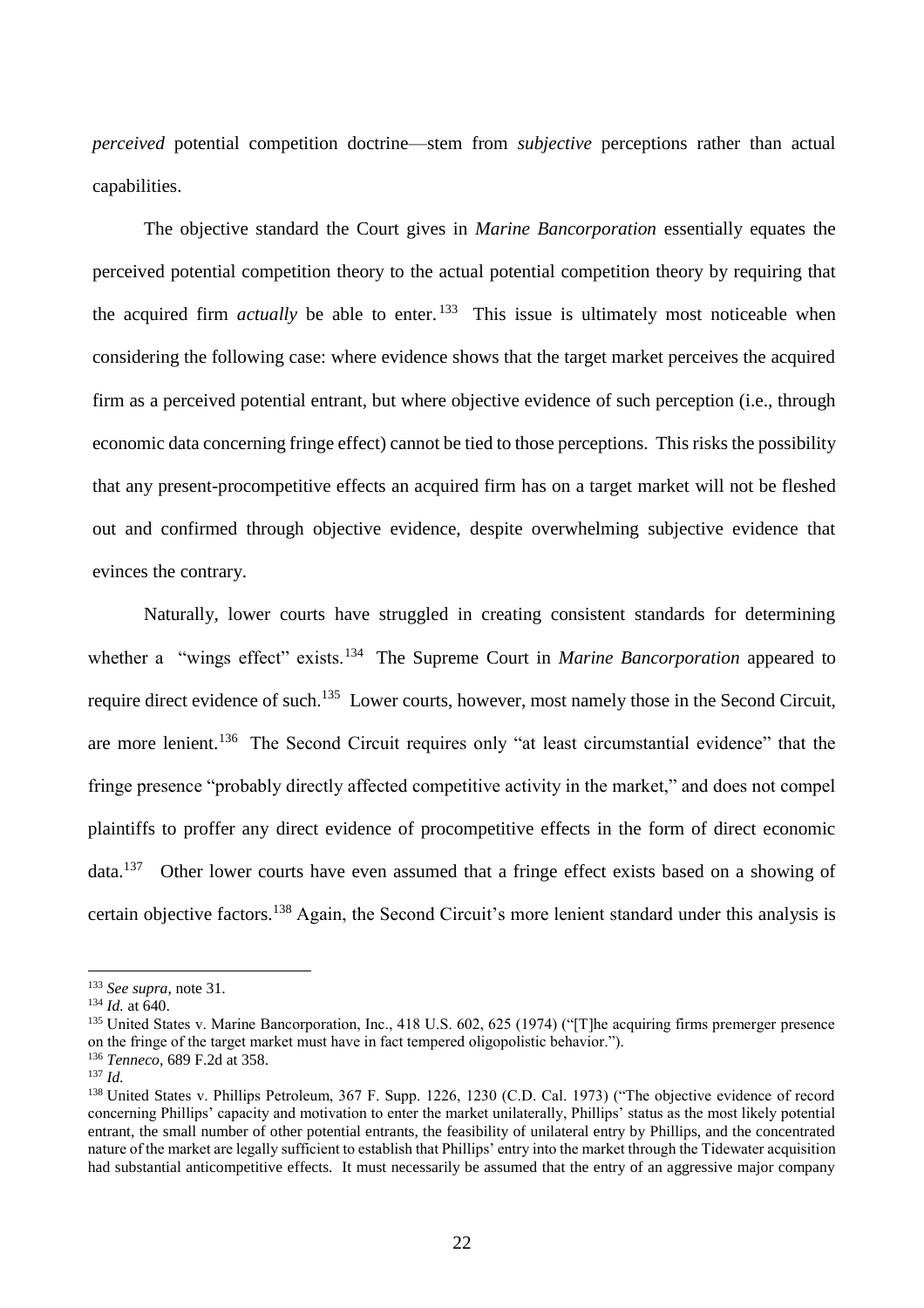more conducive to preserving the economic benefits that may be had under the perceived potential competition theory.

In order to understand why the objective *Marine Bancorporation* standard seems inconsistent with the basic premise of the perceived potential competition doctrine, consider the case of scare crows. Similar to how these human-shaped objects can deceive birds from eating crops—despite being unable to actually harm those birds—acquired firms can deter target-market firms from raising prices despite not actually being able to enter the market. Thus, simply because an acquired firm is not capable of entering a market does not mean it does not provide a valuable benefit worth preserving—just like how a scarecrow is worth having although it may not actually be able to inflict harm on birds. Proponents of the *Marine Bancorporation* standard may say that target-market participants are not as naive as birds, and that the former have perfect perceptions regarding the financial capabilities and intent of acquired firms residing "on the wings." The FTC and DOJ have their doubts as to if this is true, however.<sup>139</sup> But if that is the case, then a subjective standard can only incentivize those firms to do their research to ensure that they have every piece of necessary information.

This anomaly underlies the difficulties courts have with this doctrine. Thus, prior to *Marine Bancorporation*, the Supreme Court recognized the notion that firms do not always set prices in accordance to what the "rational" market participant knows about potential entrants, by giving weight to subjective evidence under the perceived potential competition theory. <sup>140</sup> In *Marine*  Bancorporation, the Court objectified this analysis, assuming they do.<sup>141</sup> The FTC states, however,

such as Phillips into such a market on a unilateral basis would have conferred substantial competitive benefits which were lost when it was allowed to step into the shoes of an established major factor in the market. The substantiality of the anticompetitive effects of the Tidewater acquisition may be inferred from the objective facts present here."). <sup>139</sup> 1985 GUIDELINES, *supra* note [13.](#page-3-0)

<sup>&</sup>lt;sup>140</sup> *Falstaff*, 410 U.S. at 536 (Falstaff had, in press releases and company publications, expressed an interest in distributing its product nationally; the Supreme Court stated that these pre-acquisition discussions were relevant in concluding whether Falstaff was a perceived potential entrant).

<sup>141</sup> *Marine Bancorporation*, Inc. 418 U.S. at 639–40.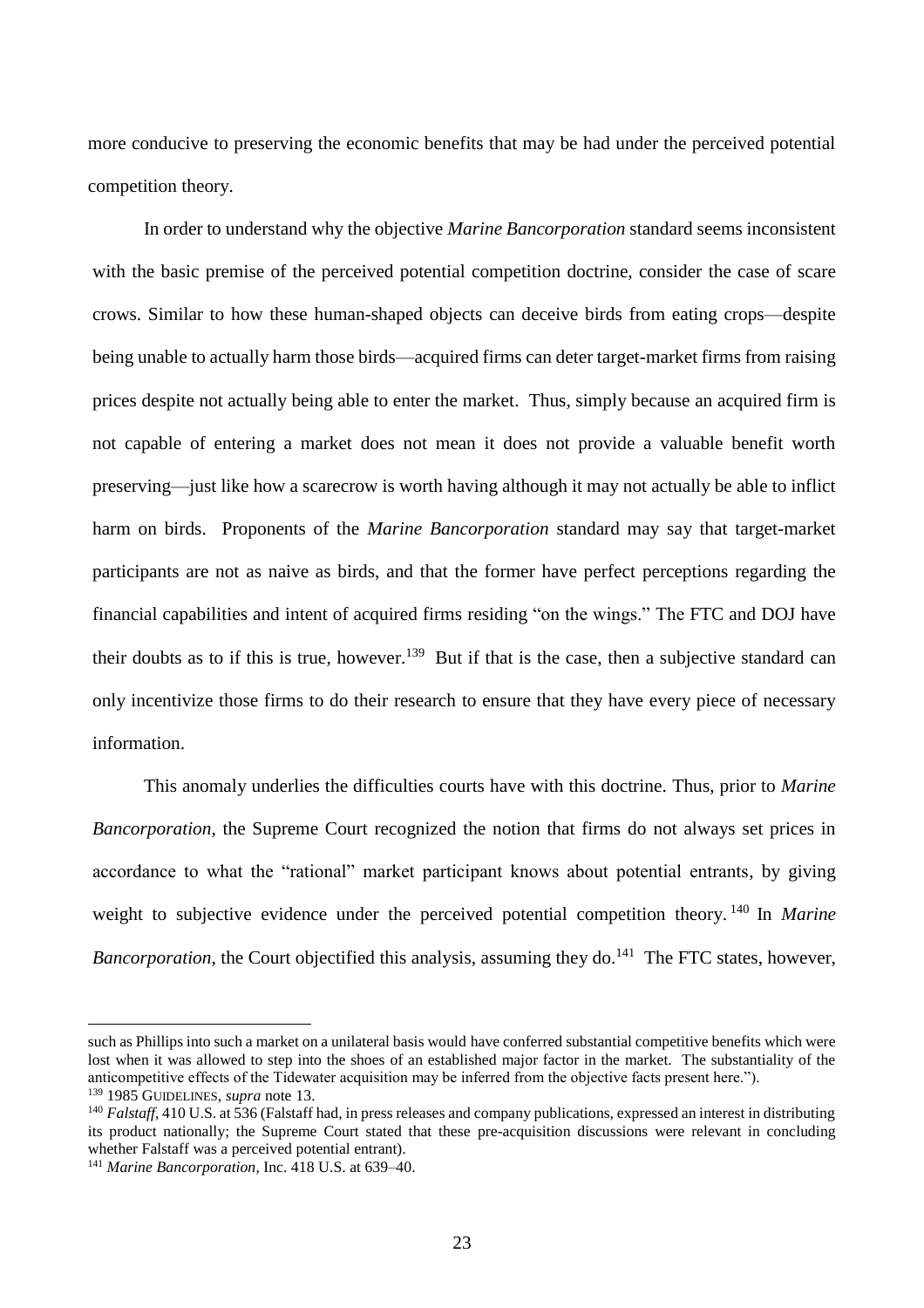that firms may have misjudged perceptions about potential entrants.<sup>142</sup> So why would the Court impose a test that assumes they have perfect knowledge? If these target market firms are adjusting prices in accordance to these misguided perceptions, beneficial effects may exist. Given antirust law's desire to keep markets competitive and prices low, we should not disrupt target market firm's misperceptions about potential entrants who are not actually capable of entering. In essence, an objective standard presumes that scare crows are only useful if they are actually capable of harming the birds that may enter a field of crops. Thus, *Marine Bancorporations* objective standard, which require that acquired firms actually be capable of entering the target market, are not warranted—just like robotic scare crows capable of injuring daring birds are not needed to preserve crops.

Lower courts have consequently struggled with the objective standard, that is, determining whether an acquired firm has the "characteristics, capabilities and economic incentives to render it a perceived potential entrant *de novo*." This confusion has resulted in different standards across circuits.<sup>143</sup> Straying away from the heightened *Marine Bancorporation* standard, lower courts have given varied degrees of weight to subjective perceptions. This evidence often comes in the form of testimony from executive officials within the target market regarding their perceptions of the acquired firm, specifically, to see whether they believe the acquired firm is one they think may enter the target market.<sup>144</sup> The Second Circuit Court of Appeals in *Tenneco v. FTC* found the acquired firm to be a "perceived potential competitor" under element (i) by largely relying on the subjective perceptions of target market participants, notwithstanding a lack of evidence which showed the acquired firm had many of the "characteristics, capabilities, or incentives" the framework seems to

<sup>&</sup>lt;sup>142</sup> 1985 GUIDELINES, *supra* note [13](#page-3-0) (stating that target-market "firms may misjudge the entry advantages of a particular firm).

<sup>143</sup> See Bush & Massa, *supra* note [19,](#page-3-1) at 1058.

<sup>&</sup>lt;sup>144</sup> See, e.g., Tenneco, Inc. v. FTC, 689 F.2d 346, 355 (2d Cir. 1982) (considering testimony by industry executives as to whether they considered Tenneco a potential entrant admitted along with evidence of negotiations, Tenneco's financial strength, and compatibility of products of the acquiring and acquired firm); Kennecott Copper Corp. v. FTC, 467 F.2d 67, 76–78 (10th Cir. 1972) (upholding FTC finding that Kennecott was a perceived potential entrant based on testimony of competitors and evidence about the company's ability to enter the market).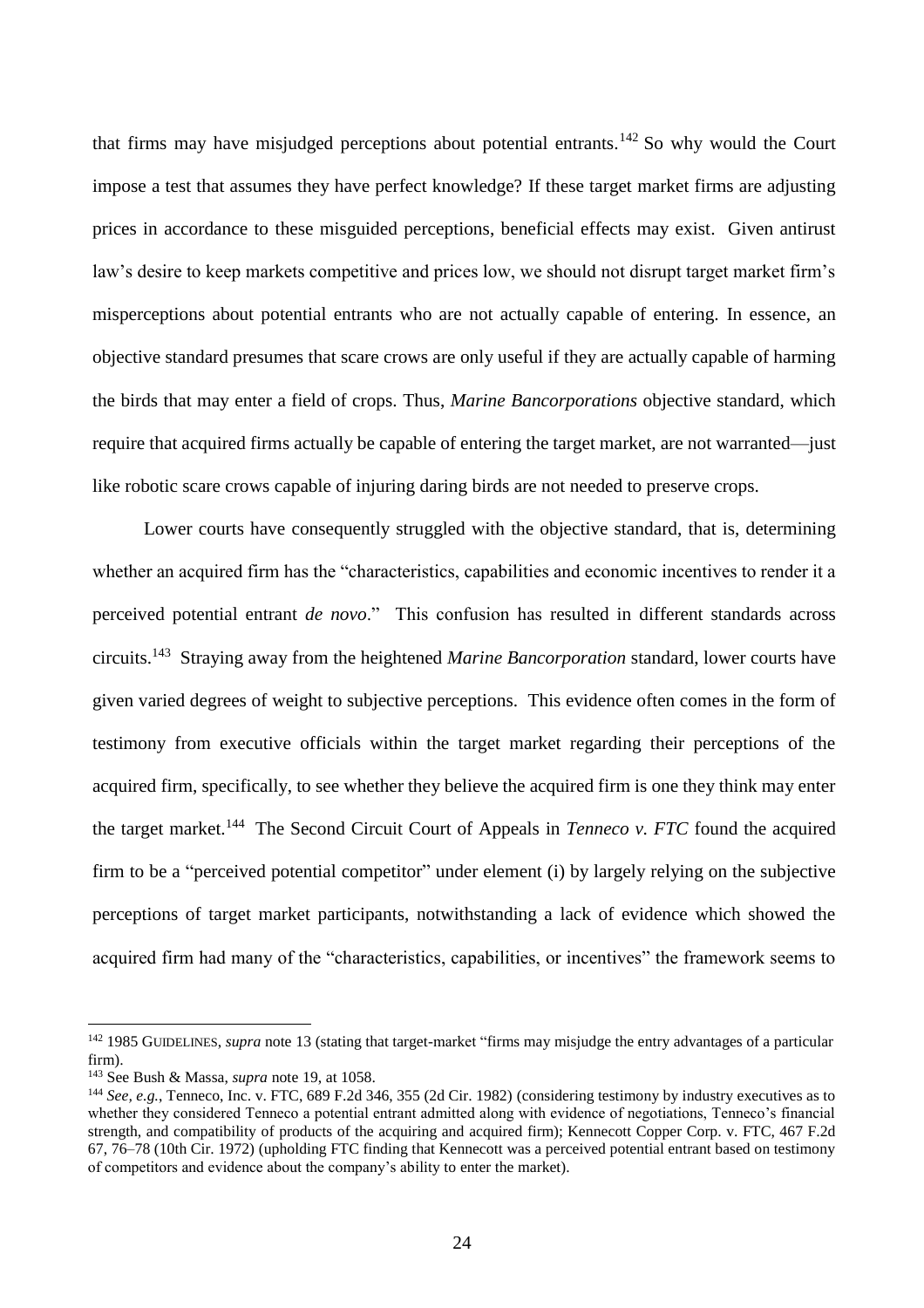require.<sup>145</sup> Given the difficulty in gauging a "wings effect,"<sup>146</sup> subjective standards of this type are more desirable if agencies wish to preserve any economic benefits from firm perception which may be had.

The objective standard under *Marine Bancorporation*, however, may speak more to a method of proving proximate causation, rather than an unwarranted standard which only serves as a hurdle for the FTC. Other courts, therefore, understandably require certain amounts of objective evidence, no matter how strong the subjective evidence alludes to that fact that incumbent firms perceive the acquired firm to be a potential entrant.<sup>147</sup>

Thus, it is argued that the perceived potential competition theory should not rest on whether the acquired firm is *actually* a "potential competitor." Rather, similar to the Second Circuit's approach, the focus should center on whether the acquired firm is *perceived* by firms in the target market as being a "perceived potential entrant."<sup>148</sup> Thus, whether the acquired firm actually intends to enter the target market should not be controlling like it is under the actual potential competition theory for the reasons stated above.<sup>149</sup> That being said, actual intent (e.g., public statements by the acquired company pre-merger) to enter a market may still be relevant in deciding whether companies in the target market are changing their behavior in response.

<sup>145</sup> *Tenneco*, 689 F. 2d 346 at 353–56 (finding that the defendant could be considered a perceived potential entrant because incumbent firms were not aware of its lack of success in past attempts of entering market). *See also* Ginsburg v. InBev, 649 F. Supp. 2d 943, 948–50 (E.D. Mo. 2009) (where the district court granted the defendants' motion for judgment on the pleadings finding that InBev was not a perceived potential entrant based on evidence that it had actively withdrawn from the United States market and had entered into a long-term exclusive distribution agreement by which its products were imported into and distributed within the United States), *aff'd on other grounds,* 623 F.3d 1229 (8th Cir. 2010). <sup>146</sup> *See* Bush & Massa, *supra* note [19.](#page-3-1)

<sup>147</sup> *E.g.*, Mo. Portland Cement Co. v. Cargill, Inc., 498 F.2d 851, 863 (2d Cir. 1974).

<sup>&</sup>lt;sup>148</sup> A "perceived potential entrant" is a firm that is viewed by firms in the target market as one that may enter the target market.

<sup>&</sup>lt;sup>149</sup> Whether a firm intends to enter the market of the acquiring firm may not influence the subjective perceptions of the firms in the target market. This element, however, is still relevant in determining, objectively, whether rational firms in the target market view it as a perceived potential entrant.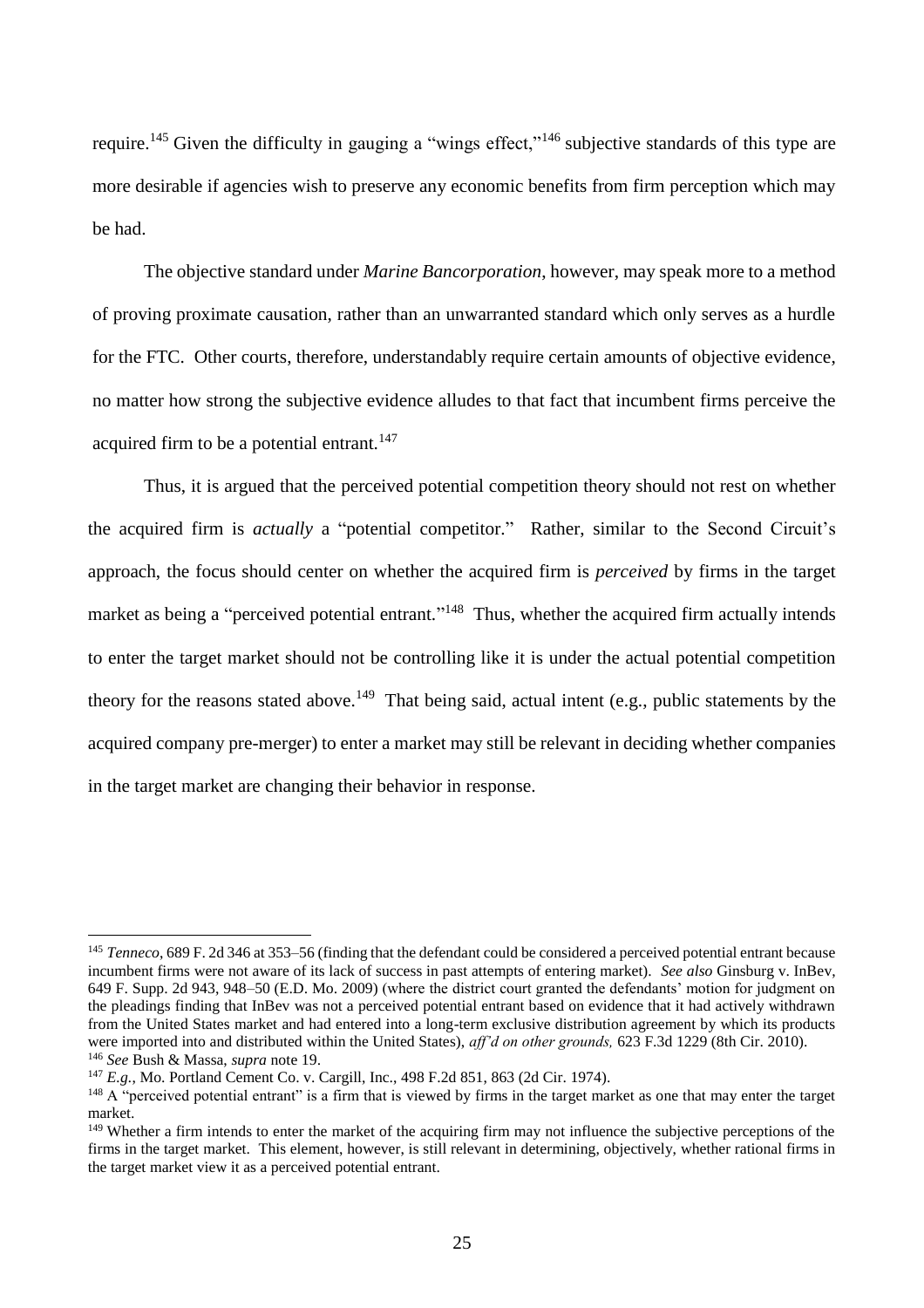### V. ANALYZING THE *FTC V. STERIS CORPORATION* RULING IN THE FACE OF *MARINE BANCORPORATION*

This Comment now turns to an analysis of *FTC v. Steris Corp.* to review the court's analysis of the potential competition doctrine.<sup>150</sup> Part V will first present the facts of the case. Then, it will argue that the FTC erred by not raising the perceived potential competition theory even in light of the *Marine Bancorporation* standard. The Comment will then argue that the perceived potential competition doctrine should be adjusted in accordance with prior precedent given the result in *Steris*.

### A. *Facts*

In 2015, the FTC sought a temporary restraining order and preliminary injunction against Steris Corp. (Steris) for its proposed merger with another leading sterilization provider, Synergy Health PLC (Synergy).<sup>151</sup> Steris and Synergy were the second and third largest firms in the contract sterilization service market, which consisted of companies that contracted with manufacturers to rid their products of unwanted microorganisms.<sup>152</sup> Sterigenics Corp. (Sterigenics), a third party not involved in the proposed merger, was the largest firm by size and revenue in the relevant market.<sup>153</sup>

At the time of the merger, the US sterilization market consisted of three methods of sterilization: gamma radiation, e-beam radiation, and "EO" Radiation.<sup>154</sup> Although Synergy was the largest provider of EO facilities in the United States, it did not have any competitive presence in the US market prior to the merger for gamma radiation services, which was the most well-regarded method of sterilization.<sup>155</sup> Steris and Sterigenics held eighty-five percent of US gamma facilities and

<sup>150</sup> FTC v. Steris Corp., 133 F. Supp. 3d 962 (N.D. Ohio 2015).

<sup>151</sup> *Id.*

<sup>152</sup> *Id.* at 963–64.

<sup>153</sup> *Id.* at 963.

<sup>&</sup>lt;sup>154</sup> *Id.* at 964. Customers, however, may choose sterilization methods based on their products' physical characteristics. *Id.*

<sup>&</sup>lt;sup>155</sup> *Id.* ("Gamma sterilization . . . is the most effective and economical option for most healthcare products because of its penetration capabilities. It is the only viable option for dense products (e.g., implantable medical devices) and products packaged in larger quantities."). Synergy did use Gamma Radiation; however, all of its facilities were located overseas.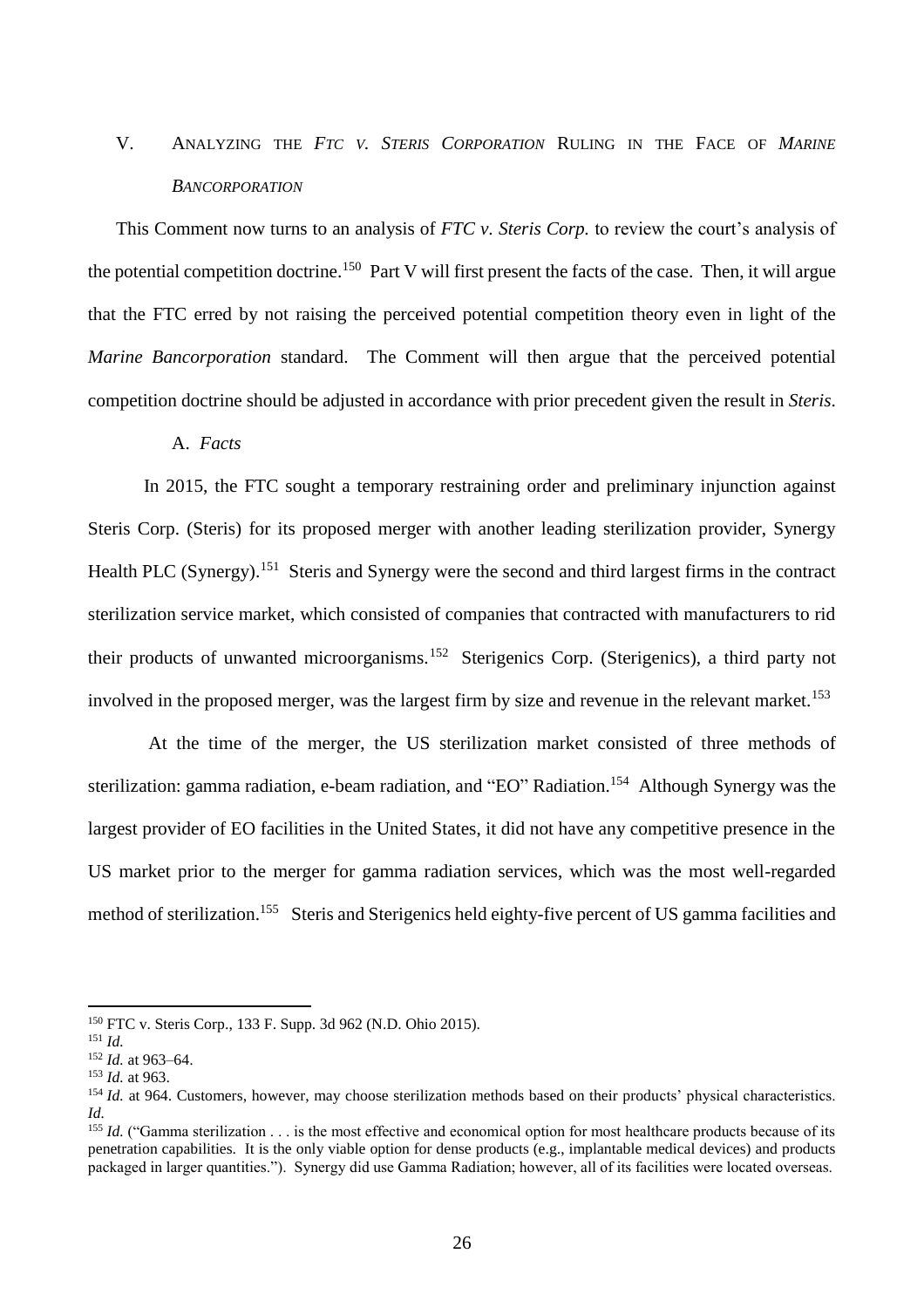a bulk of the US market share.<sup>156</sup> This fact compelled Synergy founder, Dr. Richard M. Steeves, to develop a plan which could assist Synergy in attracting gamma-using customers within the US.<sup>157</sup> Steeves identified what he believed was an "industry trend" of companies switching from gamma to x-ray sterilization services after a major product manufacturer engaged in this switch.<sup>158</sup> This motivated Steeves to purchase Daniken Corp., a Swiss x-ray sterilization provider.<sup>159</sup> Steeves made the purchase with the ultimate goal of implementing commercialized x-ray sterilization in the US market, which, according to the FTC, was a viable alternative to gamma radiation for its "possibly superior depth of penetration and turnaround times."<sup>160</sup>

Following the purchase of Daniken, Steeves presented his plan to the Board of Directors in 2012.<sup>161</sup> Steeves recognized numerous issues Synergy needed to overcome for x-ray sterilization to be successfully implemented in the United States, which consisted of: (1) building facilities within the United States at a cost-effective price; (2) overcoming customer reluctance in switching from gamma to x-ray radiation; and (3) securing customer commitments in the form of financial backing.<sup>162</sup> By the fall of 2014, Synergy was successful in securing non-binding "letters of interest" from a number of large customers.<sup>163</sup> Synergy, however, was unable to secure any financial backing in the form of "take-or-pay contracts," which seemed necessary if the plan were to ultimately be approved.<sup>164</sup>

<sup>156</sup> *Id*.

<sup>157</sup> *Steris*, 133 F. Supp. 3d at 967.

<sup>158</sup> *Id*. at 962. <sup>159</sup> *Id*.

<sup>160</sup> *Id*. at 964. <sup>161</sup> *Id*. at 968.

<sup>162</sup> *Id*.

<sup>163</sup> *Steris*, 133 F. Supp. 3d at 968.

<sup>&</sup>lt;sup>164</sup> *Id.* at 970 (stating that little risk for the project could be tolerated since the plan to implement x-ray sterilization in the United States would take up a significant portion of Synergy's budget, thus forcing it to forgo other investment opportunities).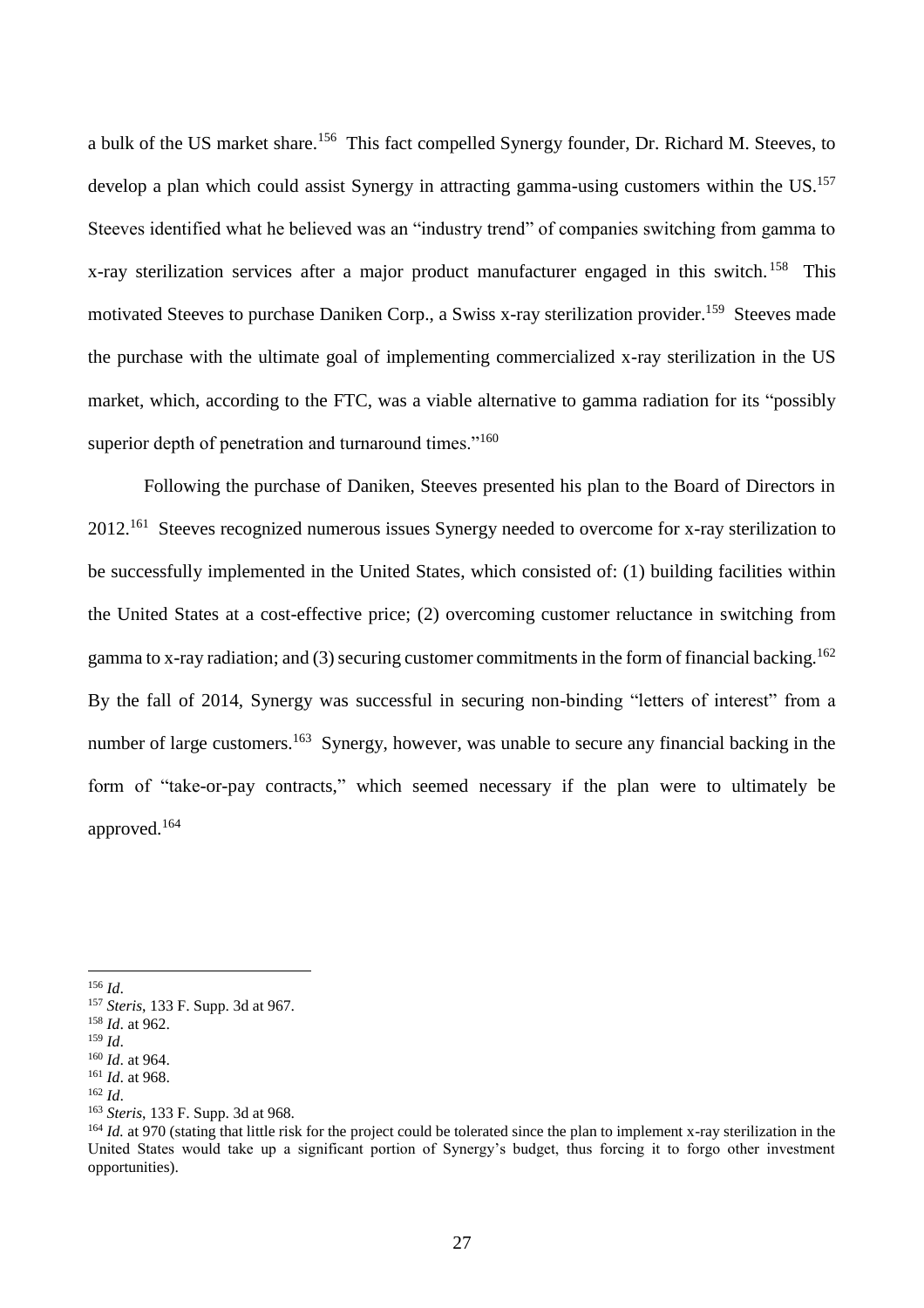In October of 2014, Steris publically announced its plans to merge with Synergy.<sup>165</sup> Despite this development, Synergy's x-ray plan continued "unabated" for a three-month period following the announcement.<sup>166</sup> During this time, Synergy expressed optimism regarding the plan in a few statements which were made public.<sup>167</sup> Specifically, Synergy announced that one of its major customers secured "FDA approval of a Class III medical device . . . paving the way for further conversions," and that an exclusive agreement with a manufacturer of x-ray equipment would allow it "to get started with x-ray in the U.S."<sup>168</sup> Synergy's failure in securing customer commitments via take-or-pay contracts continued, however, and in February of 2015, Synergy informed the FTC that it was cancelling its x-ray plans due to this financial shortcoming.<sup>169</sup>

### B. *Arguments and Ruling*

The FTC argued that the merger should be barred under the actual potential competition theory—insisting that but for the transaction, Synergy, a United Kingdom-based company, would not have discontinued its plan to compete directly for customers with Steris by introducing commercialized x-ray sterilization services to the United States.<sup>170</sup> The FTC contended that the merger barred future procompetitive benefits that would have resulted when Synergy entered the US market—an event that the agency said was likely to occur but for the merger.<sup>171</sup>

The district court denied the FTC's motion for preliminary injunction, finding that the FTC "failed to show, by a preponderance of the evidence, that [the FTC] is likely to succeed on the merits in its upcoming administrative trial."<sup>172</sup> Crucially, the FTC did not employ the perceived potential

<sup>165</sup> *Id*. at 973.

<sup>166</sup> *Id*.

<sup>167</sup> *Id*. at 974.

<sup>168</sup> *Id*.

<sup>169</sup> *Steris*, 133 F. Supp. 3d at 976.

<sup>170</sup> *Steris*, 133 F. Supp. 3d. at 964.

<sup>&</sup>lt;sup>171</sup> *Id.* at 964 ("Synergy's planned x-ray sterilization facilities would have targeted Steris' and Sterigenics' gamma sterilization customers, providing them with options for contract sterilization and resulting in lower prices and improved quality.").

 $1^{72}$  *Id.* at 984.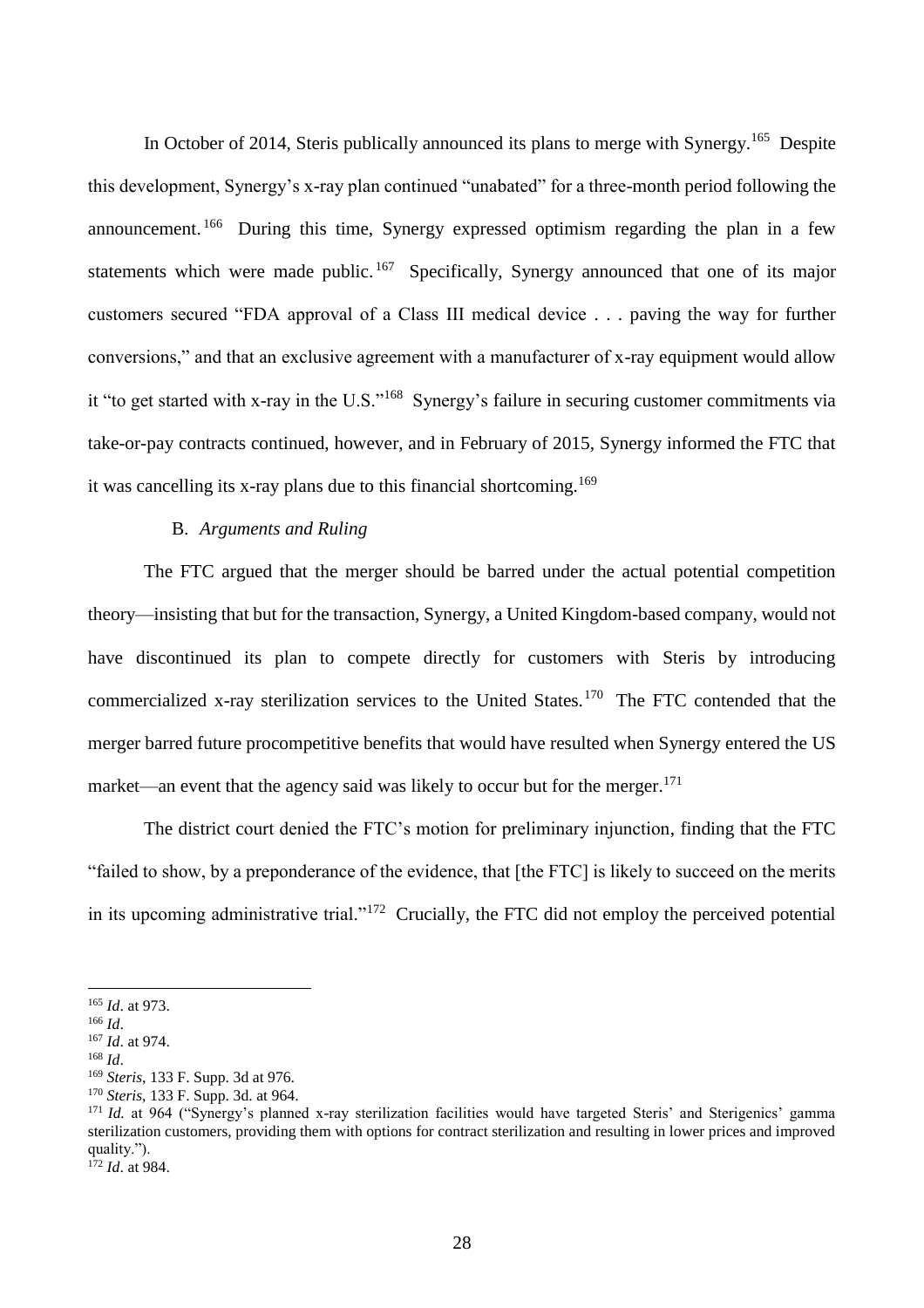competition doctrine in arguing that the merger should be unlawful, but brought the case under only the theory of actual potential competition.<sup>173</sup> Thus, after preliminary hearings, the court directed the parties to focus on one issue under the actual competition theory, that is, "whether, absent the acquisition, the evidence shows that Synergy probably would have entered the U.S. contract sterilization market by building one or more x-ray facilities within a reasonable period of time."<sup>174</sup>

In addition to noting the difficulties companies would have in switching from gamma to xray sterilization,<sup>175</sup> the driving factors behind the court's ruling were (1) Synergy's failure to secure financial commitments from customers, and (2) its inability to lower capital costs involved with the project.<sup>176</sup> Thus, the district court concluded that future competition between the two firms was unlikely, based largely on the fact that the FTC failed to show that Synergy's plan was financially feasible and capable of being implemented in the near future.<sup>177</sup>

### VI. ANALYSIS

### A. *The Court's Decision*

The court viewed many of the same factors in its analysis that the Supreme Court applied in *Marine Bancorporation*, specifically, when deciding whether Synergy was likely to enter the US market. <sup>178</sup> The *Steris* court focused on objective criteria and emphasized Synergy's financial positioning in deciding whether it had "the available feasible means" of entry.<sup>179</sup> Despite finding against the government, the court seemed to apply a lower standard under the actual potential competition theory by requiring only that the FTC show that Synergy "probably would have

<sup>173</sup> *Id*. at 966.

<sup>174</sup> *Id.*

<sup>175</sup> *Id.* at 982–83 (stating that companies would have to go through many regulatory hurdles, which included conducting studies and tests, seeking FDA approval, and analyzing the costs associated with the switch).

<sup>176</sup> *Steris*, 133 F. Supp. 3d. at 984.

<sup>177</sup> *Id.*

<sup>178</sup> *See id.* at 962.

<sup>179</sup> *See* United States v. Marine Bancorporation, Inc., 418 U.S. 602, 602 (1974) (discussing the actual potential competition doctrine).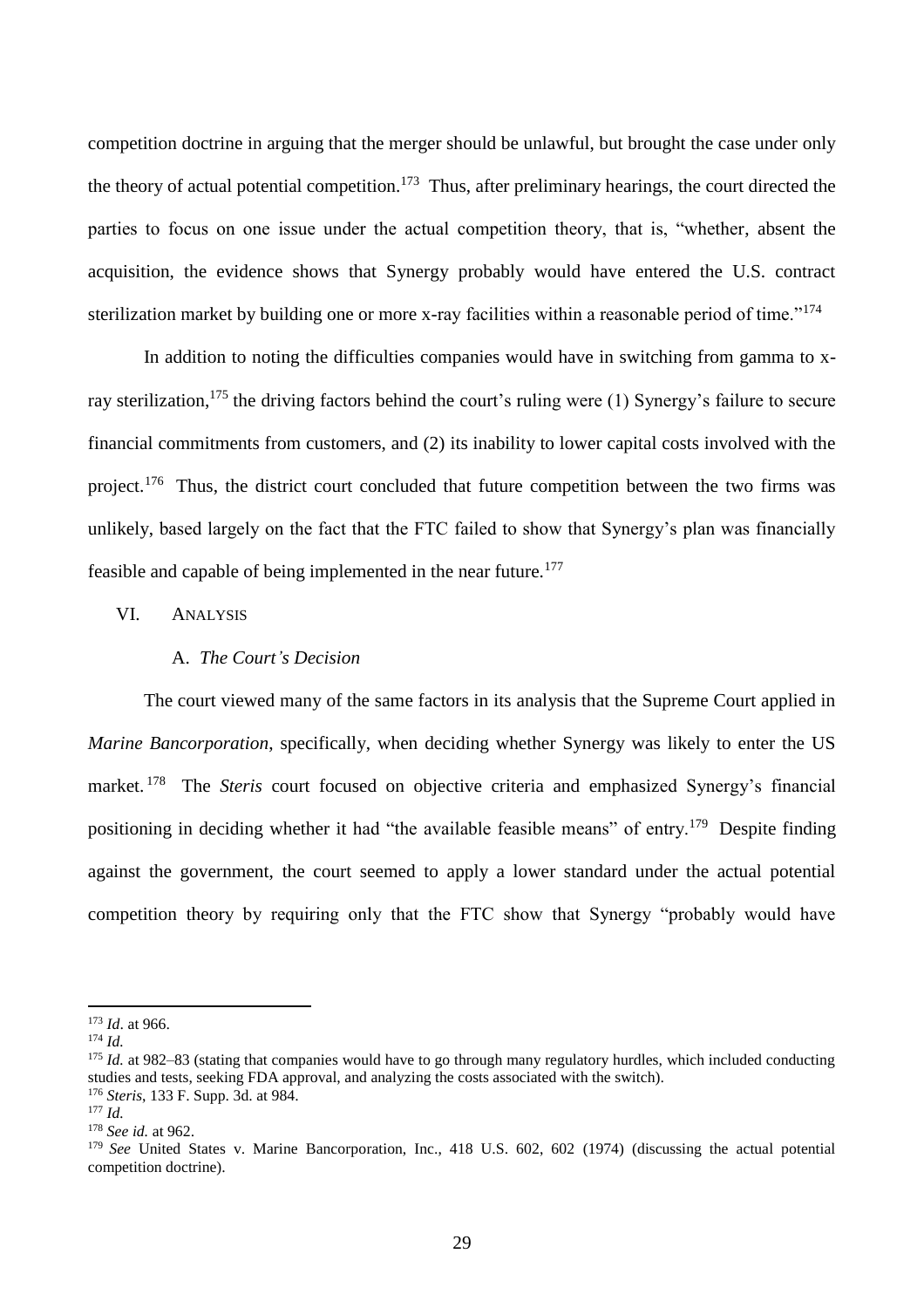entered."<sup>180</sup> Thus, the court's ruling may suggest that although it applied a lenient standard, it still used a heightened test.<sup>181</sup> Again, this is evident in the court's focus on objective evidence regarding Synergy's financial shortcomings, rather than subjective evidence such as Synergy's public announcements concerning its equipment manufacturing agreement and customer interest.<sup>182</sup>

The court relied heavily on the FTC in ultimately determining to analyze only the actual potential competition doctrine.<sup>183</sup> Neither the court's opinion nor supplementary documents extend any explanation for why the FTC chose not to bring the claim on perceived potential competition grounds.<sup>184</sup>

### B. *Analyzing the FTC's Strategy*

The FTC decided not to bring the perceived potential competition doctrine for reasons not stated in the opinion.<sup>185</sup> Therefore, it remains unclear why the agency did not attempt to also argue that the merger should be barred because of the removal of present procompetitive effects Synergy had on the US market. Instead, the FTC chose to argue under the actual potential competition theory.<sup>186</sup> This ultimately forced the FTC to argue that Synergy was likely to enter the US market a burden that it was unable to overcome. Before scrutinizing the FTC for not bringing the perceived potential competition theory, it is important to analyze the framework the FTC uses to decide under which theories to pursue the claims.

<sup>180</sup> *But see*, Fed. Trade Com. v. Atl. Richfield Co.*,* 549 F.2d 289 (4th Cir. 1977) (requiring a showing of "clear proof" of entry under the actual potential competition theory).

<sup>181</sup> Thomas N. Dahdouh, *2015: A Year of Big Plaintiff Wins in Antitrust and Privacy Cases*, 25 COMPETITION: J. ANTI., UCL & PRIVACY SEC. ST. B. CAL. 38, 58–60 (2016).

<sup>182</sup> *See Steris*, 133 F. Supp. 3d at 982–83.

<sup>183</sup> *Id.* at 966.

<sup>184</sup> *See id.*

<sup>185</sup> *Id.*

<sup>186</sup> *Steris,* 133 F. Supp. 3d 962.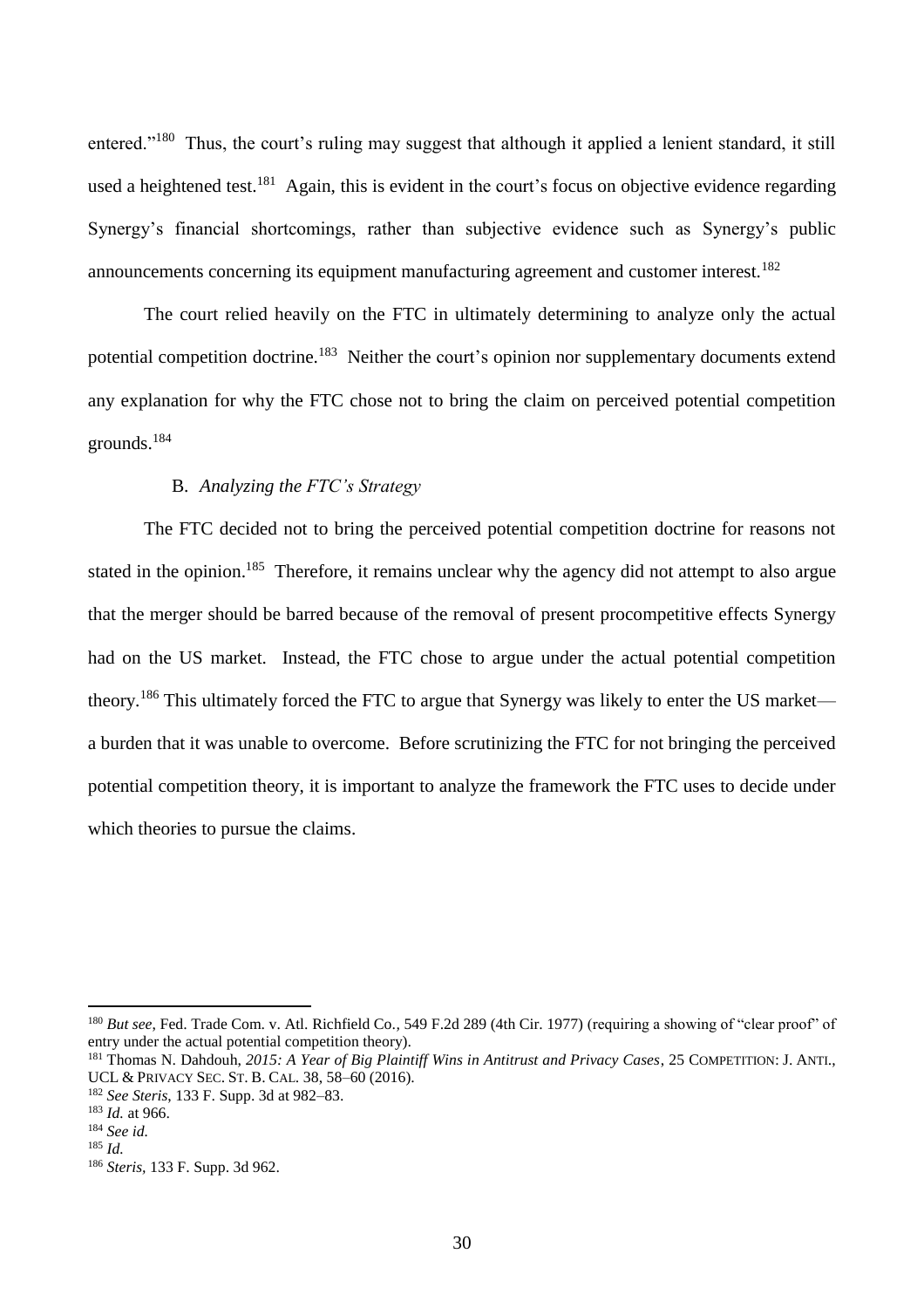### 1. Was the FTC Justified in Bringing the Claim?

The 1984 Merger Guidelines proscribes the framework agencies should follow when determining whether to bring a claim, as well as what theories they should proffer.<sup>187</sup> When determining whether to bring a claim, the Merger Guidelines employ a "single structural analysis" when gauging mergers that present either type of harm.<sup>188</sup> This analysis considers a list of objective factors which the agencies use to evaluate the harmful effects a specific merger may present, and if they are severe enough to justify a challenge to the merger.<sup>189</sup> These factors include: market concentration, conditions of entry, the acquired firm's entry advantage, the market share of the acquiring firm, and efficiencies.<sup>190</sup>

When the analysis of those factors are taken together, the Merger Guidelines simplify their approach into three requirements: (1) the target market must be concentrated;<sup>191</sup> (2) entry into the target market must not be "generally easy;"<sup>192</sup> and (3) the potential entrant must be uniquely advantaged to enter the target market.<sup>193</sup>

That being said, the FTC had sound reason to bring a Section 7 claim. The US market for contract sterilization services was essentially controlled by two firms: Steris and Sterigenics, who together controlled an overwhelming percentage of the market.<sup>194</sup> Thus, the first element (target market concertation) within the FTC's structural analysis is met without question. Since the FTC ultimately did bring the claim, it is presumptively sound to state that it believed elements two (entry barriers) and three (unique advantages to entry) were attainable as well—the contract sterilization

<sup>187</sup> 1985 GUIDELINES, *supra* note [13.](#page-3-0)

<sup>188</sup> *See id*. at § 4.13

<sup>189</sup> *Id*.

<sup>190</sup> *See id*. § 4.131–135.

<sup>&</sup>lt;sup>191</sup> Agencies use the Herfindhal Hirschman Index (HHI) when gauging market concentration, and are "unlikely" to challenge a merger unless the index exceeds 1800. *Id.* at § 4.131

<sup>192</sup> Bush & Massa, *supra* note [19,](#page-3-1) at 388 ("As the ease of entry increases, incumbent firms are less likely to raise their price in response to an acquisition involving potential entrants because other firms could easily become producers in the market if prices rose modestly.").

<sup>193</sup> 1985 GUIDELINES, *supra* note [13.](#page-3-0)

<sup>194</sup> *Steris*, 133 F. Supp. at 964.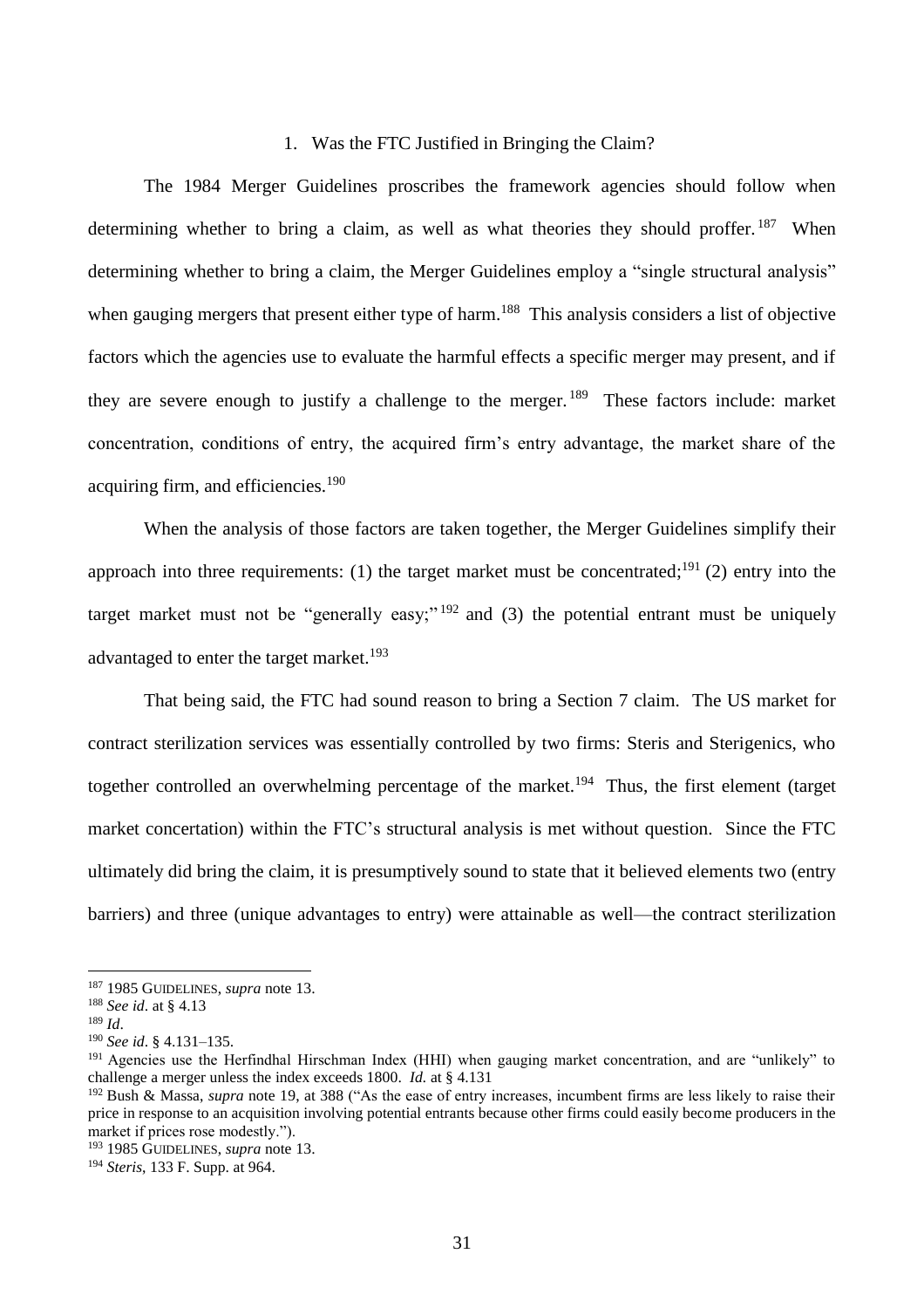certainly contained high entry barriers, and it can easily be argued that Synergy was uniquely positioned to enter the target market relative to other companies.

> 2. Should the FTC Have Brought a Perceived Potential Competition Claim?

After deciding to ultimately bring a claim, the Merger Guidelines then advise the agencies as to which theory under the potential competition doctrine are most likely implicated.<sup>195</sup> Specifically, the Merger Guidelines recognize that both the actual and perceived potential competition theories serve a distinct functions, which become implicated based on the positioning of the firms and the nature of their markets.<sup>196</sup> In describing the relationship between the two theories, the 1984 Merger Guidelines state:

If it were always profit-maximizing for incumbent firms to set price in such a way that all entry was deterred and if information and coordination were sufficient to implement this strategy, harm to perceived potential competition would be the only competitive problem to address. In practice however, *actual potential competition has independent importance.* Firms already in the market may not find it optimal to set price low enough to deter all entry; moreover, those firms may misjudge the entry advantages of a particular firm and, therefore, the price necessary to deter its entry.<sup>197</sup>

Thus, the Guidelines state that present procompetitive effects via lower prices are not always present due to the misconstrued perceptions of incumbent firms.<sup>198</sup> This fact, according to the FTC, gives the actual potential competition theory separate and distinct importance.<sup>199</sup>

Given this section of the Guidelines, it is foreseeable that the FTC believed Steris and Sterigenics had misconstrued perceptions of Synergy as a potential competitor, or that they just simply did not "find it optimal to set prices low enough to deter new entry."<sup>200</sup> In other words, the

<sup>195</sup> 1985 GUIDELINES, *supra* note [13.](#page-3-0)

<sup>196</sup> *Id*.

<sup>197</sup> *Id.* 

<sup>&</sup>lt;sup>198</sup> "Incumbent firms," in the *Steris* case would be Steris and Sterigenics.

<sup>199</sup> 1985 GUIDELINES, *supra* note [13.](#page-3-0)

<sup>200</sup> *Id.*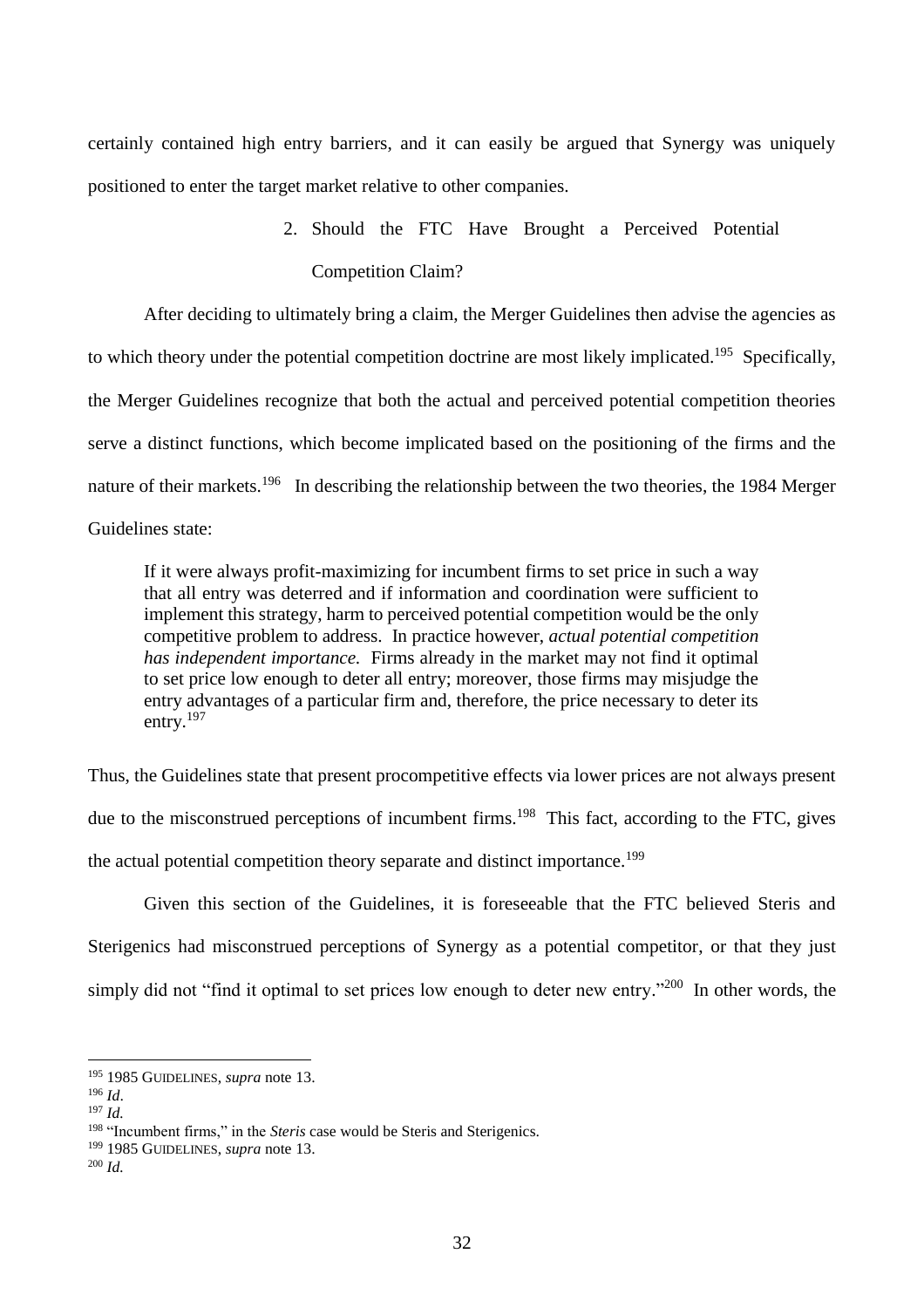agency may have not have argued under the perceived potential competition doctrine because it did not have sufficient data that showed Synergy's position on the edge of the market had a present procompetitive effect on the US sterilization market.

Although the court's opinion does not outline the conditions of the US sterilization market, evidence does show that Synergy's customers were interested in the idea of x-ray sterilization.<sup>201</sup> This could lead to the conclusion that prices in the market were high to begin with.<sup>202</sup> The stronghold that the incumbent firms had on the market, however, along with their ability to continually raise prices, should have been enough to bar the merger—that is, if the FTC were to balance the other factors.

3. Should the FTC Have Argued under the Perceived Potential

### Competition Theory?

Overall, the strategy of bringing only one potential competition claim is inconsistent with the fact that agencies often employ both the actual and perceived potential competition theories when litigating potential competition cases.<sup>203</sup> In fact, courts have considered instances where only one theory is addressed to be somewhat unusual.<sup>204</sup> Additionally, the Supreme Court has taken the initiative multiple times in cases where only one theory was alleged, and have remanded lower court rulings for further findings under the perceived potential competition theory.<sup>205</sup>

<sup>201</sup> FTC v. Steris Corp., 133 F. Supp. 3d 962, 971 (N.D. Ohio 2015)*.*

<sup>&</sup>lt;sup>202</sup> *Id.* at 973 (considering testimony concerning interest for new sterilization method because of high prices with gamma radiation).

<sup>203</sup> *See, e.g.*, United States v. Penn-Olin Chemical Co., 378 U.S. 158 (1964) (involving both aspects of potential entrant theory). As recently as 2010, the FTC found a consummated merger was illegal in one market and that liability could have been premised on either of the two perceived potential competition theories. *In re* Polypore Int'l, Inc., 2010 FTC LEXIS 97, at \*72 n.41 (2010).

<sup>204</sup> *See* Fed. Trade Com. v. Atl. Richfield Co.*,* 549 F.2d 289, 293 n.6 (4th Cir. 1977) ("[The] FTC has not argued that the perceived or fringe effect potential entrant theory is applicable here, most likely due to the long lead time for successful entry. [The] FTC's claim to relief is therefore somewhat unique in that most decisions which have considered the potential entrant theory have usually confronted both aspects of that theory and not solely the actual potential entrant theory. As a consequence, it is difficult to extract from those cases the component that is applicable to the instant case. The task is not lightened by the fact it is the perceived potential entrant theory which has been the accepted one.").

<sup>205</sup> *See* United States v. Falstaff Brewing Co., 410 U.S. 526 (1973); *see also* FTC v. Procter & Gamble Co., 386 U.S. 568 (1967) (where the Court remanded back to lower court for a finding on perceived potential competition grounds).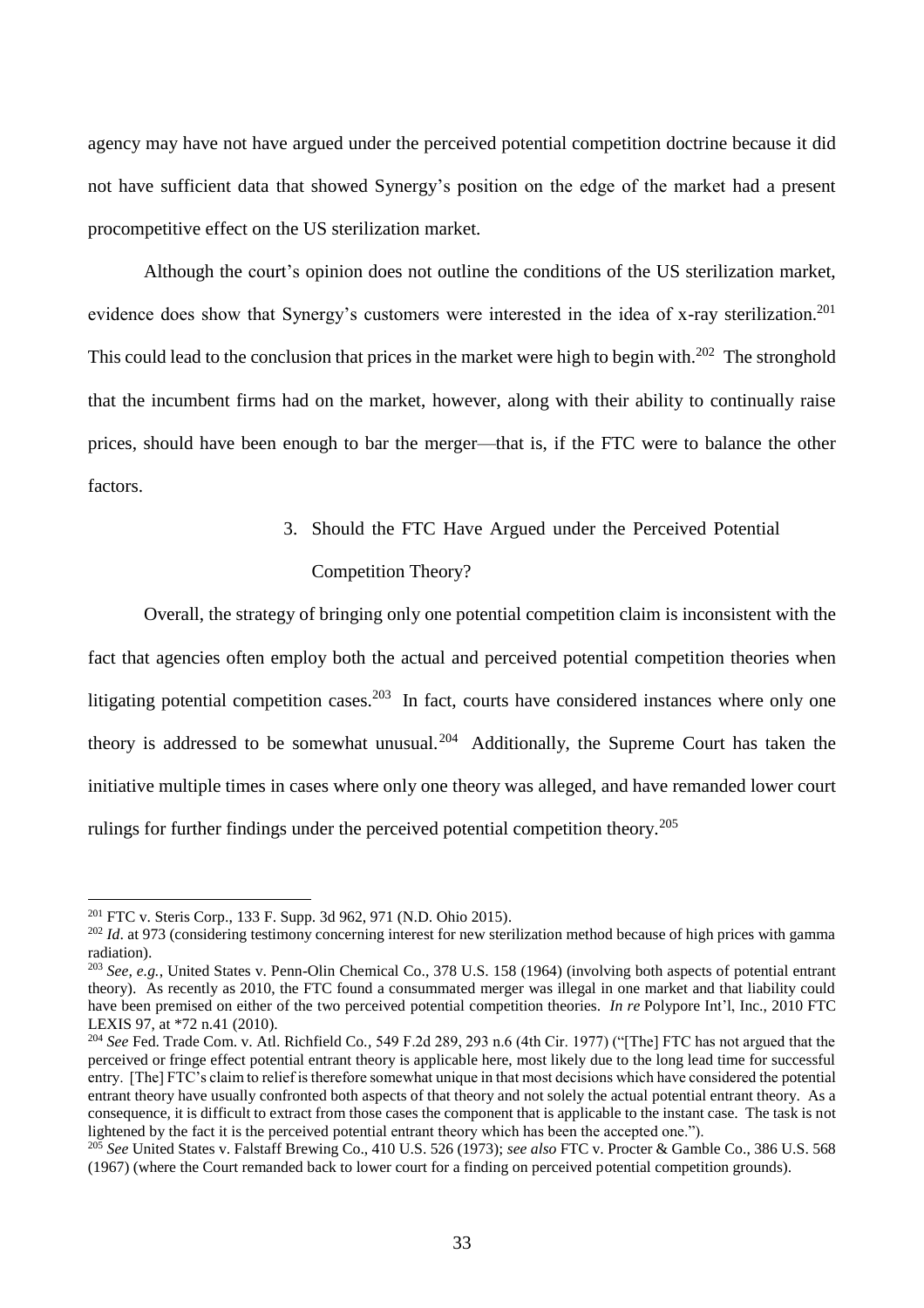The evidentiary incentives for agencies to bring a claim under both theories are substantial since it may permit a wider range of evidence—specifically, that which concerns both the future and present effects that a given merger has on the target market.<sup>206</sup> Thus, if the FTC litigated the perceived potential competition claim, it would have been able to probe into the subjective evidence of firms in the US market to see whether the market perceived Synergy as a likely entrant, and further, if this perception had any present procompetitive effect on the US market. Based on the holdings in *Procter*, *Falstaff*, and *Penn-Olin*, the district court in *Steris* could have, and arguably should have considered whether Synergy exerted any considerable influence on the wings of the US market. These non-binding guidelines, however, have since served as a replacement for judicial discretion—giving administrative agencies a position of dominance when asserting guideline-based arguments in federal courts. 207

### C. *Could the FTC Have Succeeded under the Perceived Potential Competition Theory?*

An analysis of the *Steris* facts using the original test given by *El Paso*, <sup>208</sup> would likely lead to the conclusion that the merger would have been barred. Again, the Supreme Court in *El Paso* held that Pacific Northwest had a procompetitive impact on competition in the California market because they were on the "wings" of that market, notwithstanding the fact that Pacific Northwest never entered the California market, nor was it able show that it was likely to enter in the future.<sup>209</sup> Synergy was similar to Pacific Northwest in many respects. Like Pacific Northwest, Synergy had financial

 $206$  This may also result in potential spillover during discovery, where evidence pertaining to one theory may assist in showing another. For example, there may be an instance where because only one theory is alleged, only one discovery process pertaining to one theory is less likely. This limits the ability for discovery to mostly matters that concern the acquired firm's financial capabilities and likelihood of entering the target market. It is foreseeable though that if both theories are alleged, perceptions of the acquired firm along with its competitors would be discoverable, and thus able to assist some aspects of the actual potential competition theory even though those inquiries were not initially seen as relevant.

<sup>207</sup> *See generally*, Hillary Greene, *Guideline Institutionalization: The Role of Merger Guidelines in Antitrust Discourse*, 48 Wm. & Mary L. Rev. 771 (2006).

<sup>208</sup> United States v. El Paso 376 U.S. 651 (1964); *see supra* notes [71](#page-12-0)[–77](#page-13-0) and accompanying text.

<sup>209</sup> *El Paso*, 376 U.S. at 657–58 ("[T]he findings that Pacific Northwest, as an independent entity, could not have obtained a contract from the California distributors, could not have received the gas supplies or financing for a pipeline project to California, or could not have put together a project acceptable to the regulatory agencies . . . are irrelevant.").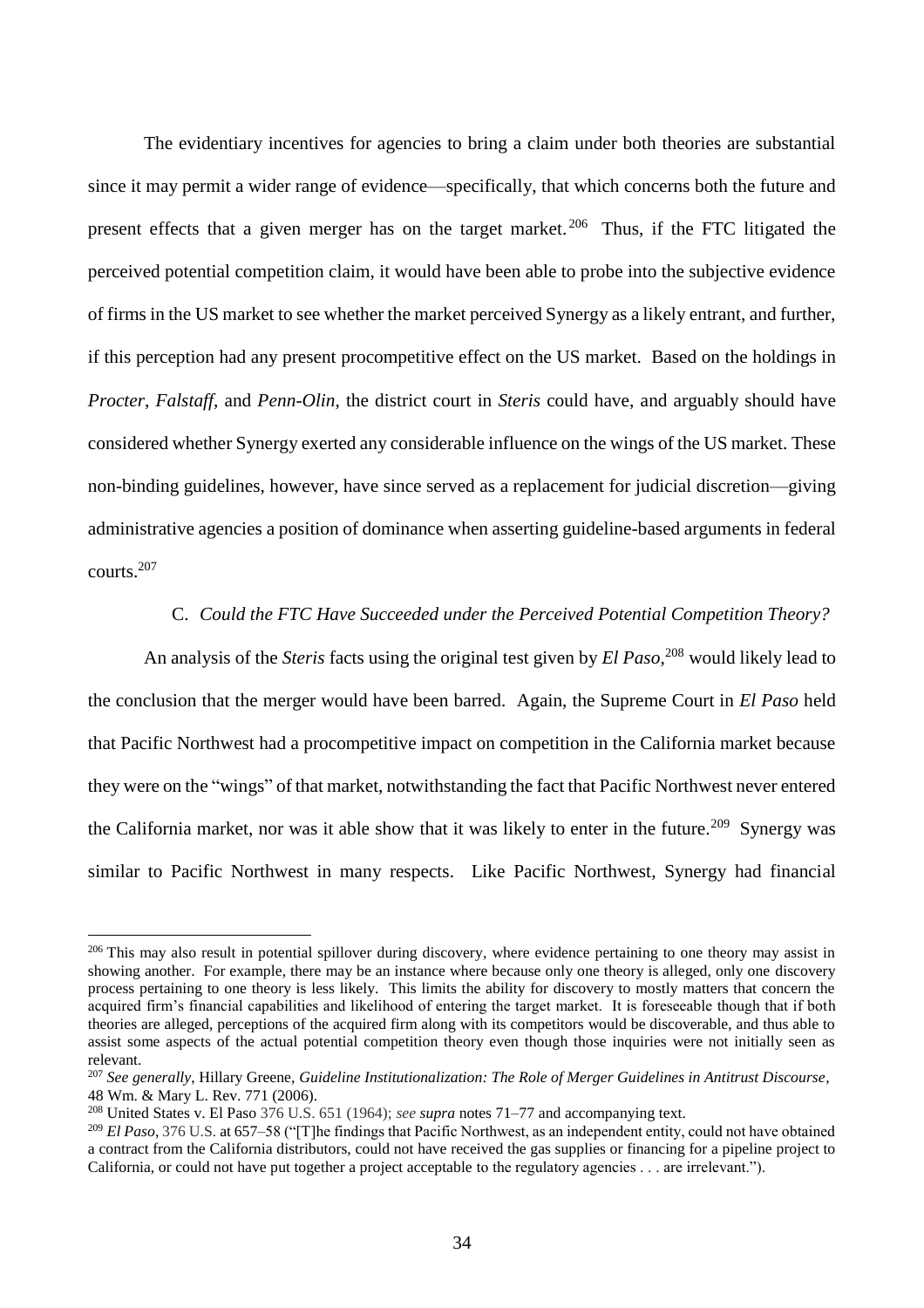shortcomings and other barriers which precluded it from immediately entering the market.<sup>210</sup> However, the Ohio court did not take these factors into account since the merger was viewed under the more stringent actual potential competition theory.

The Court's decision in *Penn-Olin* also addressed a multitude of factors that were not given consideration in the *Steris* case due to the district court's failure to apply the perceived potential competition doctrine.<sup>211</sup> Although the Court in *Penn Olin* did not extend a preference of any one factor over the other, its description of the type of firm that raises antitrust concerns under the perceived potential competition theory seems to resemble a company similar to Synergy. Specifically, the Court in *Penn-Olin* stated, "the existence of an aggressive, well-equipped and well financed corporation engaged in the same or related lines of commerce waiting anxiously to enter an oligopolistic market would be substantial incentive to competition which cannot be underestimated."<sup>212</sup>

The only shortcoming that the Ohio court may have found with this description concerns the court's finding that Synergy's was unable to secure customer commitments and ultimately lower its capital costs.<sup>213</sup> But the perceived potential competition doctrine under earlier Supreme Court precedent did not solely rely on whether the firm had the actual financial capability to enter.<sup>214</sup> Synergy was also by no means a struggling firm which should not be considered "well-financed."<sup>215</sup> Synergy had a considerable budget of \$40 million for investment purposes, <sup>216</sup> while being situated as the third-largest firm in their market.<sup>217</sup> The finding that Synergy may have not been able to implement a complicated strategy within a short amount of time should not discredit the fact that it

<sup>210</sup> *Id.*

<sup>211</sup> United States v. Penn-Olin Chem. Co., 378 U.S. 158, 176 (1964).

<sup>212</sup> *Id.* at 174.

<sup>213</sup> *See* FTC v. Steris Corp., 133 F. Supp. 3d 962, 962 (N.D. Ohio 2015)*.*

<sup>214</sup> *See El Paso*, 367 U.S. at 657–58 (1964) (finding that Pacific Northwest's financial plan to enter the market was irrelevant).

<sup>215</sup> *See Steris*, 133 F. Supp. 3d at 962.

<sup>216</sup> *Id.* at 981.

<sup>217</sup> *Id.*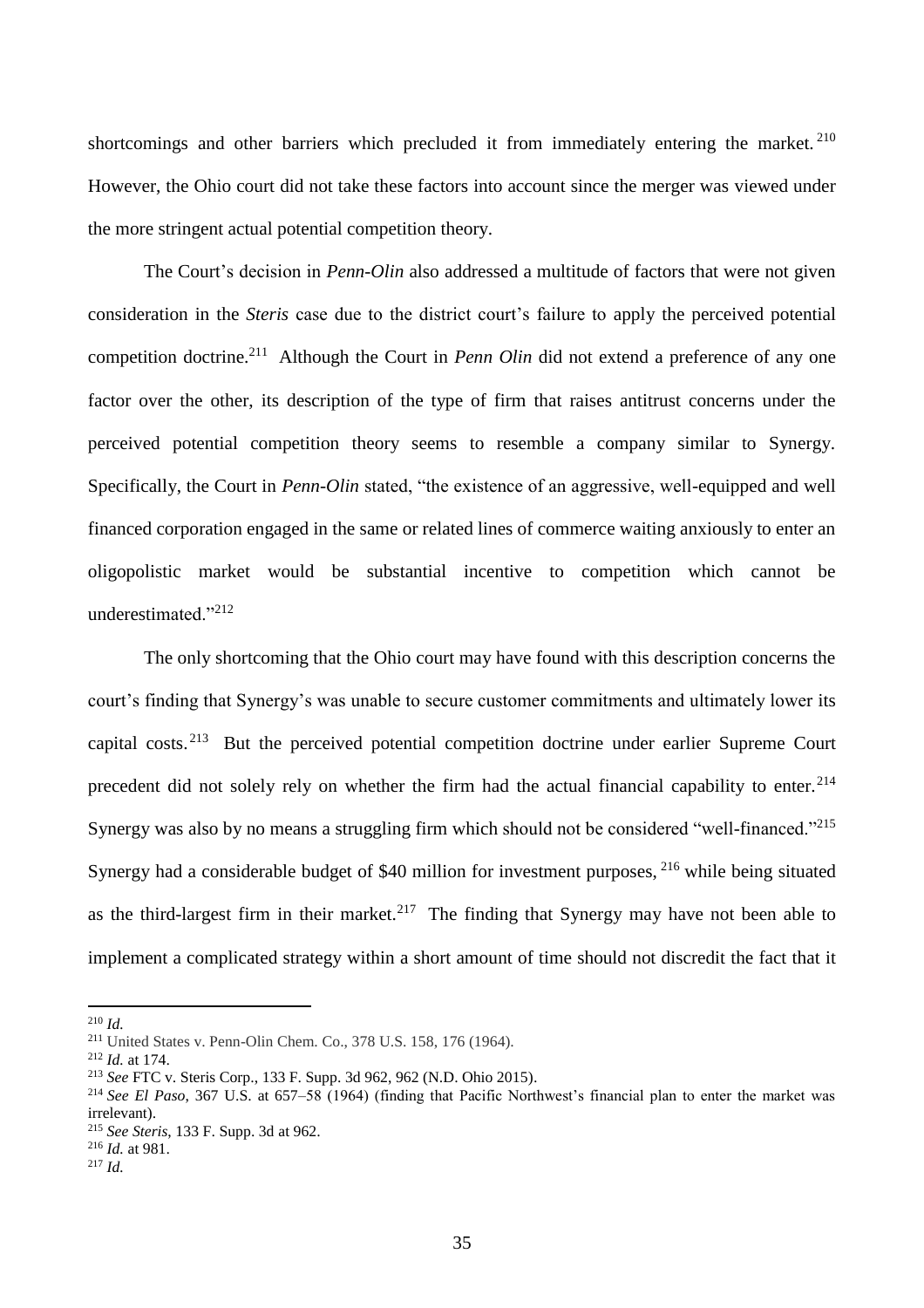is well-financed (being the third largest company and worth over \$500,000,000), aggressive (evidenced by the fact that Steeves even entertained this plan, and coupled with the fact that he purchased Daniken to make it feasible), engaged in a similar market (contract sterilization services), and in an oligopolistic market (competition with Steris and Sterigenics in US market).<sup>218</sup> Thus, the FTC under the rationale proffered by *Penn-Olin*, could have—at a minimum— pursued a compelling argument that Synergy was a perceived potential entrant.

In further applying the factors that the Court found relevant, in *Penn-Olin*, for gauging the precise competitive harm, the nature of the market certainly favors the FTC's had it employed the perceived potential competition argument. The entire contract sterilization market was essentially controlled by three companies: Steris, Sterigenics, and Synergy.<sup>219</sup> Thus, the anticompetitive harm that results from this merger includes, that which the Court considered in *Procter*, in that new entrants will be dissuaded from competing in the US market now that an already concentrated market has become even more concentrated because of the merger between Steris and Synergy.<sup>220</sup>

In *Falstaff*, the Court alluded to the notion that the public announcements of interest exerted by the acquiring firm made it likely that firms in the target market were expecting their entry, thus changing their behavior in the market.<sup>221</sup> In *Steris*, it was easily foreseeable that the plan to enter the US market instituted by Synergy could have influenced Steris' and Sterigenics' market behavior in the US. Numerous firms expressed interest in the plan, and Synergy advertised this plan to a large audience while trying to gain customer commitments.<sup>222</sup> Thus, it seems as if subjective evidence regarding firm perceptions in the US market would have strongly favored the FTC, that is, if the FTC

<sup>218</sup> *C.f. Steris*, 133 F. Supp. 3d at 962.

<sup>219</sup> *See Steris*, 133 F. Supp. 3d at 962.

<sup>220</sup> *See* FTC v. Procter & Gamble Co., 386 U.S. 568, 581 (1967) (finding anticompetitive effect in the consequence of new entrants be dissuaded from entering the market if Clorox and Procter Gamble were to merge).  $221$  United States v. Falstaff Brewing Co., 410 U.S. 526 (1973).

<sup>222</sup> *See Steris*, 133 F. Supp. 3d at 983.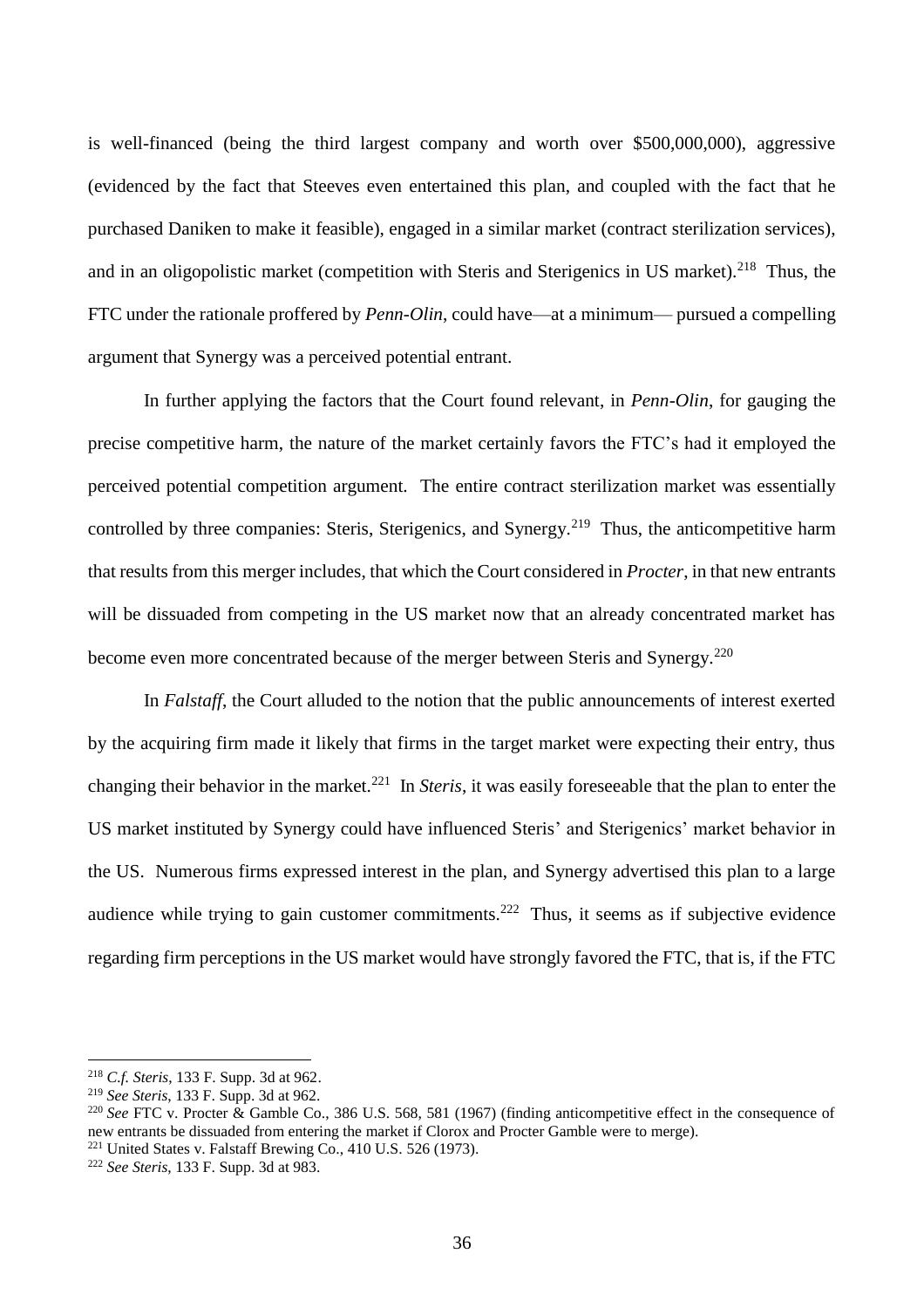gave itself the chance to argue that Synergy was seen as a perceived potential entrant by firms in the US market.

Whether the Court would have found the presence of a fringe effect is unknown. This would depend on (1) the type of evidence that is revealed in discovery, and (2) whether the Court gives more weight to objective or subjective evidence. Under the *Marine Bancorporation* standard, objective evidence carried the day. <sup>223</sup> The Court in *Marine Bancorporation* used an objective standard regarding what a "rational banker" with perfect information believed.<sup>224</sup> It ultimately came to the conclusion that there was no present competitive effect since the rational banker most likely knew of the barriers to entry, and therefore wouldn't perceive the firm as a potential entrant after considering such.<sup>225</sup> In *Steris*, there were also numerous entry barriers: financing the project, customers gaining FDA approval, getting customers to switch from gamma, and, most crucially, hoping that the equipment manufacturers develop a machine that can support the x-ray radiation.<sup>226</sup> Thus, if the Court applied the *Marine Bancorporation* test to a tee, Steris would most likely not be found to have a fringe effect on the market, since the prospects of effectuating its plan were ultimately slim, and "rational" firms in the sterilization market would be assumed to be aware of all of this information. An objective test, however, is not always applied, and it is certainly foreseeable based on lower court rulings that the district court could have used a subjective standard.

If there were some showing of subjective evidence that could have revealed that Synergy did, in fact, have an effect on the target market, then subjective evidence could have enabled the court to overlook the objective evidence of Synergy's financial capabilities. Further, if the court applied a standard that assumed fringe effect, Synergy would not have to worry about this element altogether.<sup>227</sup>

<sup>223</sup> *See* United States v. Marine Bancorporation, Inc., 418 U.S. 602 (1974).

<sup>224</sup> *See Steris*, 133 F. Supp. 3d at 983.

<sup>225</sup> *Marine Bancorporation*, *Inc*., 418 U.S. at 639-40.

<sup>226</sup> *Id.*

<sup>&</sup>lt;sup>227</sup> United States v. Phillips Petroleum, 367 F. Supp. 1226 (C.D. Ca. 1973) ("The objective evidence of record concerning Phillips' capacity and motivation to enter the market unilaterally, Phillips' status as the most likely potential entrant, the